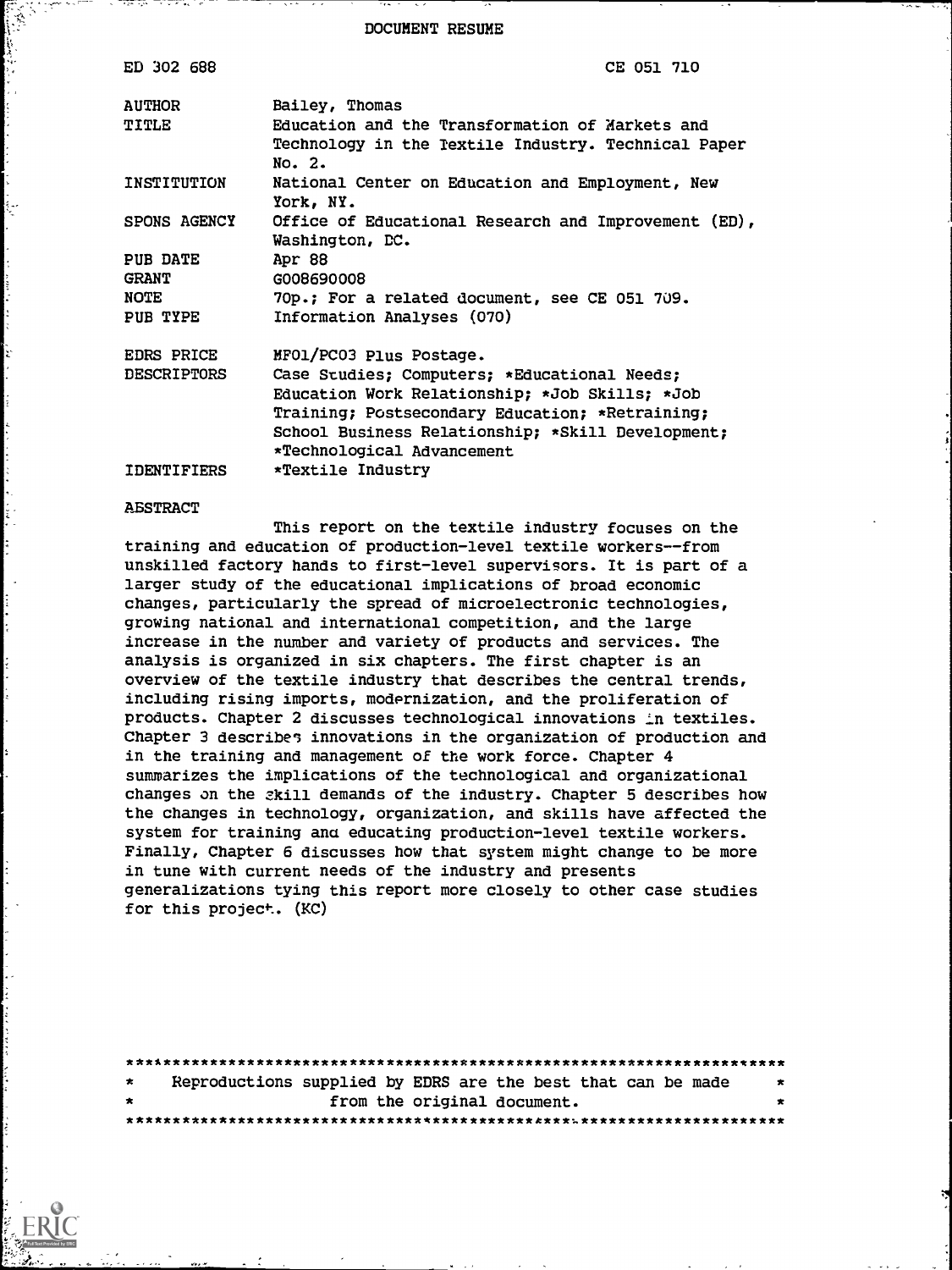.

# EDUCATION AND THE TRANSFORMATION OF MARKETS AND TECHNOLOGY IN THE TEXTILE INDUSTRY

Thomas Bailey

Conservation of Human Resources Columbia University New York, New York

Technical Paper No. 2

U S DEPARTMENT OF EDUCATION Office of Educational Research and Improvement EDI/CATIONAL RESOURCES INFORMATION<br>CENTER (ERIC)

This document has been reproduced as received from the person or organization originating it 9

0 Minor changes have been made to improve reproeuction duality

Points of view or opinions stated in this docu-<br>ment ido not inecessarily represent official<br>OERI position or policy

April 1988

 $CEOS/7/0$ 

Paper prepared for the National Center on Education and Employment, Teachers College, Columbia University, March 1988. Funds for the Center are provided by the Office of Educational Research and Improvement, U.S. Department of Education.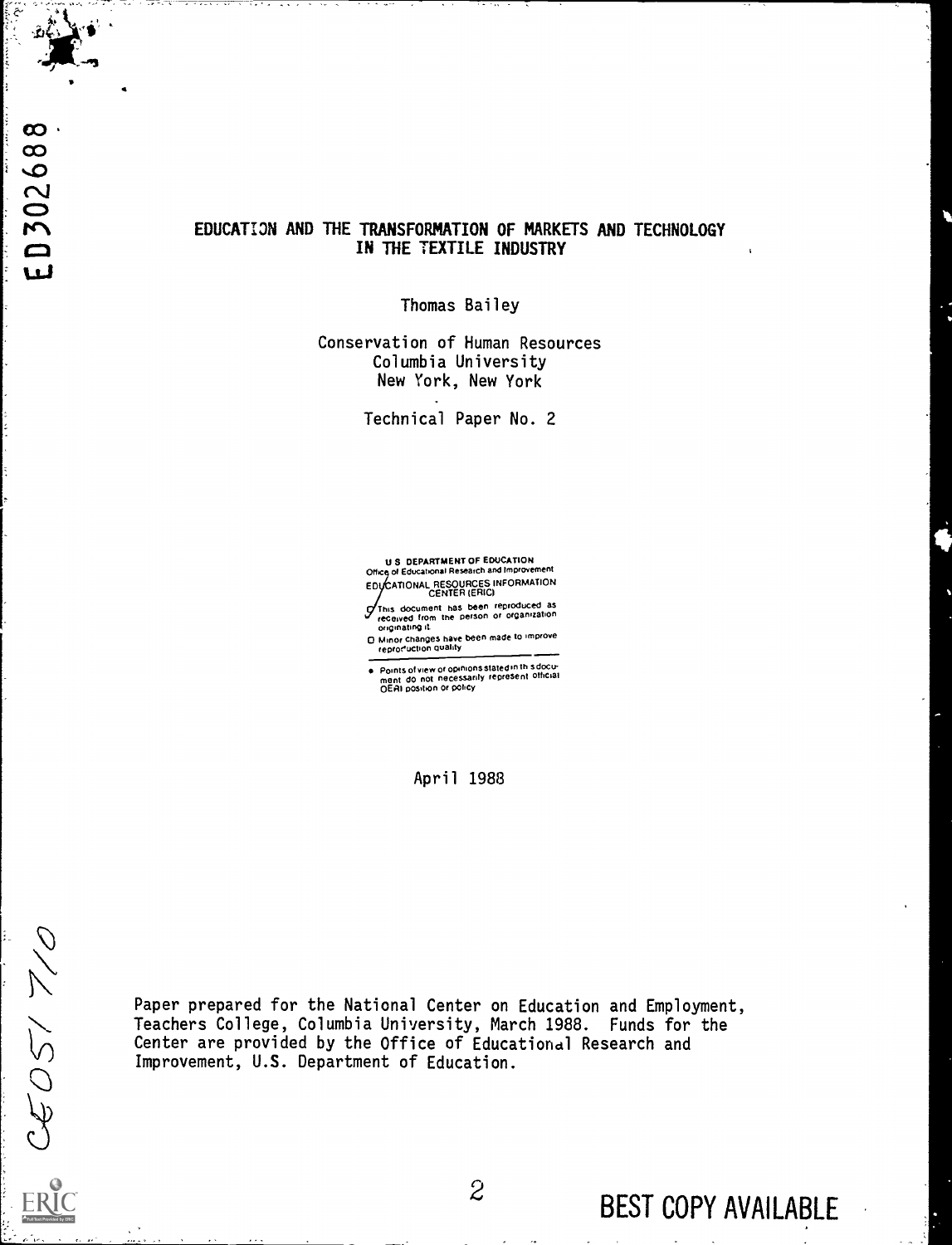#### PREFACE

 $\ddot{\phantom{a}}$ 

The National Center on Education and Employment is funded by the Office of Educational Research and Improvement (OERI) of the U.S. Department of Education. The Center is based at Teachers College, Columbia University, in New York. City. The RAND Corporation of Santa Monica, California, and Washington, D.C., is a partner with Teachers College in this enterprise.

This publication appears in the Center's Technical Paper Series. This series is designed to communicate the interim technical results of a large-scale Center research project or the final results of a small project. The paper has been reviewed by one reader external to the project and the Center, and was approved for publication by Center leadership.

To order additional copies of this document, write or call:

National Center on Education and Employment Box 174 Teachers College, Columbia University New York, New York 10027

(212) 678-3091

This publication is based on work sponsored wholly or in part by the Office of Educational Research and Improvement, U.S. Department of Education, under grant number G008690008. Its contents do not necessarily reflect the views of OERI, the Department, or any other agency of the U.S. Gcvernment.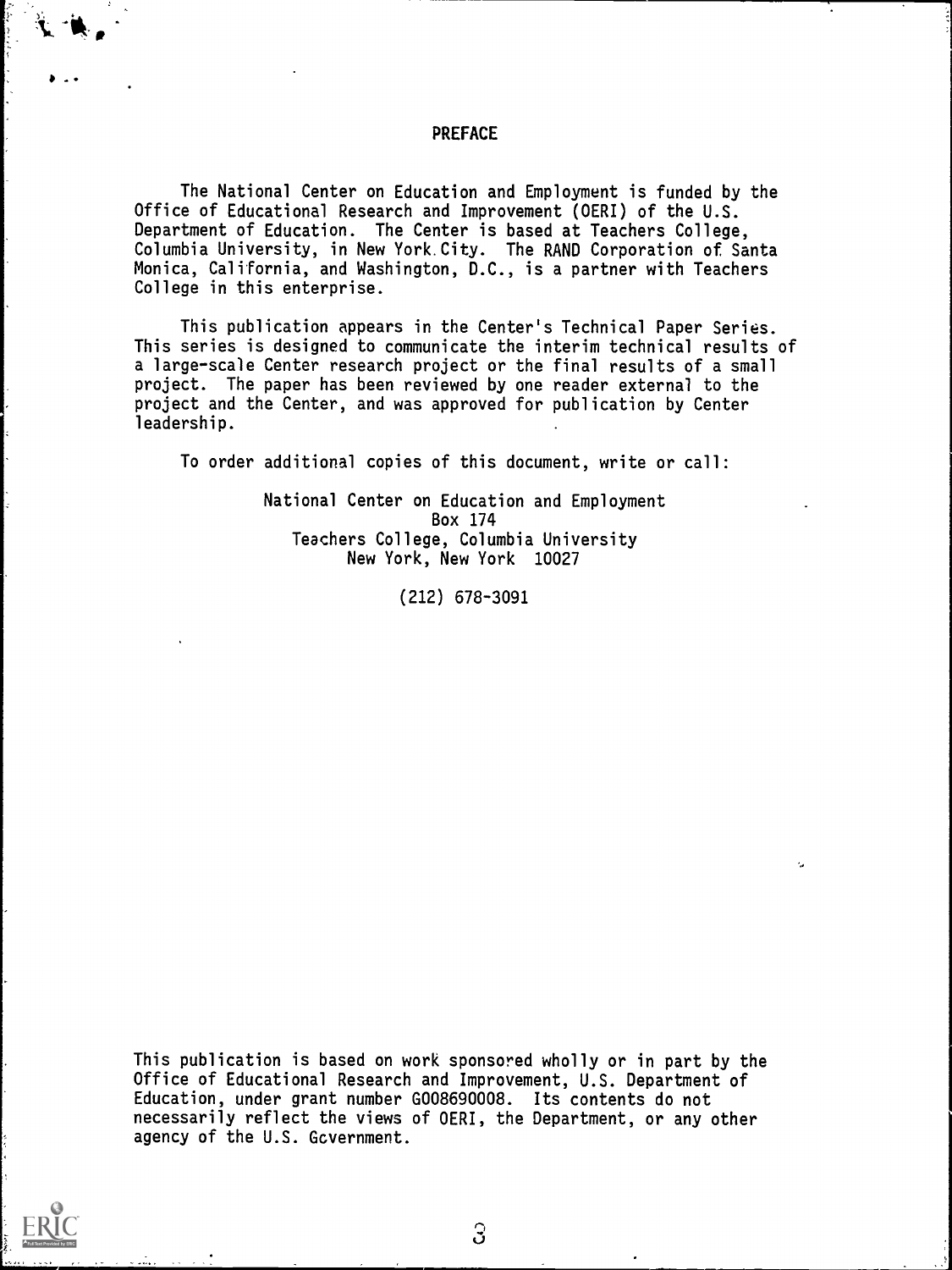## Acknowledgements

4

As a project based on interviews, this study has depended entirely on the generous cooperation of the individuals who agreed to talk to me. First I would like to thank George Wino, the chief economist at the American Textile Manufacturers Institute (ATMI) who not only was a crucial source of information but also helped to set up many of the interviews. Robert Laidlaw, the president of ATMI, and James Morrisey, the director of communications, were also very helpful. I would also like to thank Stig A. Kry, chairman of Kurt Salmon Associates, for valuable information about the textile industry. Officials and staff of the Fashion Institute of Technology, the Philadelphia School of Textiles and Science, the Institute of Textile Technology and the North Carolina Department of Community Colleges were generous with their time, information and insights. The study would have been impossible without the cooperation of employees and officers of the textile firms that were the subject of the research. Their help is gratefully acknowledged. <sup>I</sup> particularly want to thank Thomas Stanback who spent many hours talking to me about the textile industry, conducted the interviews during the early stages of the project, and gave me detailed and insightful comments on earlier drafts. Finally, the analysis and conclusions are my own and do not necessarily reflect the policy or opinions of the individuals with whom I talked or of the firms and institutions that they represent.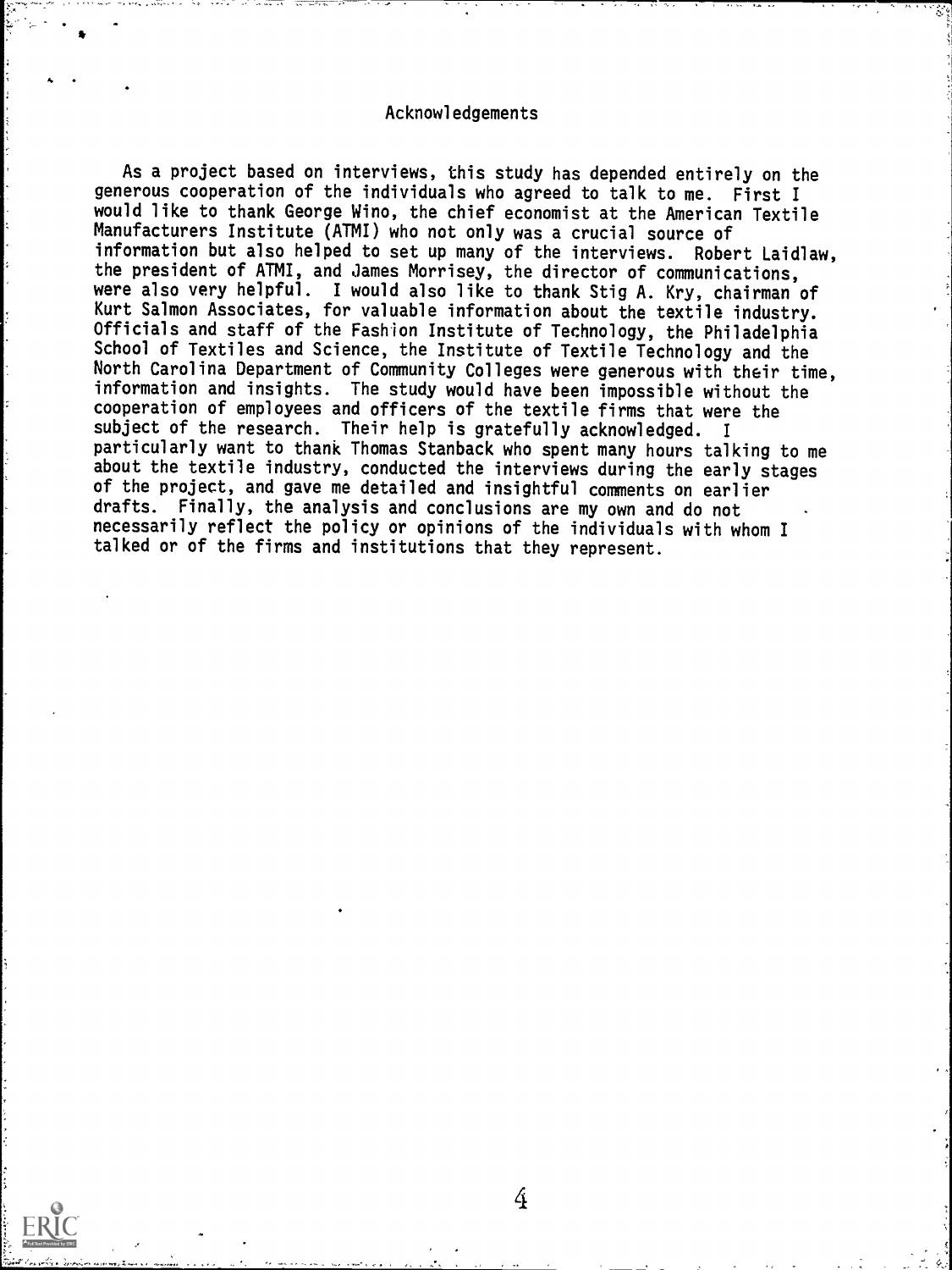Table of Contents

| Chapter 1: Introduction<br>An Overview of the Textile Industry  | 1<br>ć.<br>5 |
|-----------------------------------------------------------------|--------------|
| Chapter 2: Textile Production: New Technology and Flexibility   | 13           |
| The Production Process                                          | 14           |
| Innovations in Textile Technology                               | 17           |
| Opening and Picking                                             | 18           |
| Spinning                                                        | 18           |
| Weaving                                                         | 20           |
| Knitting                                                        | 21           |
| Other Developments                                              | 22           |
| Computers                                                       | 22           |
| Conclusions--Continuing Tension Between Cost and                |              |
| Flexibility                                                     | 24           |
| Chapter 3: Organizational Innovation                            | 26           |
| Industry Structure                                              | 26           |
| Quick Response                                                  | 28           |
| Internal Factory Organization                                   | 31           |
| The Division of Labor                                           | 32           |
| Conclusion                                                      | 33           |
| Chapter 4: Skills in the Textile Industry                       | 35           |
| Occupational Distribution                                       | 35           |
| Low-Skilled Jobs                                                | 36           |
| Skilled Jobs                                                    | 38           |
| Conclusion: The Concept of Skill                                | 39           |
| Chapter 5: Textile Education                                    | 41           |
| Current Trends in Textile Education                             | 47           |
| High Schools                                                    | 48           |
| Upgrading and the Community Colleges                            | 48           |
| Internal Training                                               | 49           |
| The Emerging Pattern                                            | 51           |
| Chapter 6: Conclusions: Future Directions for Textile Education | 52           |
| Technology, Flexibility and Work Organization                   | 52           |
| Skill Changes                                                   | 53           |
| Preparing the Skilled Workforce                                 | 54           |
| Implications for Textile Education                              | 56           |
| Three Suggestions for Educational Content                       | 56           |
| Internal and External Education and Training                    | 58           |
| The Role of the Community Colleges                              | 59           |
| Bibliography                                                    | 62           |

Ş

'n

P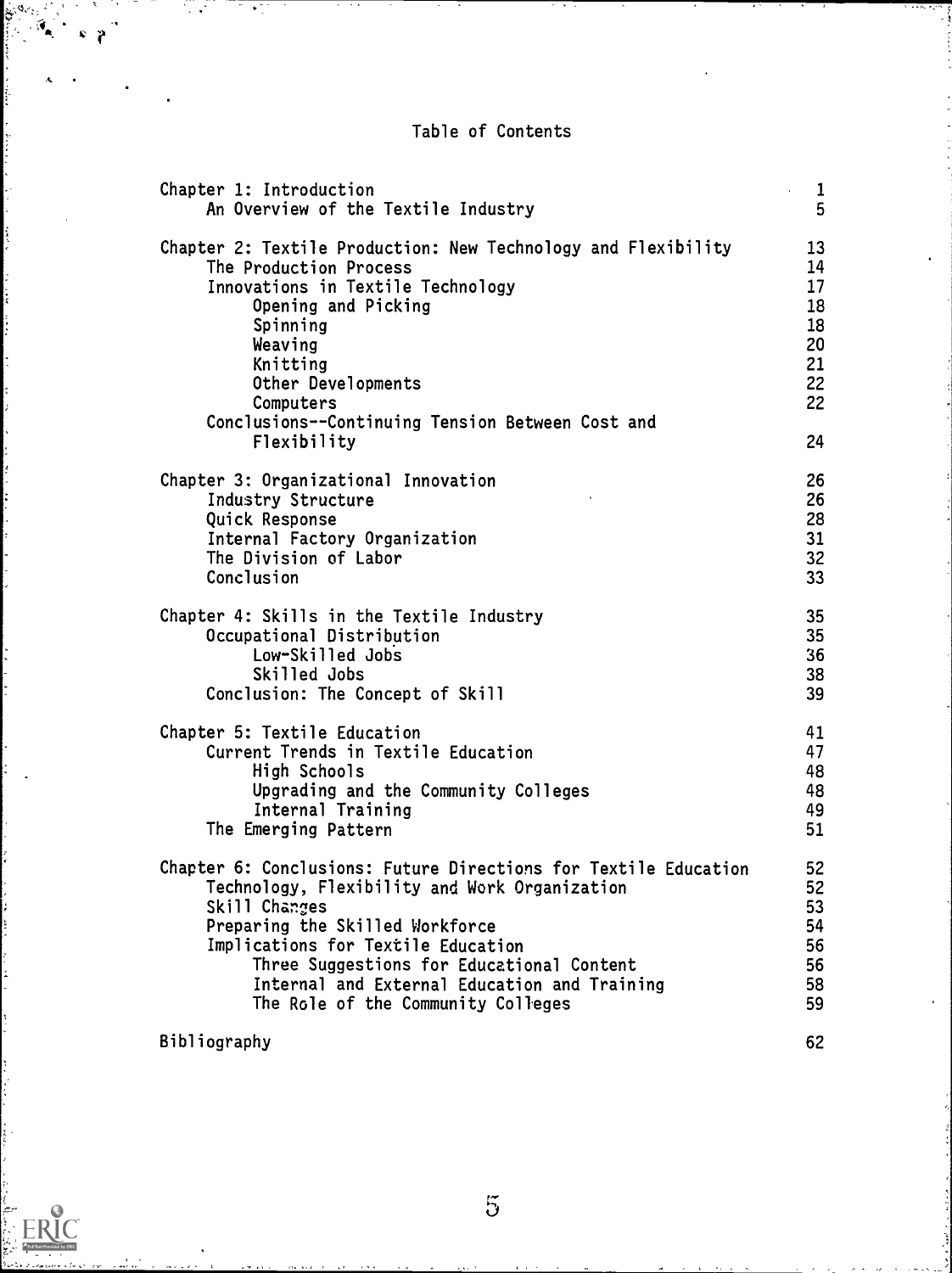# Chapter 1: Introduction

 $\mathbf{A}^{\mathbf{a}}$ 

Growing trade deficits, high rates of illiteracy, and stagnant real incomes have all led to a national reexamination of the country's education system. Few people disagree that solving many of these problems requires a skilled labor force, and policy proposals for moving the country ahead all contain at least a ritualistic call for greater investments in the country's human capital. But the consensus that appears so strong at a general level does not survive a shift of focus to more concrete proposals. Some analysts have argued for a return to an emphasis on a common cultural tradition while others have lamented the lack of scientific and technological preparation. Although private firms have the technological expertise and equipment to provide much of the advanced training of a more specific nature, many firms are increasingly reluctant to make the long-term commitments to their employees that would provide the firms with the incentives to offer such training. And vocational schools and junior colleges that are logical places to fill part of this gap are alternately attacked as being, on the one hand, unresponsive to the needs of industry and, on the other hand, too focused on narrow skills at the expense of broader competencies that might better prepare students for a complex and dynamic society and economy.

This report on the textile industry<sup>1</sup> is part of a larger study of the educational implications of broad economic changes, particularly the spread of micro-electronic technologies, growing national and international competition, and the large increase in the number and variety of products and services. The goal of this larger project is to understand how these changes are affecting the skills that employers seek and which institutions--the firm or the various levels of the education system, for example--are the most appropriate for teaching



<sup>&#</sup>x27;For this report, the textile industry includes those industries in the Standard Industrial Classification major group 22 (SIC 22). There will be a more detailed discussion of the industry later.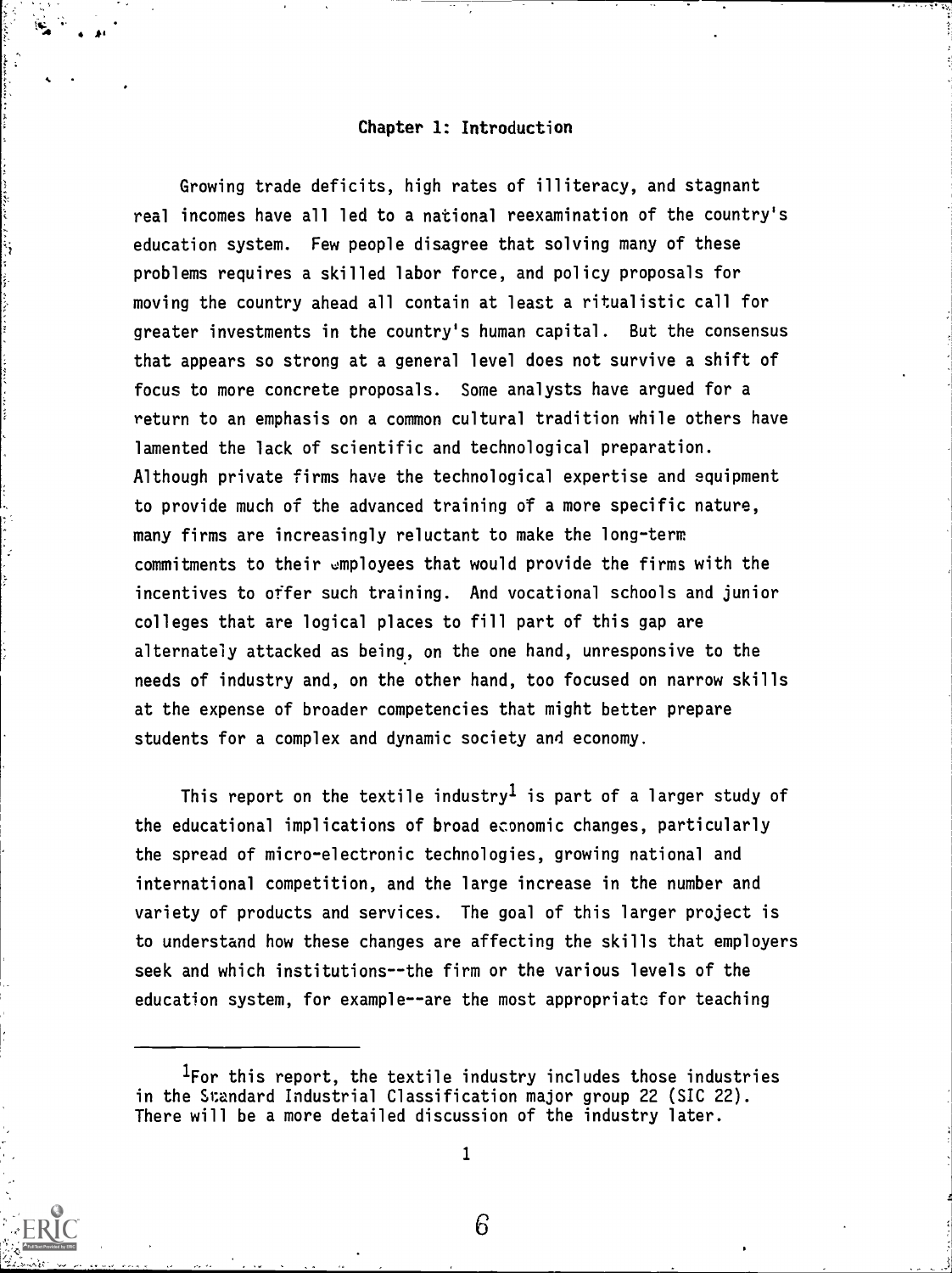those skills.<sup>2</sup> The strategy of the project is to build up an understanding by examining the changes taking place in particular industries. This report focuses on the train.ng and education of production-level textile workers--from unskilled factory hands to first level supervisors. A report on the banking industry is already  $completed, <sup>3</sup>$  and studies of garment manufacturing and business services will be forthcoming.

In analyzing the changing educational needs of the textile industry, this report covers three areas that affect the human resources strategies of the industry. The first concerns the effect of the changes in technology on the skills needed by the industry. The second is the human resource implications of the growing emphasis on flexibility and quick response to changing market demands. And the third concerns the role of the education system in preparing skilled textile workers and the future of the long-standing practice of filling skilled positions almost entirely through internal promotion.<sup>4</sup>

The broad changes that have affected the economy in the last decade have had profound effects on the textile industry in the United States. Although U.S. producers have made large investments in modern technology--some analysts refer to a technological revolution in the industry--imports continue to grow. At the same time, there has been an explosion in the number of styles and fashions that the industry is called upon to produce. Although the training needs of the industry

<sup>&</sup>lt;sup>2</sup>We are concerned with the relationship between educat.... and employment and less so with the moral and cultural issues that also play an important role in the discussion of educational reform.

<sup>3</sup>See Thomas Bailey and Thierry Noyelle, "New Technology and Skill Formation: Issues and Hypotheses," Technical Paper No. 1, National Center on Education and Employment, Teachers College, Columbia University, April 1988.

<sup>&</sup>lt;sup>4</sup>These issues have also generated substantial research and debate in academic circles. See Bailey and Noyelle, note 3, for a discussion and review of the literature.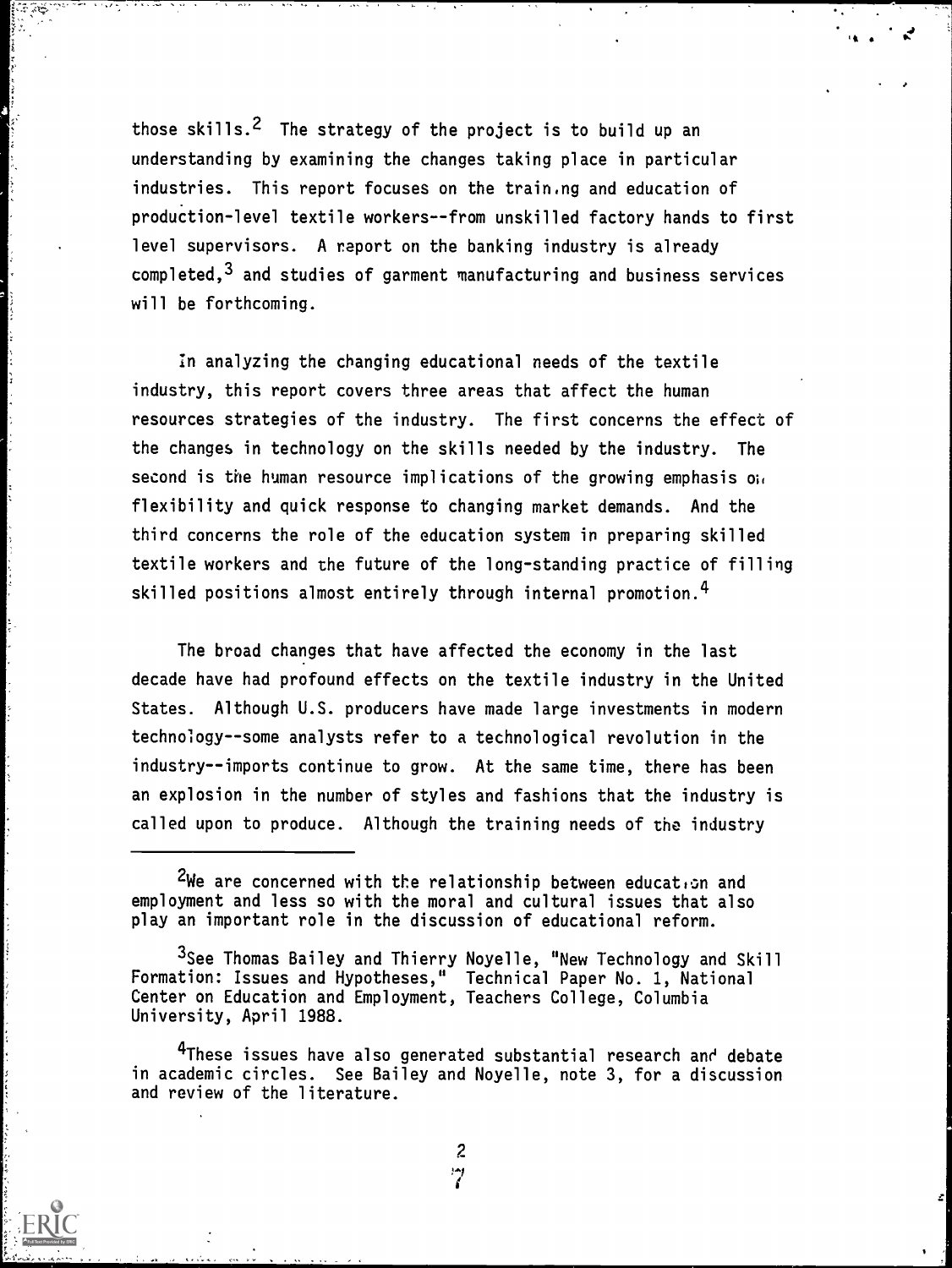are changing, industry efforts and those of the education system to work together have met with only sporadic success.

The textile industry competes on the basis of cost, quality, service, and product choice. During most of the post-war era, the industry in the U.S. sought to cut costs through the rationalization of the production of long runs of fabric. During the 1970s, textile manufacturers also increased their emphasis on quality. At the same time, technological innovations developed in Europe and Japan were being widely adapted in the U.S., leading to further reductions in cost and improvements in quality. It has only been in the last decade, and perhaps even the last five years, that textile makers have begun to turn their attention towards service and product choice by developing interactive ties with their customers, through trying to reduce the time it takes to turn an order into a delivery, and through increasing their abilities to produce more varied products in short runs at reasonable costs. As the focus has shifted to service and product, producers have found that the new technology can go only so far in promoting the flexible and responsive manufacturing process that they seek. Indeed, some new processes strengthen incentives for producing long runs of standardized goods. Finding only a partial answer in new machinery, some textile managers have turned to new methods of organizing communications and production and of training and managing the workforce. The innovations in personnel management often involve shifting from traditional techniques in which workers carried out narrow, well-defined tasks to techniques in which there is more group interaction and in which the workforce is expected to operate in a more varied and uncertain environment.

Thus the system of educational institutions and firm-based training that prepares the industry's workforce has been hit by two interrelated yet separate shocks. First, it must train workers to operate, maintain and repair new equipment that is more sophisticated, has greater capacity, and is much more expensive than the old machinery. Second, the shift to stronger orientation towards service,



3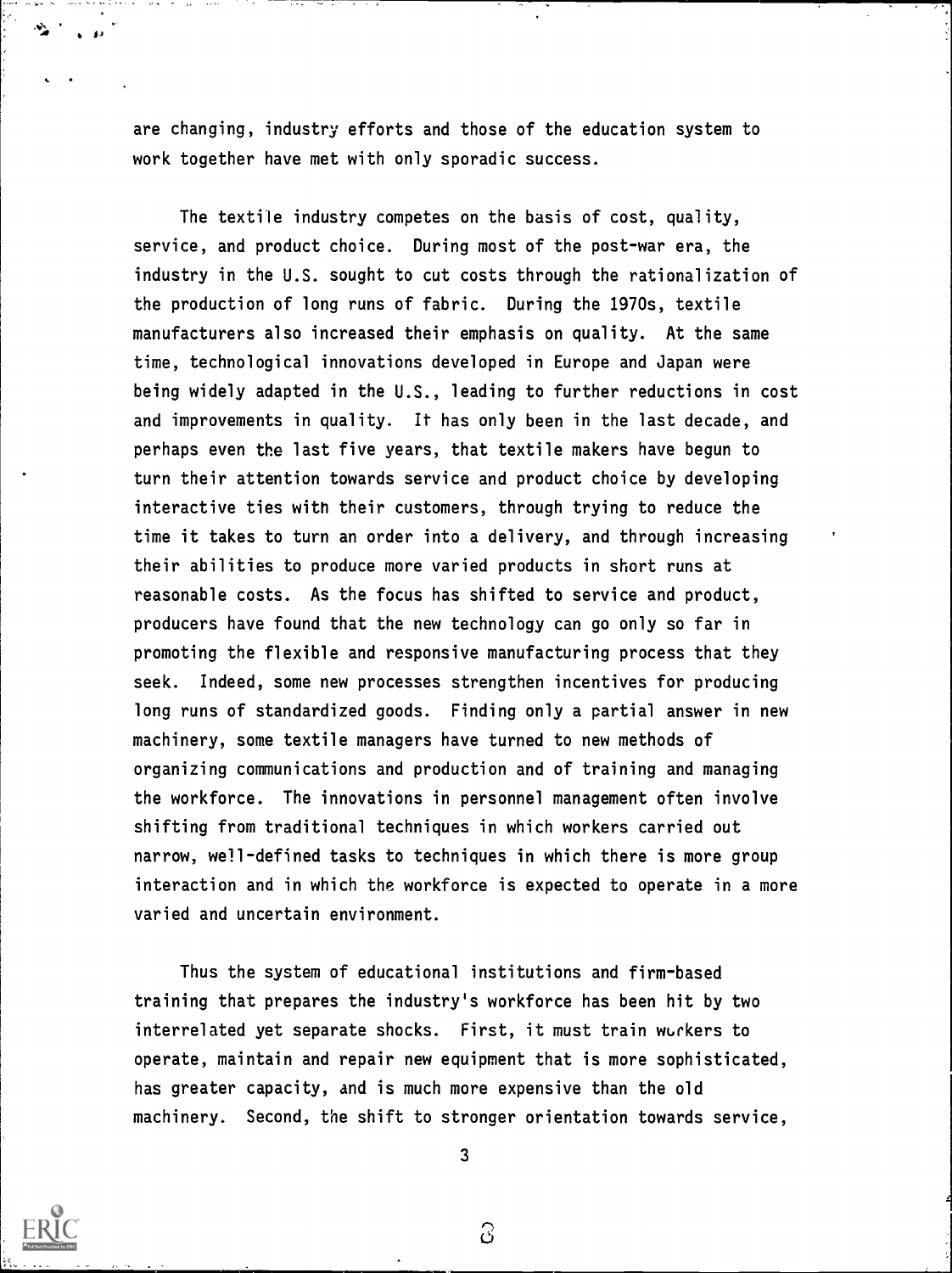product, and flexible manufacturing processes requires new skills and abilities for the production workers.

<sup>l</sup> ..

There are many studies of the textile industry and textile technology, yet none focus on the interaction between technology and industry training. Indeed the training of production workers has received little attention, perhaps because informal training was so predominant. Therefore the information provided here on the textile training process was developed through open-ended, in-depth interviews with textile executives, personnel managers, plant supervisors, production planners and trainers in six firms in 1985 and six in 1987, three of these were repeated from the earlier interviews. The smallest firm had just over 1,000 employees and the largest had over 50,000. Since the goal was to understand emerging trends, I chose firms engaged in technological or educational innovations. Interviews were also conducted with faculty at the Fashion Institute of Technology, the Philadelphia College of Textiles and Science, and the Institute for Textile Technology. Because of the concentration of textile mills in North Carolina, I interviewed several professors and administrators in the North Carolina Department of Community Colleges including officials in Raleigh, staff at two general community colleges and at the only community college in the state devoted entirely to textile educationthe North Carolina Vocational Textile School.

The analysis is organized into six chapters. The rest of this chapter is an overview of the textile industry in which I describe the central trends including rising imports, modernization, and the proliferation of products. Chapter 2 discusses technological innovations in textiles. Chapter 3 describes innovations in the organization of production and in the training and management of the workforce. Chapter 4 summarizes the implications of the technological and organizational changes on the skill demands of the industry. Chapter 5 describes how the changes in technology, organization and skills have affected the system for training and educating production level textile workers. Finally, Chapter 6 discusses how that system



 $rac{4}{5}$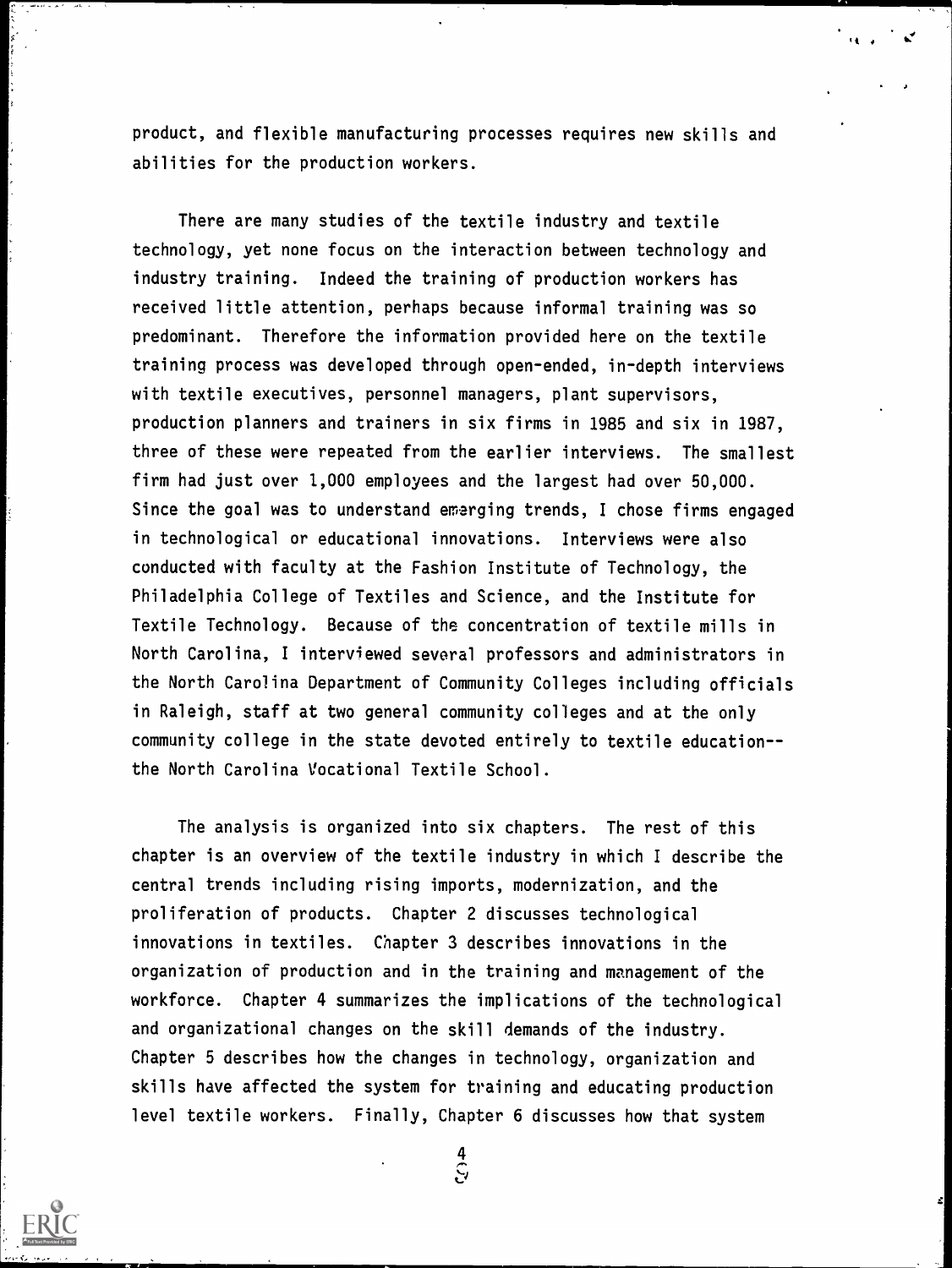might change to be more in tune with current needs of the industry and presents generalizations, tying this report more closely to other case studies for this project.

#### An Overview of the Textile Industry

The textile industry in the United States employed almost three quarters of a million individuals in 1987. Since it is concentrated in the Southeast, its importance to some states is even greater. In North Carolina, the industry accounted for 25 percent of all manufacturing and 7 percent of total employment.<sup>5</sup>

As is true with most industry aggregates, the textile industry '(SIC 22) is a complex agglomeration of diverse sub-industries. Table 1 displays data on employment and output in nine sub-industries, the most important being weaving, knitting and spinning mills.  $6$  The industry can also be categorized by its output which is usually divided into three broad grcups. Apparel fabric accounts for about 40 percent of U.S. textile output. Home furnishings--such as drapes, carpets, sheets and towels, and industrial fabrics--for tires, airplanes, hoses and myriad other uses, make up the other 60 percent.<sup> $\prime$ </sup>

Although there are several huge multi plant companies, most firms in the industry have one factory--in 1982, the industry comprised 6,630 establishments in 5,376 companies. Sixty-two percent of the establishments had fewer than 50 employees and only 71 (just over 1

<sup>6</sup>These data understate the importance of spinning since many weaving mills are integrated from spinning through weaving.

7American Textile Manufacturers Institute, Economic Information Division, "The U.S. Textile Market in Square Yard Equivalents: 1973-1985." Washington, DC: ATMI, May 1987, pp. 4, 6.



<sup>5</sup>American Textile Manufacturers Institute, Economic Information Division, Textile Highlights, June 1987. Washington, DC: ATMI, p.22; North Carolina Department of Community Colleges, Business Conference Series, Preliminary Reports, Session XI: Textiles and Apparel. Raleigh, NC: Department of Community Colleges, 1986, p.l.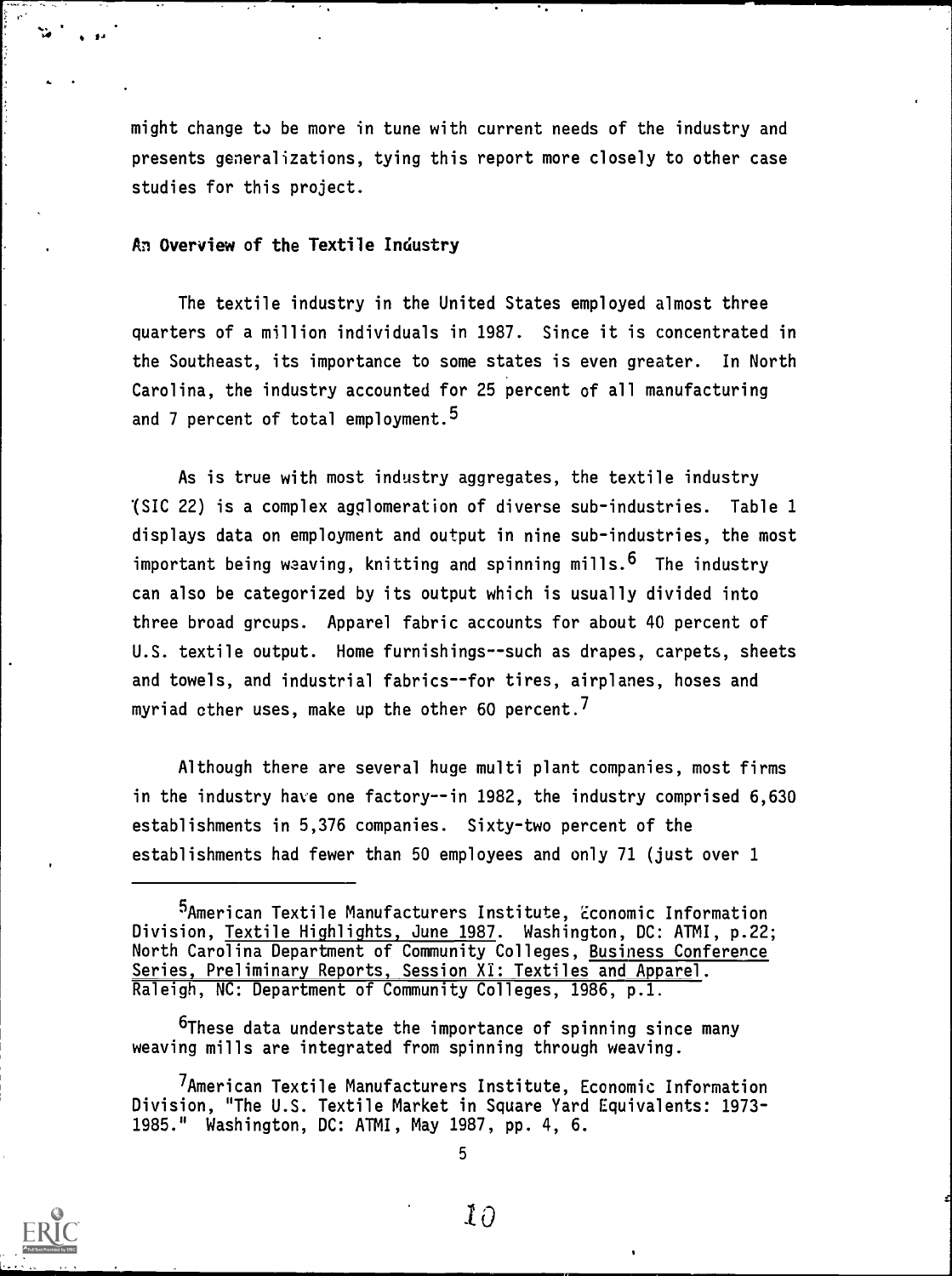percent) of the establishments had more than 1,000 workers. Although the larger mills of course account for a disproportionately high amount of employment and output, the industry concentration is not high when compared to major durable goods producers such as auto and steel. In 1982, the four largest companies among both cotton weaving and synthetic fiber weaving firms accounted for about 40 percent of total shipments for their respective sectors. But the top four yarn spinning firms only accounted for 22 percent of the market.<sup>8</sup>

 $\bullet$  .

.t

The industry's vertical structure is also diverse. For some products, such as some sheets, towels, and socks, one firm produces the goods from raw fiber and sells directly to large retailers or to wholesalers who distribute to small outlets. But for other products, the industry produces intermediate goods used by the garment, automobile, or other industries. Moreover, the spinning, weaving, finishing, and dyeing are often done by different firms. And even within these steps, subcontractors can be used. This creates a vast and complicated network of producers, service firms, middlemen, wholesalers, and retailers that sometimes work together and sometimes compete. There is considerable disagreement about the implications of this structure. On the one hand, Michael Piore and Charles Sabel have argued that this structure promotes innovation in the textile industry in Italy; Ronald Dore arrives at a similar conclusion for Japan. On the one hand, it is more common in the U.S. to blame this fragmentation, because it prevents the concentration of resources required for expensive research and development, for slowing innovation and modernization.9

Michael Piore and Charles Sabel, The Second Industrial Divide. New York: Basic Books, 1984; Ronald Dore, Flexible Rigidities: Industrial Policy and Structural Adjustment in the Japanese Economy,



 $\bullet$ 

<sup>8</sup>U.S. Bureau of the Census, 1982 Census of Manufactures, MC82-S-1 (Part 1 and Part 2), Subject Series, General Summary. Washington, DC: U.S. Government Printing Office, 1982, table 3 (for Part 1) and table 1 (for Part 2). U.S. Bureau of the Census, 1982 Census of Manufactures, MC82-S-7, Subject Series, Concentration Ratios in Manufacturing. Washington, DC: Government Printing Office, 1982, table 5.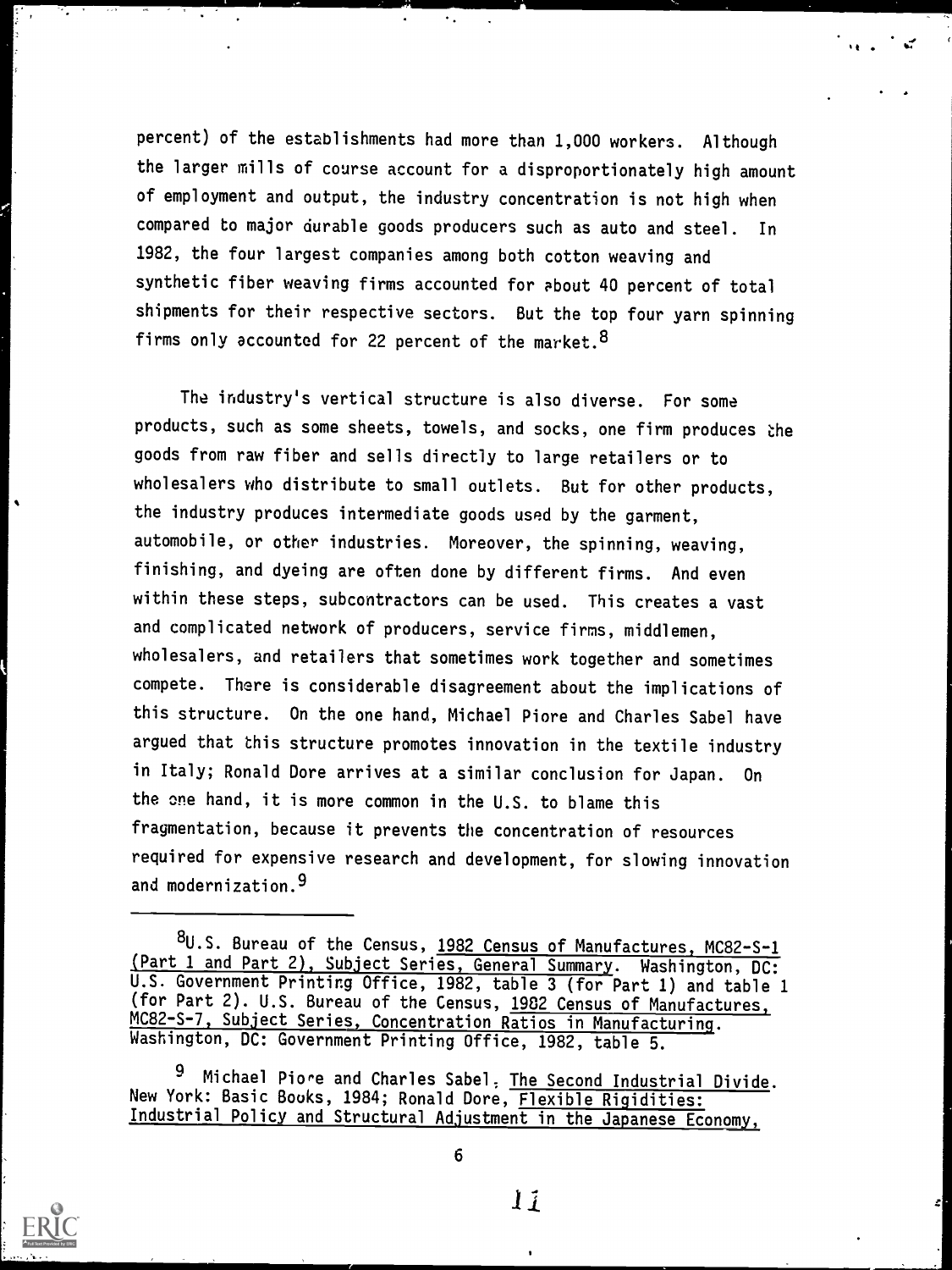# Table 1. The Textile Industry (1982)

 $\mathbf{x}^{\mathbf{c}^{\star}}$  .

 $\ddot{\cdot}$ 

| SIC Sector<br>Code                                  | Estab-<br>lishments | Esployees | Distri-<br>$(000)$ bution<br>of Emps. | Payroll<br>(million<br>dollars) | Value Added Distrib.<br>by Hanufactur- of Value<br>ing (million<br>dollars) | Added | Shipments of Ship-<br>Cmillion<br>dollars) | Value of Distrib. | Payroll/<br>Value of<br>ments Shipments | Value<br>Added<br>per Emp<br>(000) | Payroll/<br>Employees<br>(thousand<br>dollars) |
|-----------------------------------------------------|---------------------|-----------|---------------------------------------|---------------------------------|-----------------------------------------------------------------------------|-------|--------------------------------------------|-------------------|-----------------------------------------|------------------------------------|------------------------------------------------|
| All Hanufacturing                                   | 358,061             | 19,094.1  |                                       | \$379,627                       | \$824,118                                                                   |       | \$1,960,206                                |                   | 0.19                                    | \$102.7                            | \$19.9                                         |
| 22 Textile Hill<br>Products                         | 6,630               | 717.4     | 100.0%                                | \$9,046.1                       | \$18,550.2                                                                  |       | 100.0% \$47,515.4                          | 100.0%            | 0.19                                    | \$66.2                             | .<br>\$12.6                                    |
| 2211 Weaving Hills,<br>Cotton                       | 269                 | 76.9      | 10.7X                                 | \$946.6                         | \$1,637.5                                                                   | 8.8%  | \$3,972.0                                  | 8.4X              | 0.24                                    | \$51.7                             | \$12.3                                         |
| 2221 Weaving milis,<br>Manmade Fiber                | 523                 | 140.8     | 19.6%                                 | \$1,815.2                       | \$3,488.6                                                                   | 18.8% | \$8,101.2                                  | 17.0X             | 0.22                                    | \$57.5                             | \$12.9                                         |
| 2231 Weaving and<br>Finishing Hills,<br><b>Wool</b> | 131                 | 13.1      | 1.8X                                  | \$175.8                         | \$349.4                                                                     | 1.9x  | \$762.8                                    | 1.6X              | 0.23                                    | \$58.2                             | \$13.4                                         |
| 2241 Narrow Fabric<br>Hills                         | 281                 | 17.5      | 2.4X                                  | \$215.5                         | \$464.7                                                                     | 2.5x  | \$851.8                                    | 1.8X              | 0.25                                    | \$48.7                             | \$12.3                                         |
| 225 Knitting<br><b>Hills</b>                        | 2,334               | 204.8     | 28.5%                                 | \$2,327.2                       | \$4,985.4                                                                   |       | 26.9% \$10,986.1                           | 23.1%             | 0.21                                    | \$53.6                             | \$11.4                                         |
| 226 Textile Finish-<br>ing, Except Wool             | 753                 | 58.1      | 8.1X                                  | \$834.0                         | \$1,590.3                                                                   | 8.6%  | \$4,971.9                                  | 10.5X             | 0.17                                    | \$85.6                             | \$14.4                                         |
| 227 Floor Covering<br><b>Hills</b>                  | 505                 | 41.9      | 5.8x                                  | \$603.1                         | \$1,711.7                                                                   | 9.2%  | \$5,807.8                                  | 12.2x             | 0.10                                    | \$138.6                            | \$14.4                                         |
| 228 Yarn and<br>Thread Hills                        | 714                 | 108.6     | 15.1X                                 | \$1,277.8                       | \$2,318.2                                                                   | 12.5% | \$7,036.4                                  | 14.8%             | 0.18                                    | \$64.8                             | \$11.8                                         |
| 229 Misc. Textile<br>Products                       | 1,120               | 55.8      | 7.8%                                  | \$832.9                         | \$2,004.5                                                                   | 10.8% | \$4,935.4                                  | 10.4%             | 0.17                                    | \$88.4                             | \$14.9                                         |

Source: U.S. Bureau of the Census, 1982 Census of Manufacturers, MC82-S-1 (Part 1) Subject Series, General Summary, Part 1, table 3.

 $12$  and  $13$  and  $13$ 

 $\overline{\phantom{0}}$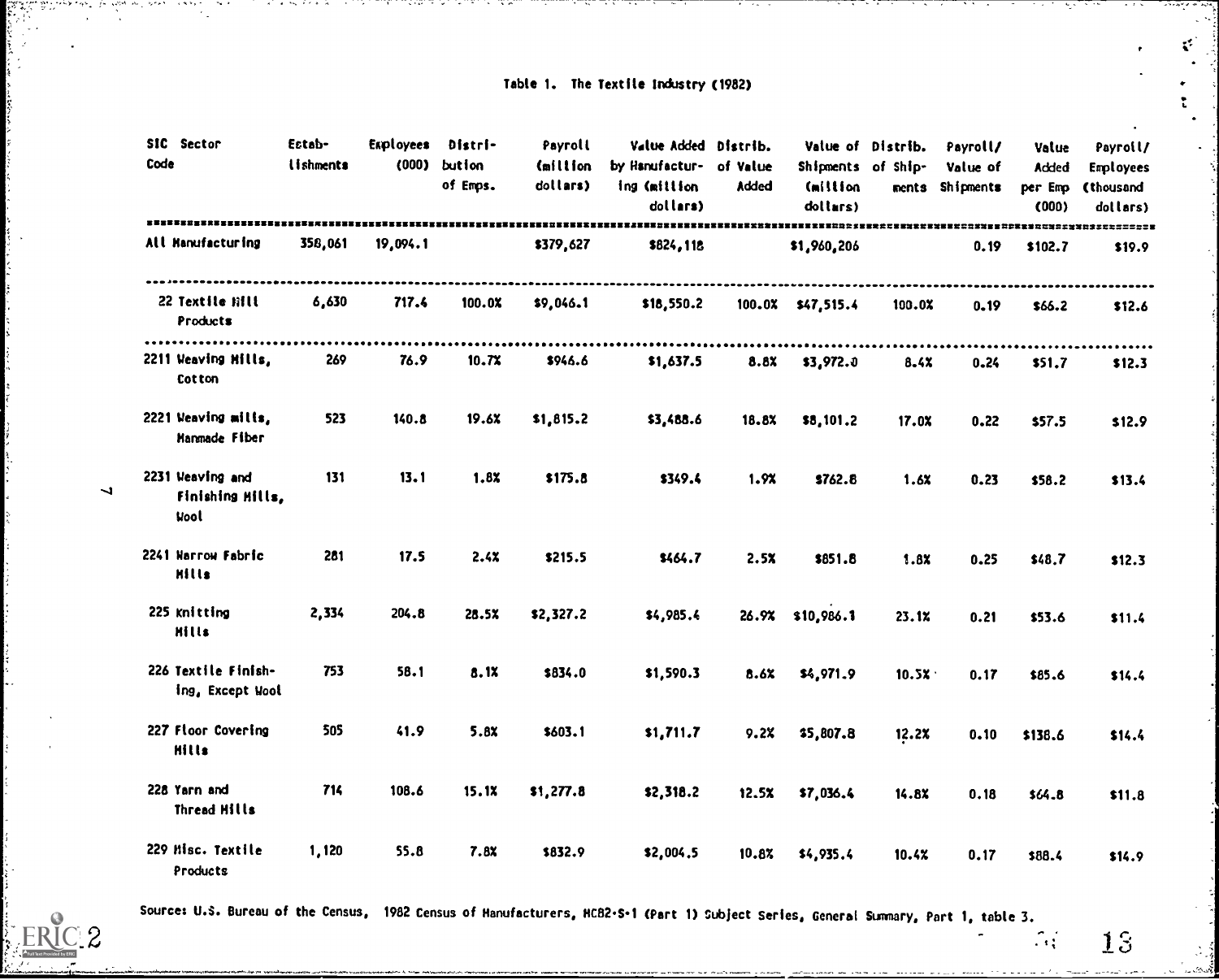In the last two decades the textile industry has experienced a number of profound shocks. As is the case with so many other industries in the country, years of prosperity came to an abrupt end in the 1970s.<sup>10</sup> That decade saw a virtual revolution, which continues today, in production technologies, in the nature of demand for the industry's products and in the extent of competition, especially from abroad.

More than for any other industry, advances in textile technology have marked the development first of the industrial revolution and then of modern mass production. Although there were no major technological breakthroughs in textile technology during the middle part of the twentieth century, there have been important advances in the last twenty years. Nevertheless, textile production still requires large quantities of low-skilled labor. Indeed, in 1975 about 75 percent of the industry's workforce is classified in semi-skilled, laborer or service occupations.  $^{11}$ 

The large need for low skilled labor and the widespread diffusion of the basic textile production process has made the industry vulnerable to competition from cheap foreign labor. The data displayed in Table 1 show that the value added per employee in textiles is only about 65 percent of that figure for all of U.S. manufacturing. Indeed, employment and import data reflect the threat of foreign competition. In 1980, the U.S. imported 4.9 billion square yard equivalents of

1970-80. London, England: The Athlone Press, p. 239; Office of Technology Assessment, The U.S. Textile and Apparel Industry: Revolution in Progress. Washington, DC: Government Printing Office, 1987, Chapter 2.

10Although the growth trend between World War II and the late 1970s was positive, the industry is sensitive to the business cycle and to abrupt fashion changes. Therefore overall growth obscured cyclical and micro-level instability.

11Unpublished data provided by the Equal Employment Opportunity Commission, Washington, DC.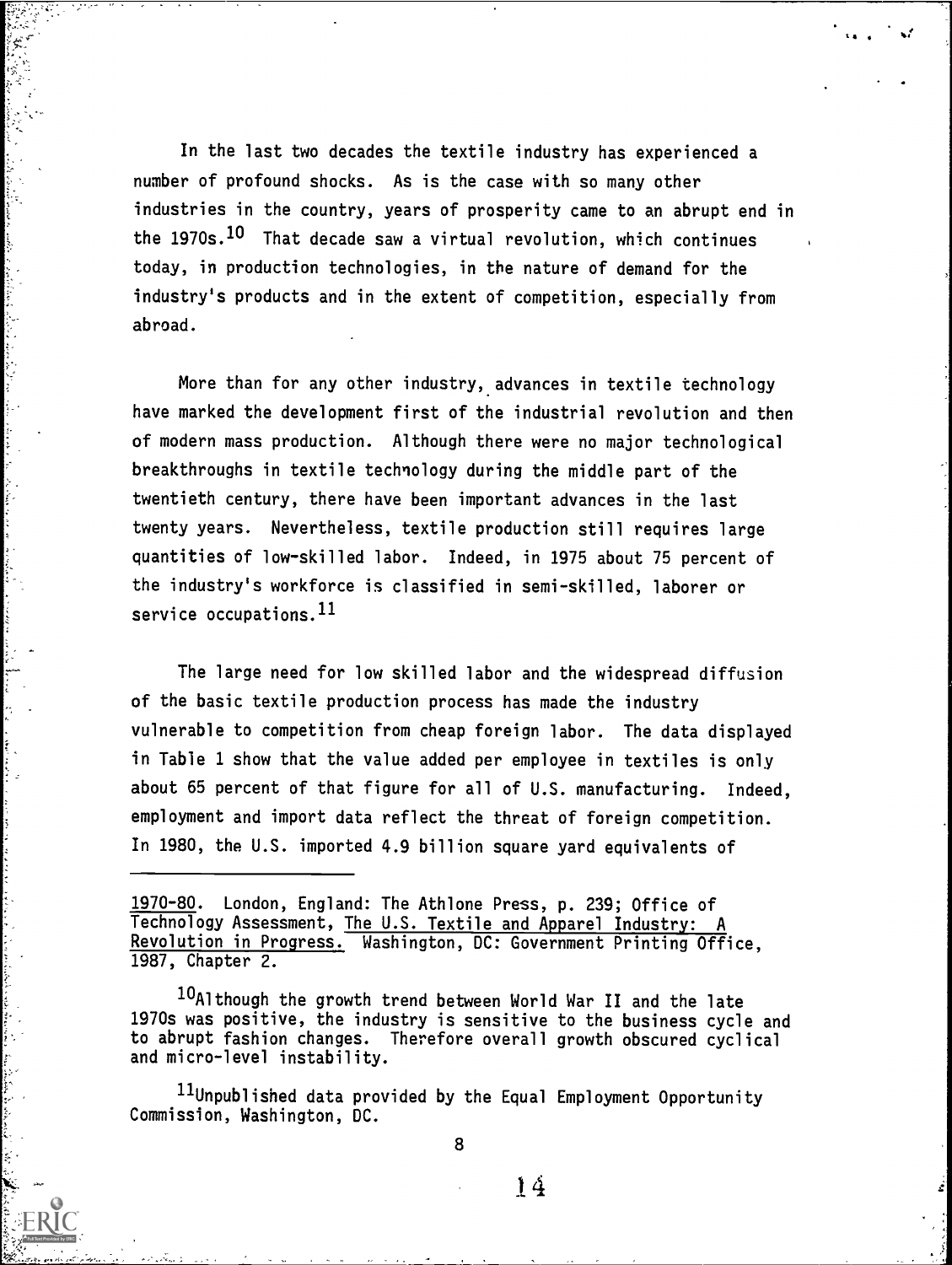textile products (including imported raw fabric and the fabric contained in imported garments and other textile products) which accounted for 17 percent of the textile market. By 1986, imports had risen to 12.9 billion square yards, accounting for 35.6 percent of the market. In that same year, over 50 percent of U.S.-consumed apparel fabric was imported.<sup>12</sup> Between 1980 and 1986, the U.S. textile market grew by over 20 percent while U.S. production fell by about 4 percent. Thus as a result of imports and productivity increases, domestic employment fell 16 percent from 848 thousand in 1980 to 709 thousand in 1986. Industry employment had been as high as 965 thousand in 1974.13

. 1,

Confronted by increasing competition, many marginal firms have closed and the survivors have carried out major modernization and automation programs. In 1960, the textile industry ranked forty-eighth out of 61 manufacturing industries in terms of its average equipment age. (The industry ranked first had the newest equipment.) By 1980, the industry's rank had risen to second.<sup>14</sup> This modernization has led to impressive gains in productivity. While total factor productivity in the manufacturing sector in the United States grew 2.4 percent a year between 1975 and 1985, textile productivity grew by 5.6 percent a year during the same period.<sup>15</sup>

In any case, in many large textile markets, automation alone may not be adequate to compensate for low labor costs abroad--textile producers are particularly worried about imports from China. As the data in Table 1 show, payroll accounts for one half of the industry's value added and in some segments payroll accounts for one quarter of the value of shipments. Moreover, U.S. textile firms have other

12American Textile Manufacturers Institute, note 7, p.4. The import figures include finished goods and imported fabric used to produce U.S. made finished goods.

13American Textile Manufacturers Institute, note 5, p. 22.

14Unpublished data, based on Census data--provided by Professor Frank Lichtenberg, Columbia University Business School.

15American Textile Manufacturers Institute, note 5, p.21.

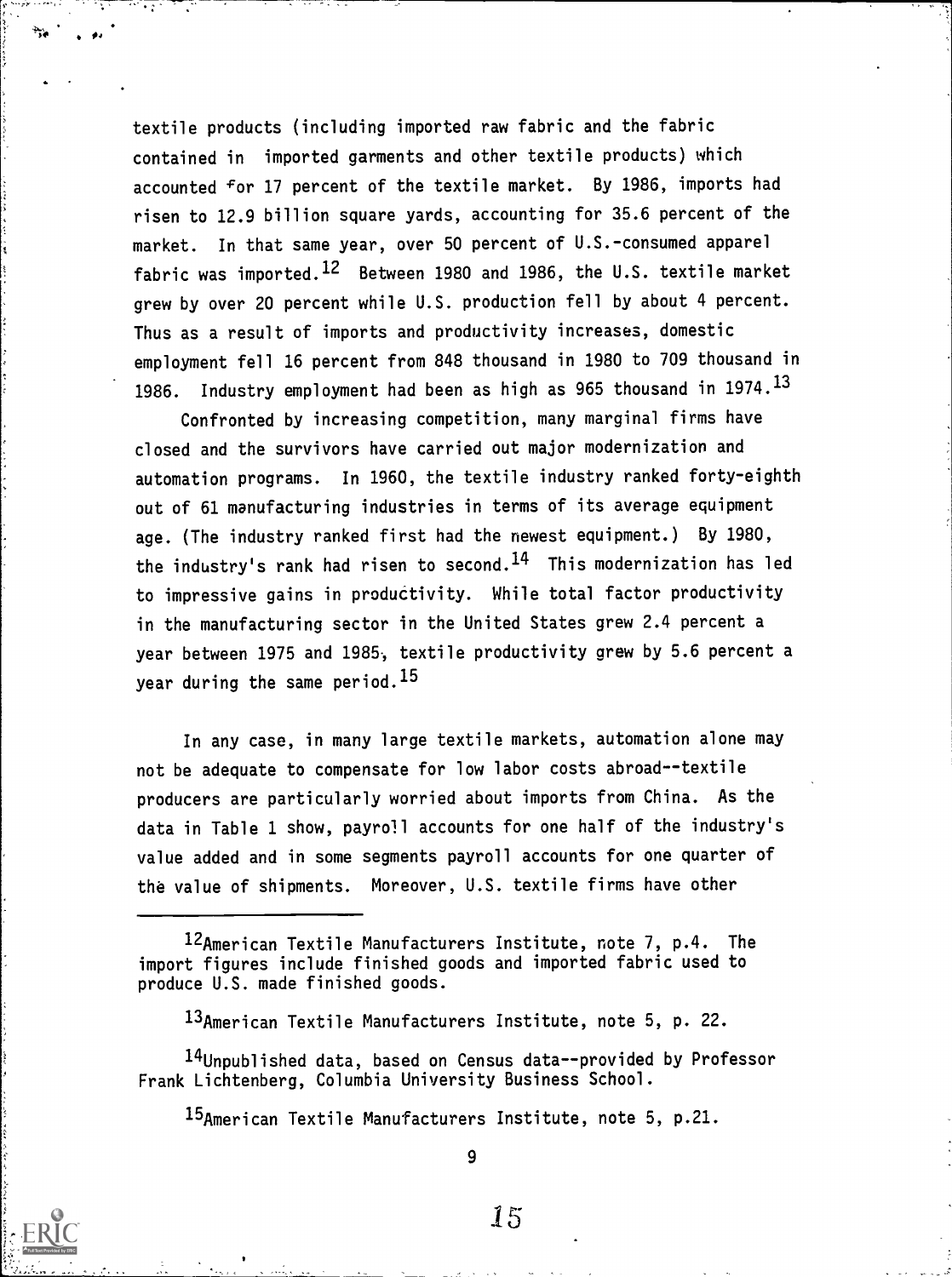problems besides wage levels. Domestic garment producers and retailers also complain that U.S. textile manufacturers historically have been reluctant to produce small amounts of special fabrics, preferring to concentrate on large production runs of standardized items. To be sure, in such a diverse industry, there have always been specialty producers, but the bulk of the industry in the U.S. focused on producing standardized products for a mass market.<sup>16</sup> In 1968, the Bureau of Labor Statistics wrote, "until recently, little attention was paid [by the management of textile firms] to developing new products and markets, and little research or advertising was carried or." $^{17}$ 

 $\alpha$  ,  $\frac{1}{2}$  is  $\alpha$  .

e

But developments in textile markets, and indeed in markets for almost all goods and services, have made the strategy of mass production for a homogenous market much more problematic.<sup>18</sup> The greater segmentation of markets and the faster changing of styles have shrunk the market for large production runs of identical fabric. Even such a staple mass-produced commodity as denim now comes in dozens of weaves, colors and finishes. Faster changing seasons have also had their effect. In apparel, styles become obsolete much more rapidly, thus apparel makers are less likely to order large quantities of the same material. The changes in styles are reflected in increases in stock-outs and markdowns. Forced markdowns, which are necessary when

16Brian Toyne, Jeffrey S. Arpan, Andy H. Barnett, David A. Ricks and Terence Shimp, The Global Textile Industry. London, England: George Allen & Unwin, 1984, Chapter 8.

17U.S. Department of Labor, Bureau of Labor Statistics, "Technology and Manpower in the Textile Industry of the 1970's." Bulletin No. 1578. Washington, DC: Government Printing Office, August, 1968, p. 9.

18Thomas Stanback and his associates argue that the increasing use of producer services was a by-product of the growing diversity of market demands (Thomas Stanback, Peter Bearse, Thierry Noyelle and Robert Karasek, Services: The New Economy. Totowa, NJ: Rowman and Allanheld, 1981). See Michael Piure and Charles Sabel, note 9, for a discussion of flexibility in manufacturing. See Toyne, et. al., 1984, note 16, and Office of Technology Assessment, note 9, 1987, for specific discussions of textiles.

 $^{10}$   $^{16}$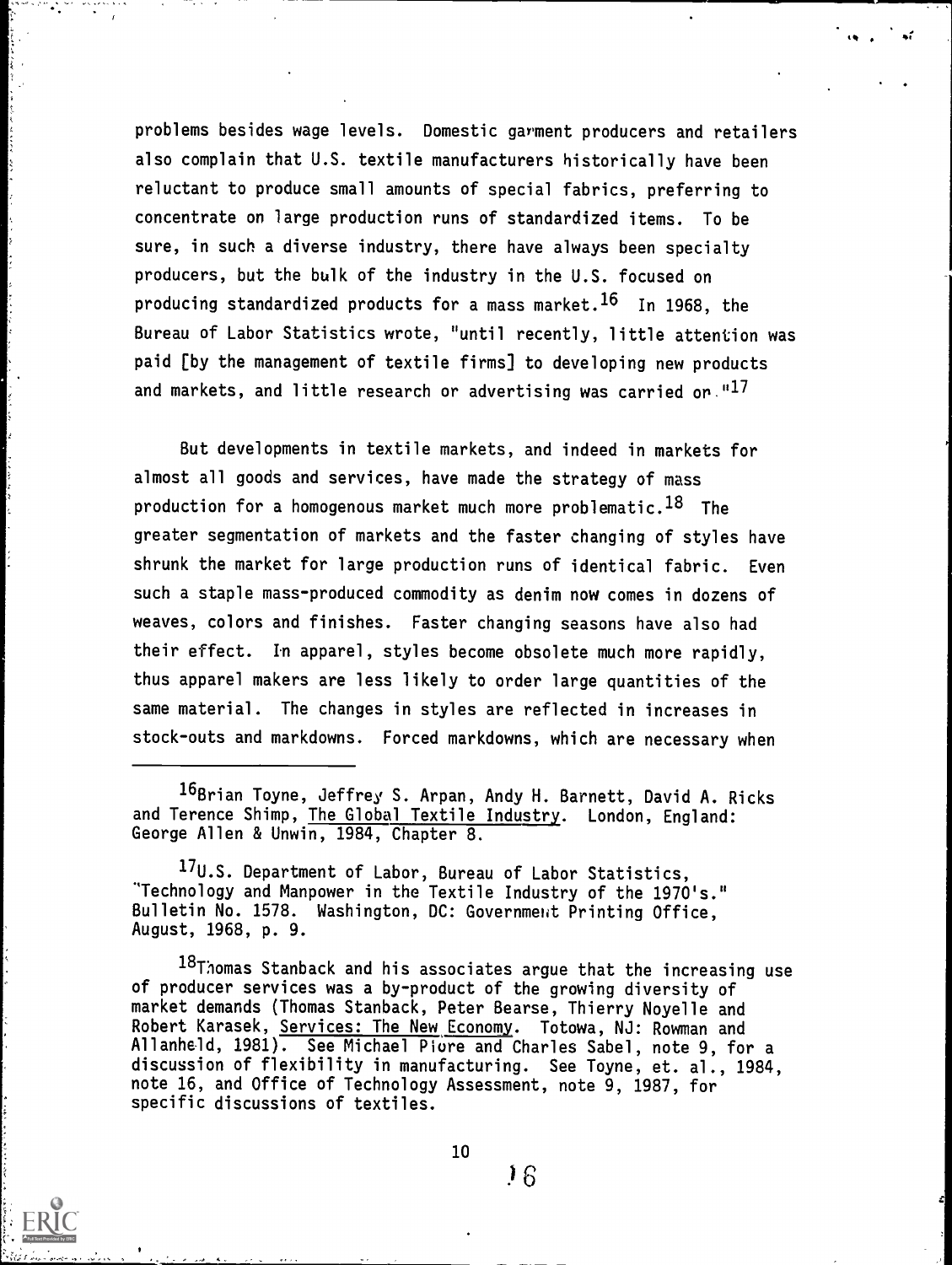retailers fail to sell items during the appropriate season, have increased by 50 percent during the last decaue. Industry estimates suggest that losses from stockouts, which occur when retailers run out of hot items, amount to 8 percent of sales. $^{19}$  Now only 20 percent of the garment output consists of so-called  $\cdot$ "commodity" products such as men's underwear and socks that are made in large standardized runs and sold all year.<sup>20</sup> Market analysts consider that the market share of commodity goods will continue to fall.

As imports have risen and markets diversified, the domestic textile producers have tried to respond. It has now become an article of faith in the U.S. that the textile industry must become more "market driven"--that is, the industry must be capable of producing shorter runs of many more styles. One strategy pursued by the industry has been to try to develop new markets and to produce for niches where there is less competition. In general as the market for apparel textiles has been threatened by foreign producers, the industry has put more emphasis on producing and marketing home furnishings and industrial fabrics. Indeed, these areas accounted for 60 percent of the textile fabric produced in the U.S. in 1985, up from 52 percent in 1980.21

All of the industry segments are now turning out a greater variety of fabric. Managers of every mill studied for this project reported increases in the number of styles that they are handling. For example, one spinning mill increased the number of active styles from 3 to 35 in two years, a plant producing home furnishings increased the number of styles it produced annually from 100 to 300 in five years. And one large denim mill was currently producing 28 styles while ten years ago it typically produced at most three styles at one time.

19Office of Technology Assessment, note 9, pp. 26-7. 20Office of Technology Assessment, note 9, p. 16. <sup>21</sup>American Textile Manufacturers Institute, note 7, pp. 4, 6.

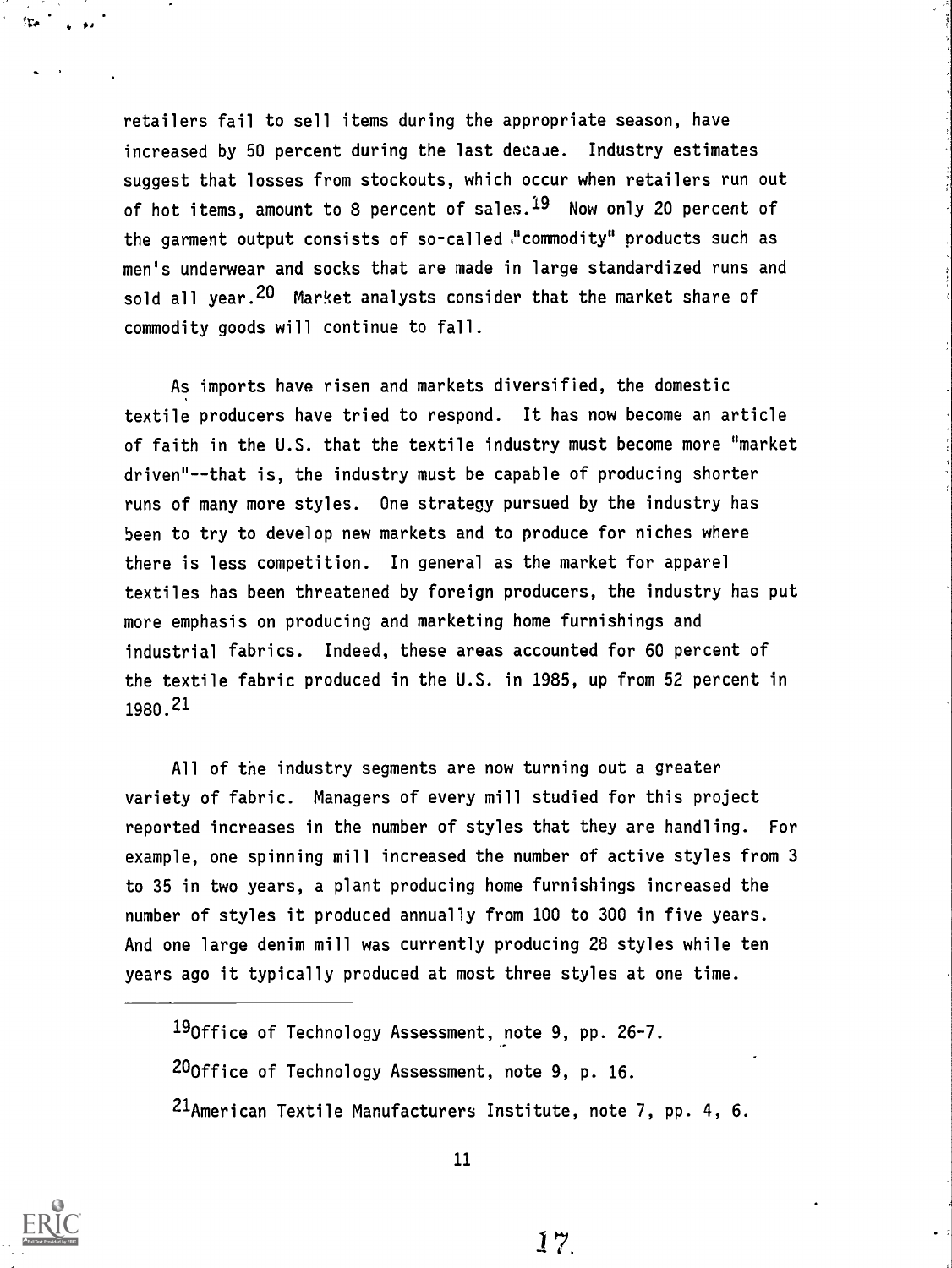Indeed, in 1987, owing to the modernization programs, the greater attention to the market, the general economic growth and the falling value of the dollar, many of the textile firms that had survived were doing well. The sales manager of one spinning firm said, "this is the best yarn market in history." Employment actually grew from 702,000 to 726,000 between June 1986 and April 1987, and corporate profits on sales grew from less than 2 percent in the second quarter of 1985 to over 4 percent at the end of 1986.<sup>22</sup>

 $\ddot{a}$  ,  $\ddot{a}$ 

Nevertheless, this hardly justifies complacency. Profits fell again in 1987 and imports continue to grow at 15 percent a year. Modernization and a flexible market-oriented approach are strategies used by foreign competitors as well. Indeed, most of these tricks are themselves imported. The most important recent technological advances were developed in other countries.<sup>23</sup> And the discussion of market response taking place in the mid 1980s echoes earlier discussions abroad. Thus Ronald Dore, in his study of the Japanese textile industry during the 1970s, argues that such phrases as "increasing product differentiation," "getting closer to consumer needs," and "maintaining an advantage in non-price competition," had become virtual cliches in the textile policy debate during that decade.  $24$ 

In any case, textile managers in the U.S. have now embarked on a competitive strategy based on combining advanced technology and responsiveness to an increasingly volatile and varied market. Thus the central question for our purposes is how the education system needs to adjust so that it can most effectively prepare a workforce for a modern and flexible production process.

22American Textile Manufacturers Institute, note 5, pp. 13, 22.



<sup>23</sup>Charles F. Sabel, Gary Herrigel, Richard Kazis, and Richard Deeg, "How to Keep Mature Industries Innovative," Technology Review, April 1987, pp. 27-35.

<sup>24</sup>Dore, note 9, p. 239.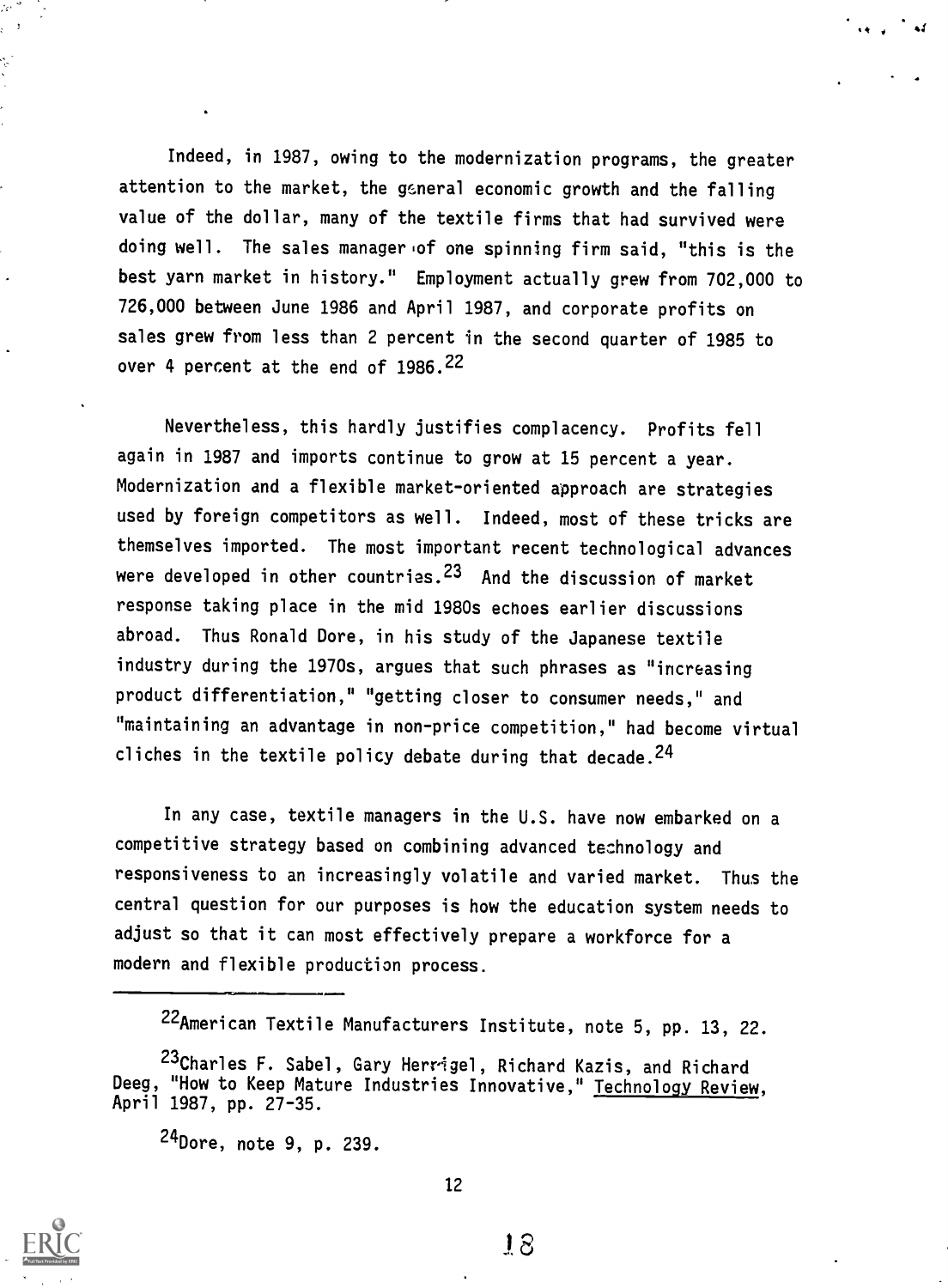#### Chapter 2: Textile Production: New Technology and Flexibility

k \*4

The investments in new textile equipment have had an impact on industry productivity. In 1986, the industry produced as much cloth as it did in 1981, but it employed 15 percent fewer workers.<sup>25</sup> There will always be a market for basic textile products produced in long runs and some mills will prosper filling this demand. Indeed the new production equipment may help these producers stave off some of the competition based on low foreign wages. Nevertheless, the market for standardized goods that can be produced in massive runs is shrinking and textile executives and analysts realize that increasing productivity is not enough. The industry as a whole must also be able to produce a wider variety of goods, on shorter notice, and at a reasonable cost. This chapter describes the new technology in the industry and assesses how much that new technology can contribute to increasing the flexibility of textile production.

The development of flexibility in production is fundamentally a process of reducing the cost differential between standardized goods produced in long runs and a more varied output produced in smaller batches. Custom made products could always be acquired at a price. Ever since Henry Ford mobilized the labor of low skilled factory workers through the assembly line to replace teams of skilled workers, technological innovations, at least in the United States, have almost been synonymous with specialization of labor and mass production. Flexibility has usually been achieved by reversing Ford's process, moving back up the range of skill levels and shifting from specialized to general purpose and more traditional tools and machines.

In their book, The Second Industrial Divide, Michael Piore and Charles Sabel argue that new technology breaks the link between technological innovation and mass production. They say that "what is

<sup>25</sup>See American Textile Manufacturers Institute, note 7, p. 4, for production levels; and American Textile Manufacturers Institute, note 5, p, 22, for employment.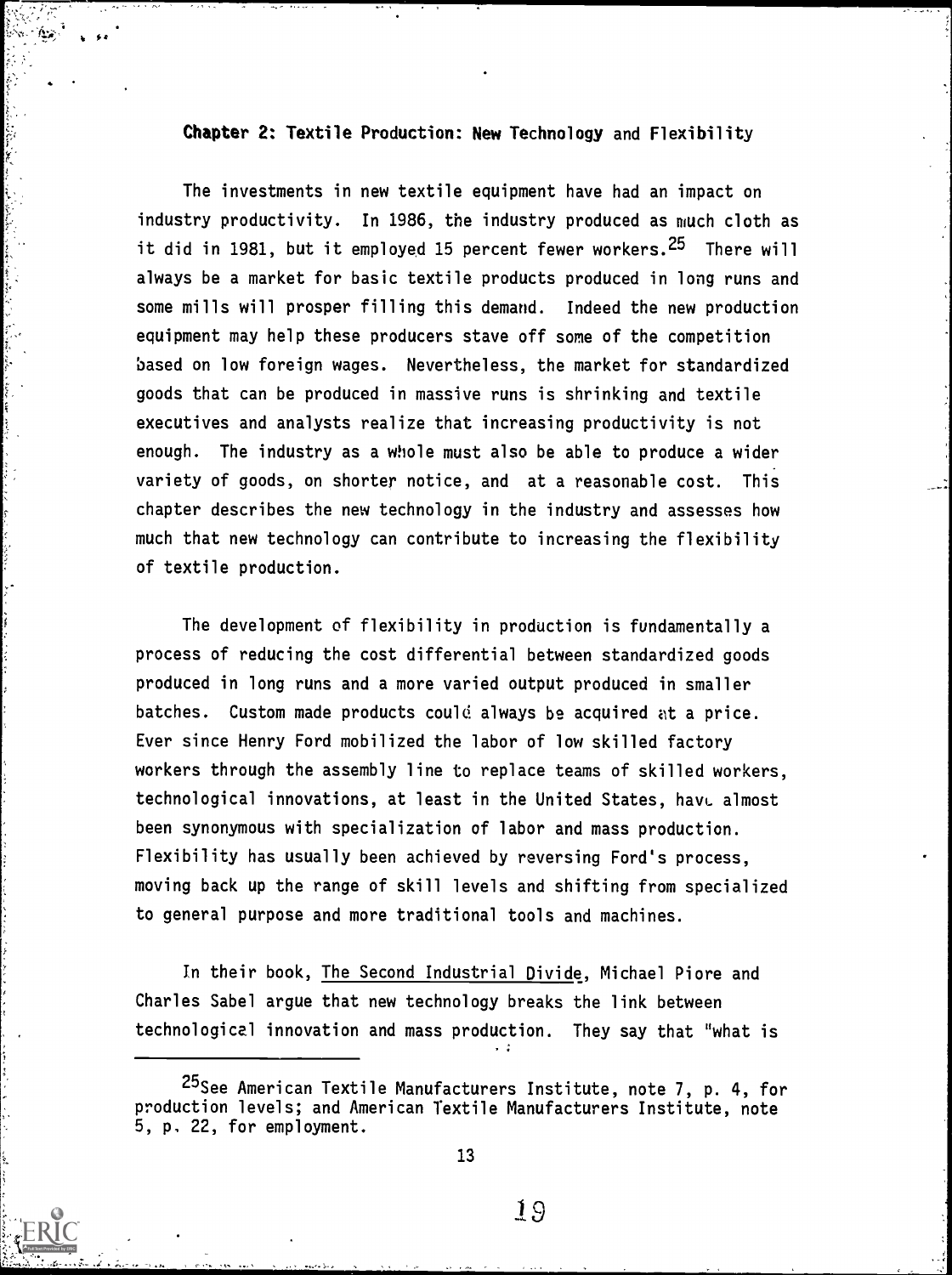distinctive about the current crisis is that the shift toward greater flexibility is provoking technological sophistication--rather than regression to simple techniques." A classic example involves steel production in which "computerized process control equipment, for example, allows firms to regulate the carbon content of steel more precisely and to add a sequence of different alloys without interrupting the flow of production."<sup>26</sup> This eliminates a crucial disadvantage for short runs since stopping the flow of production requires an extremely expensive process of cooling and reheating the blast furnaces. Thus with new technology, production flow continues while computer controls adjust the mix of inputs and the characteristics of the processing to produce a wide variety of products without the cost of idle equipment, switch-over and start-up costs or, if a just-in-time delivery system is used, excess inventories.

What is the potential for this type of technologically based flexibility in the textile industry? Answering this question requires a basic understanding of the textile production process.

# The Production Process

The textile industry turns fiber into fabric.<sup>27</sup> In traditional cotton textile production, there are four broad steps, each of which may combine several processes. In the first the cotton is blended and cleaned; in the second it is spun into yarn; in the third it is woven or knitted into fabric; and in the fourth it is "finished."<sup>28</sup>



 $2\tilde{v}$ 

<sup>26</sup>Michael Piore and Charles Sable, note 9, pp. 207, 209.

<sup>27</sup>See Office of Technology Assistance, 1987, note 9, for a detailed and up-to-date description of the textile production process and technology.

<sup>28</sup>During finishing, the fabric is dyed, treated with chemicals, singed, or manipulated to prepare it for its end use.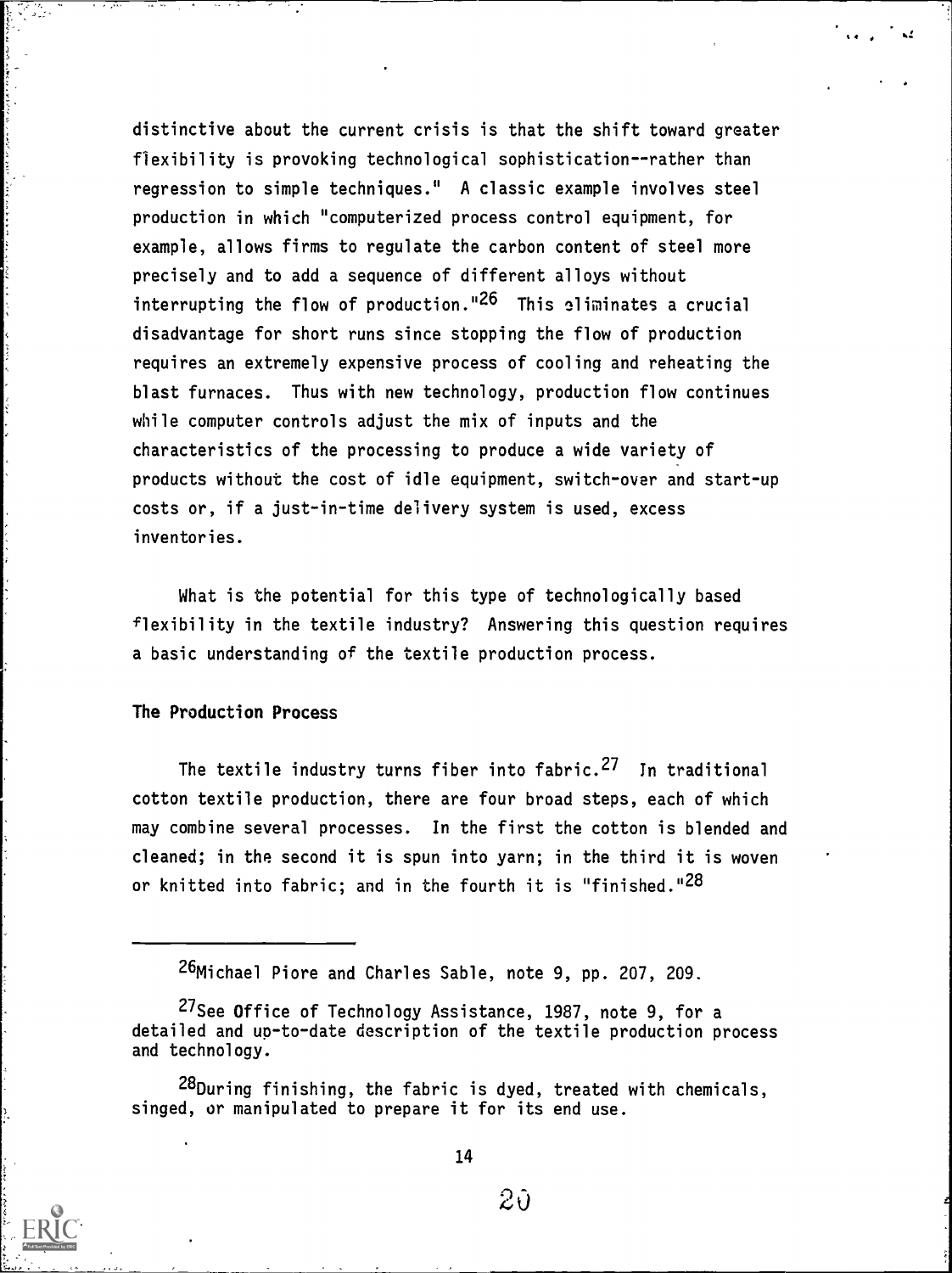Although textiles have been manufactured for millennia and the basic procedures are theoretically simple, the manufacturing process presents some profound barriers to complete automation. Perhaps the key problems are that textile materials are neither rigid nor liquid, and that textile production requires so many discontinuous steps. Thus it is difficult either to push and manipulate the material automatically or to move it from procedure to procedure through pipes or chutes. The reduction of the use of labor in the textile industry has progressed more rapidly ir those stages of the manufacturing process at which material can be mor: easily handled. For example, loose fibers can be blown around and, as a result, labor has been almost eliminated from the early stages of fiber cleaning and processing. Once cotton or synthetic staple is turned into yarn, handling the material becomes much more difficult. But when yarn is subsequently turned into cloth, automation is once again somewhat easier. Thus rolls of fabric can be processed easily in large quantities by few workers during the finishing stages. But the next processing step for apparel fabric, garment making, once again uses large amounts of hand labor. The sharp fluctuations in the mix of labor and capital during the production process can be further illustrated by the variation in the number of machines used at each stage. For example, 50 carding machines can produce the input for 30,000 spindles which in turn feed only one slasher. This single slasher can load the warp beams for hundreds of looms.<sup>29</sup>

The production of some fabrics requires more than fifteen separate processes. Each involves a separate machine and still, for the most part, the material must be moved from machine to machine

 $2\ddot{z}$ 

<sup>29</sup> Carding machines clean and straighten fibers to prepare them for spinning. A slasher treats the yarn with chemicals to help it withstand the friction and tension during weaving. The slasher also winds the yarn onto the warp beam which is then mounted on a loom. The warp comprises the vertical yarns in the construction of the fabric. In a shuttle loom, filling yarn is passed though the warp yarn by the shuttle to make the fabric. In shuttleless looms, other techniques are used to perform this function.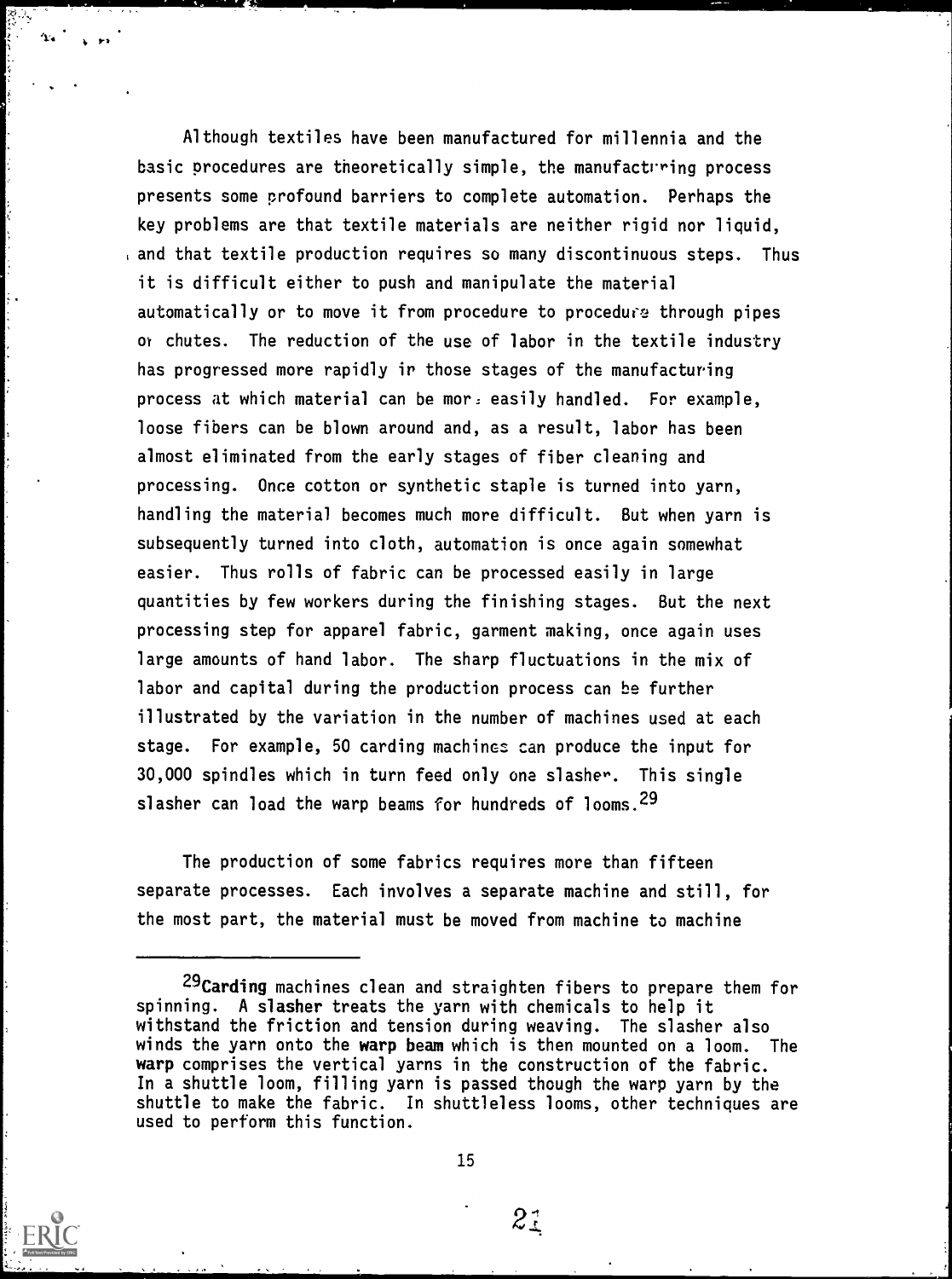either by hand, by a robot (still very rare), or by cumbersome conveyors (that are also inflexible). In many cases, the material is accelerated to tremendous speeds--spindles, for example, turn at thousands of revolutions per minute--and then stopped, only to be  $\frac{1}{4}$  speeded up again for the next step. Processes that may seem simple and straightforward often use complicated and sophisticated machines. For example, one of the most advanced machines in a spinning mill, called a winder, is used to wind yarn from the small spindles that come off of the spinning frames onto larger packages used in weaving or knitting. In a typical spinning or weaving plant, thousands of small packages must 5e handled individually several times and millions of tiny threads must be inserted into eyelets and must be knotted or spliced when they break.

> This complex process makes changing styles complicated. Variation can enter at any point in the process--blending, spinning, weaving, knitting, or dyeing. Changes often require running out material already on a machine, thorough cleaning of the equipment, some physical adjustments to the control mechanisms, and loading the rew material. When fiber content is changed, cleaning is particularly important and difficult since different fibers react differently to the same dye. If a mill changes from cotton to polyester, for example, without thoroughly cleaning the machines used to make the yarn, then some cotton fibers will remain in the yarn. Thus when the fabric into which the yarn is woven is eventually dyed, there will be streaks of odd colors.

All of these problems make "mill balance" extremely important. A mill is balanced if all of its equipment is fully utilized, but frequent style changes make mill balance difficult. For example, changing the size of the yarn changes the quantity of fiber that a given number of spindles can process in an hour, thereby changing the demands on the machines that prepare the fiber for the spindles. Changing styles thus changes the location of bottlenecks in the manufacturing process. This almost always results in either idle



16

 $z\overline{z}$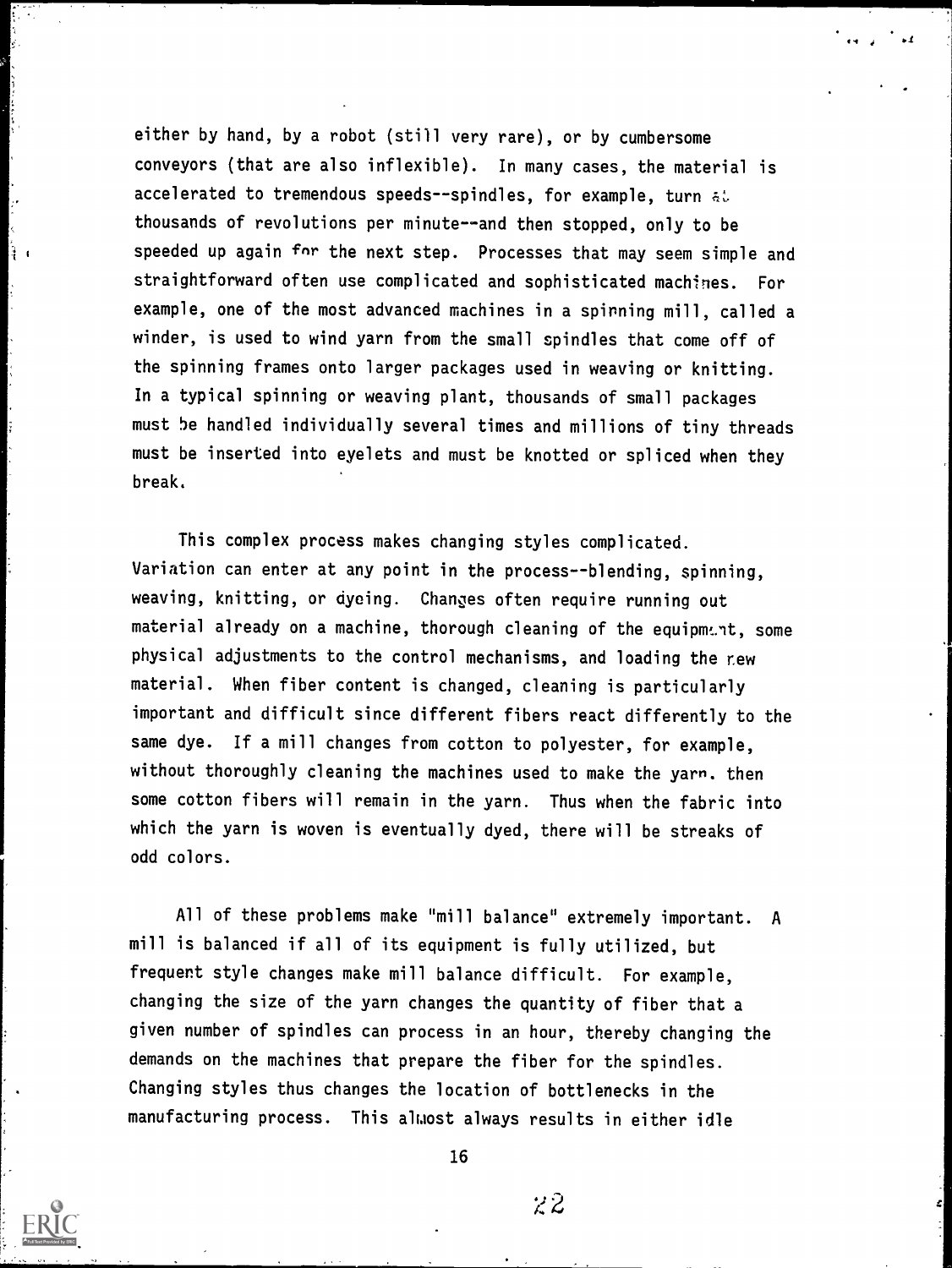machines (which are increasingly expensive) or increased in-process inventories. Abhorrence of idle machines is revealed in the universal move to 24-hour-a-day, 7-day-a-week production. The importance of balance and its implications is demonstrated in the following statement from an analysis of problems of a medium-sized textile mill.

Mr. Chandler [the mill superintendent] emphasized the importance of correct mill balance. By properly balancing the process flow in the mill, profits were increased rapidly from \$200,000 to \$1 million. He explained that once the balance had been achieved, it was maintained by accept'ng orders for only those fabrics that would be appropriate to the balanced flow.<sup>30</sup>

This is hardly a recipe for flexible responses to rapidly changing market conditions, but it does capture the conflict between flexibility and cost in textile manufacturing. The plethora of discreet processes that vary in their mix of labor and capital, the . complication of switching materials from process to process, and the problem of mill balance all add important costs to style changes. This does not mean that short runs and specialty products are  $\pi \nu \tau$  made, but rather that they are made at a much higher cost.

#### Innovations in Textile Technology

 $4.0 \times 10^{-1}$ 

In the follcwing pages, I take a more detailed look at the latest innovations in textile technology. While the discussion emphasizes their potential to promote flexibility, it also considers the effects on throughput speeds and output quality.  $31$ 

30Richard Paul Olsen, The Textile Industry. Lexington, MA: Lexington Books, 1978, p. 142.

<sup>&</sup>lt;sup>31</sup>There are several informative and detailed descriptions of textile production technology. For a picture of the technology during the mid-1960s, see Bureau of Labor Statistics, note 17. The situation during the mid-1970s is described by Olsen, note 30. Toyne, et.al., note 16, covers developments through the early 1980s; see Office of Technology Assessment, note 9, for a description of the state of the art at mid decade.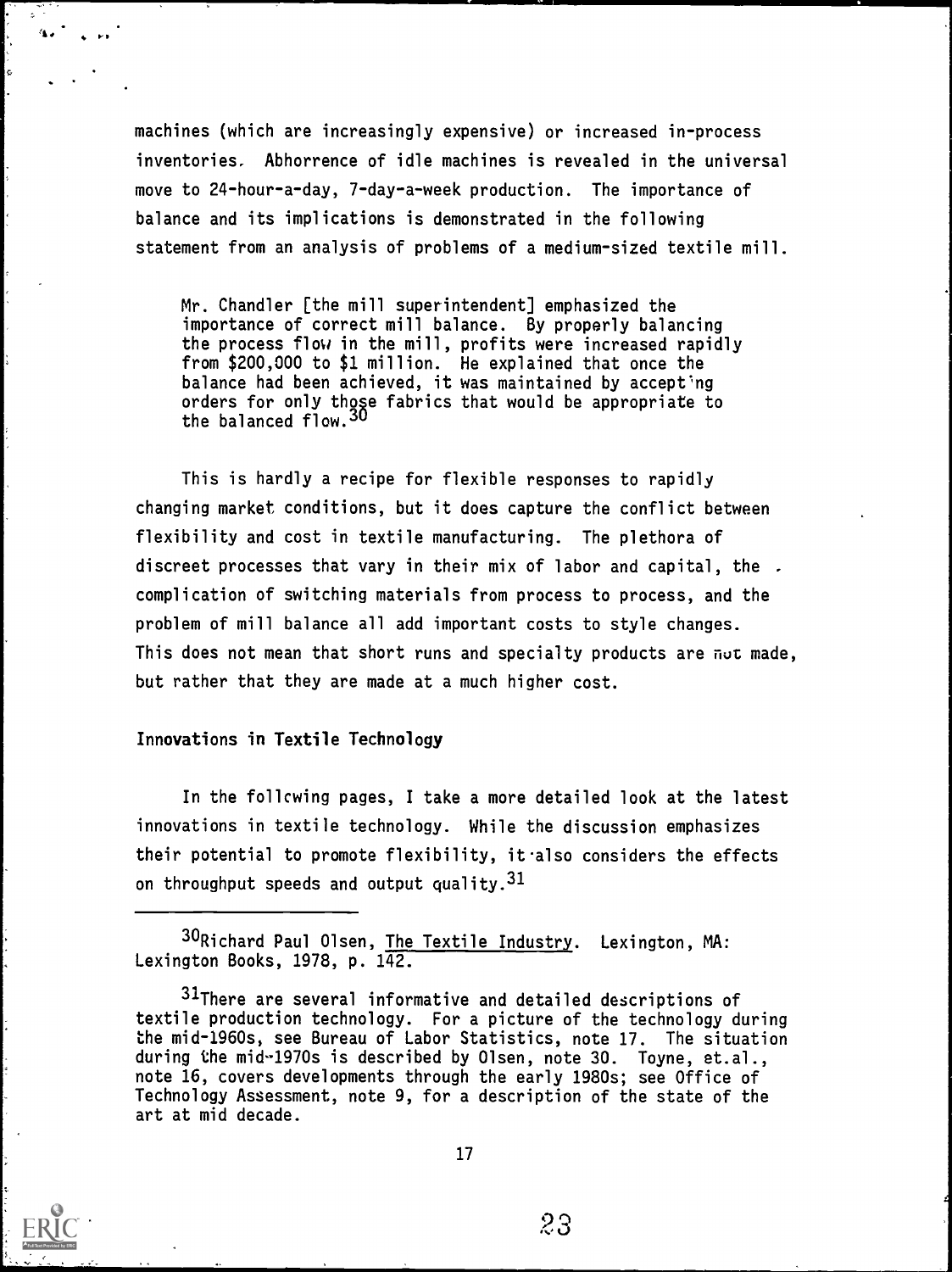Opening and Picking: The first stage of yarn production involves opening the bales of cotton or synthetic staple and blending fiber from several bales to achieve a uniform product and the desired mix of cotton and synthetic. With the traditional technology, this was backbreaking work in which a worker was instructed to pick some material from a given sequence of bales and feed it into a machine which broke up clumps, started the cleaning process, and rolled the fiber into thin sheets called laps. The laps were moved by hand to a carding machine that rurther cleaned the fibers and arranged them into straight and parallel strands. Workers have been eliminated from this process except in the use of a fork lift to maneuver bales of fiber into the proper position on the floor. A computerized machine picks cotton from a programed sequence of bales and the fiber is fed by chutes and blowers through all of the processes up to the carding machine. This innovation speeds up the process and eliminates some of the most unhealthy and unpleasant jobs in the mill. It also improves quality by assuring a more consistent blend of fiber. Although commodity producers adopted this technology before specialty producers,32 it does appear to have a moderate effect on flexibility, primarily because it restricts the spread of loose fiber. This eases the clean-up necessary for changing the fiber mix.

Spinning: The basic principles of traditional ring spinning technology have changed little in the last several decades. Indeed it is not uncommon to see early twentieth century dates on ring spinning frames used by even technologically progressive firms. To be sure, those frames have been renovated and updated; nevertheless, the basic principles remain the same. But there have been important improvements in spindle speeds and in automatic loading and unloading of the spinning (and roving)<sup>33</sup> frames. Yarn quality has also been much improved. The greatest advances in ring spinning have been in the

3201sen, note 30, p. 11.

33 Roving starts the twisting process and prepares the fiber for spinning.

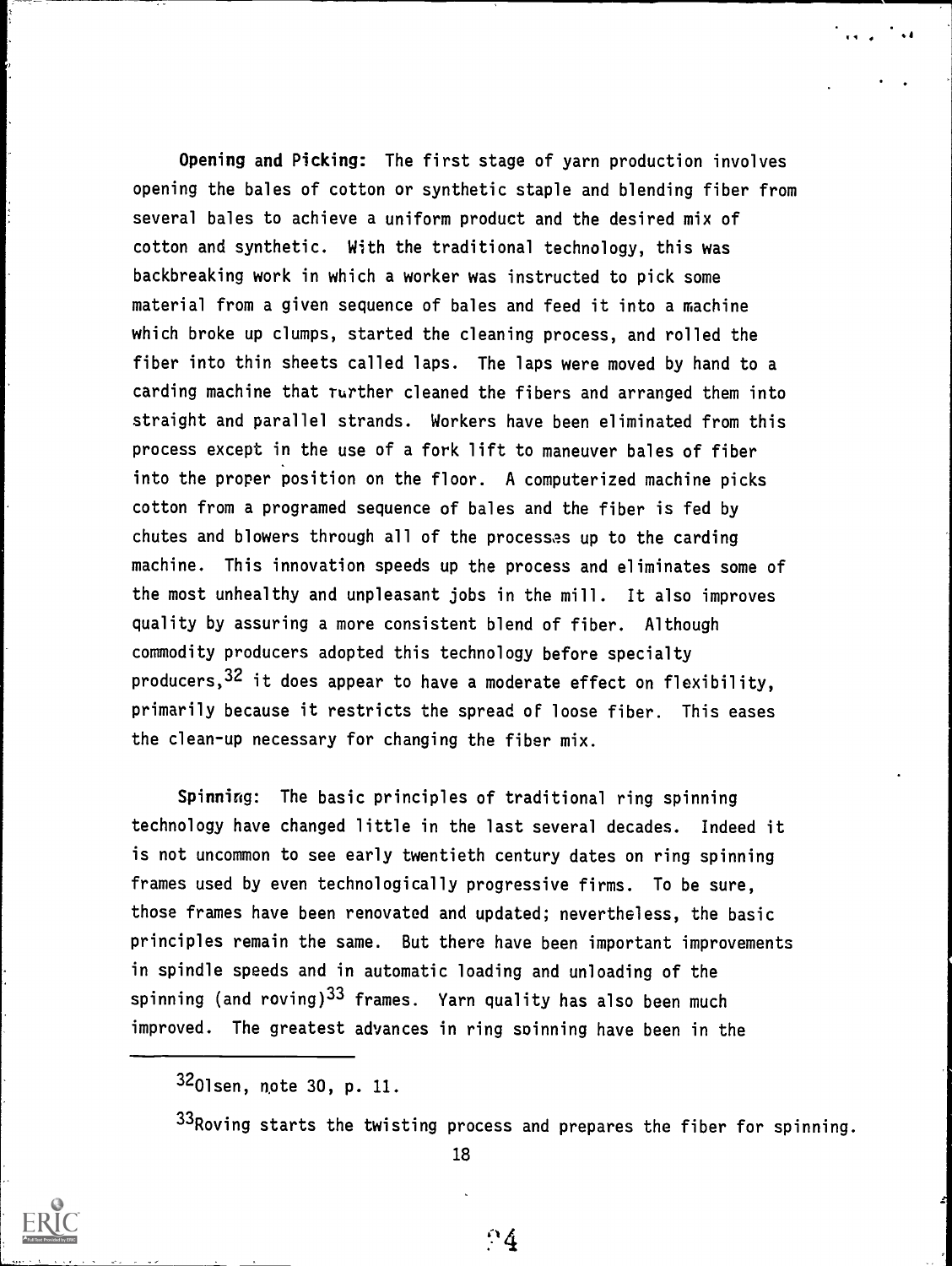winding process. Computerized monitorinj and repair systems can spot low quality yarn and cut it out, splicing together the resulting ends without using a knot--knotted yarn hurts quality in subsequent steps. And programmable controls have eliminated the need to make mechanical adjustments to change the size and shape of the take-up package. All of these changes have increased speed and quality. Flexibility enhanced both through programmable controls and through automatic loading and unloading, but the process is still unwieldy, requiring three separate steps--roving, spinning and winding (sometimes). Thes style changing still requires a lengthy process of running out material on three sets of machines, making some, not very ditficult, adjustments, and unloading and loading dozens of input and takeup packages.

The most dramatic changes in speed and flexibility have occurred in a process called open-ended spinning. This was a major step towards totally automated spinning--that is a manufacturing process in which bales of cotton or synthetic fiber are turned into thread or yarn wound onto packages of the appropriate size without being handled by humans. Open ended spinning collapses roving, spinning and winding into one short procedure. It takes the cleaned and straightened fibers, turns them into thread, and winds them onto the appropriate package. This has dramatically reduced labor needs. For example, one spinning mill that converted from ring spinning to open ended spinning more than doubled its output while cutting its labor force in the spinning room by more than half. Furthermore, open ended spinning reduces the number of knots used to join threads together both by reducing yarn breakage and reducing the need to tie together threads from small packages in order to make up larger packages, thereby increasing yarn quality. To be sure, there have been important advances in yarn knotting or splicing that can be used with traditional ring spinning, but they are much less cumbersome with open-ended spinning. Thus in many ways, open-ended spinning increases quality, increases productivity and definitely promotes flexibility since it eliminates much of the switching process that is time consuming for style changes. But in

 $2\bar{5}$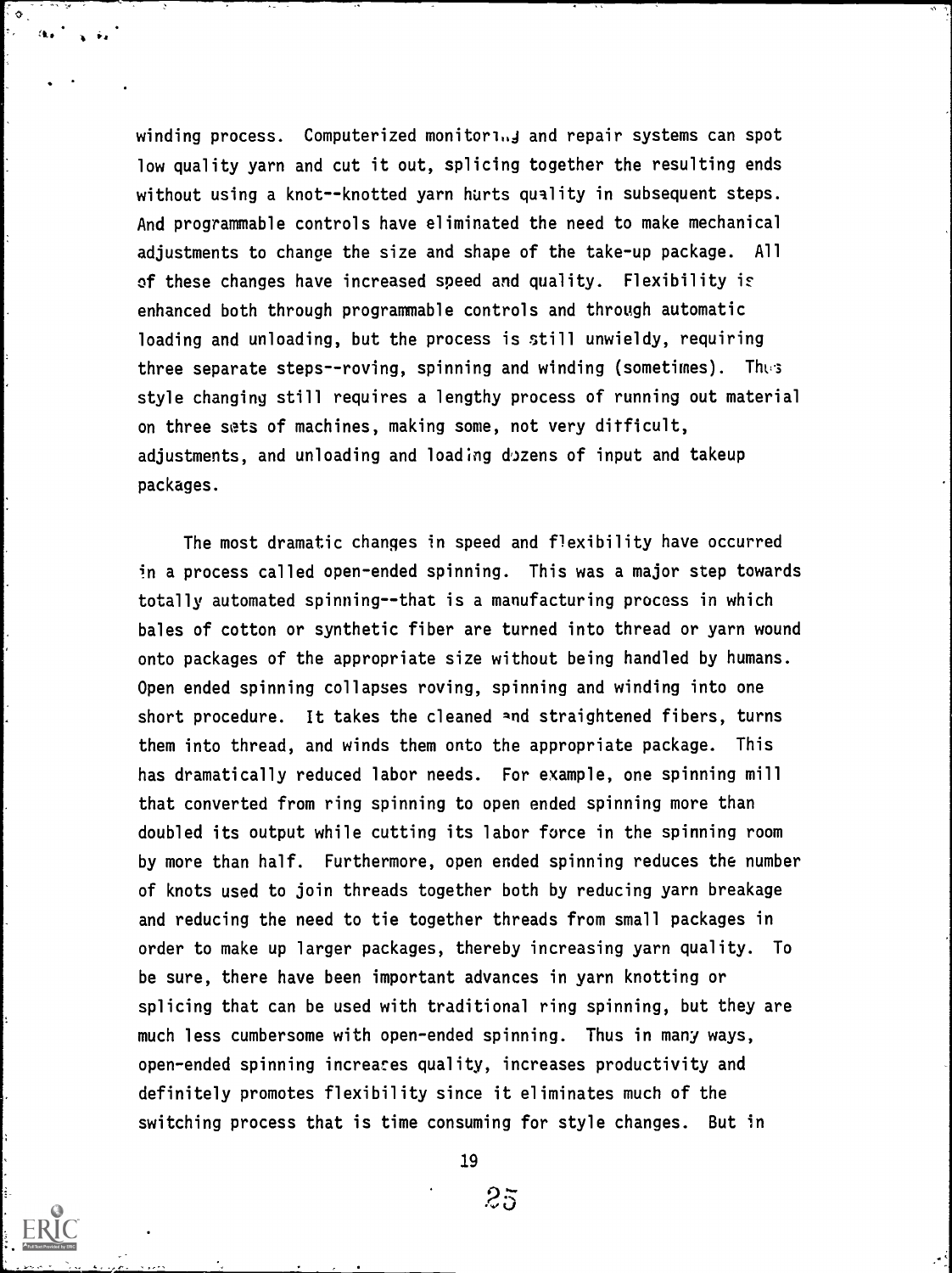other ways, it reduces flexibility. Higher fashion garment makers often insist on ring-spun yarn, because open-ended spun yarn is heavier and coarser. Thus while it eases changeover within its 'range, its range is limited. Moreover, it is in the mass produced commodity markets such as denim and underwear that open-ended spinning is most common.

Weaving: One of the best known advances in textile technology has been the shift from shuttle to shuttleless looms. Shuttleless looms have increased loom speeds. Some of them can insert over 600 picks (threads) of yarn per minute, while shuttle looms insert about 150. Moreover, the new looms can weave wider fabric. This permits more efficient use of the cloth and in some cases permits two widths of cloth to be woven on the same loom, which effectively doubles the speed of the loom. But the speed may not be the most important aspect, since shuttleless looms can cost up to 10 times as much. Perhaps more important than speed is that these looms are more efficient and weave better quality cloth with fewer broken ends.<sup>34</sup> Broken ends reduce the quality of the fabric because the knots that are used to repair the breaks become incorporated into the fabric as flaws; the breaks also reduce loom efficiency by idling the machines while the break is repaired. One mill operator reported that his seconds-quality cloth fell from 10 to 15 percent to two or three percent with the introduction of shuttleless looms.

Although shuttleless looms improve speed and quality, their effect on flexibility is not so clear. Indeed, some of the fastest looms have severe restrictions. Air jet looms can still only insert one color of filling yarn and the use of fancy yarns presents problems. Water jet looms are also limited to synthetic filament yarns, and until recently also have only been able to insert one color of filling yarn. Rapier and projectile looms do allow multicolor filling but so did much older box-type shuttle looms. New looms also have programmable weave-

34An end is one of the threads that makes up the warp.

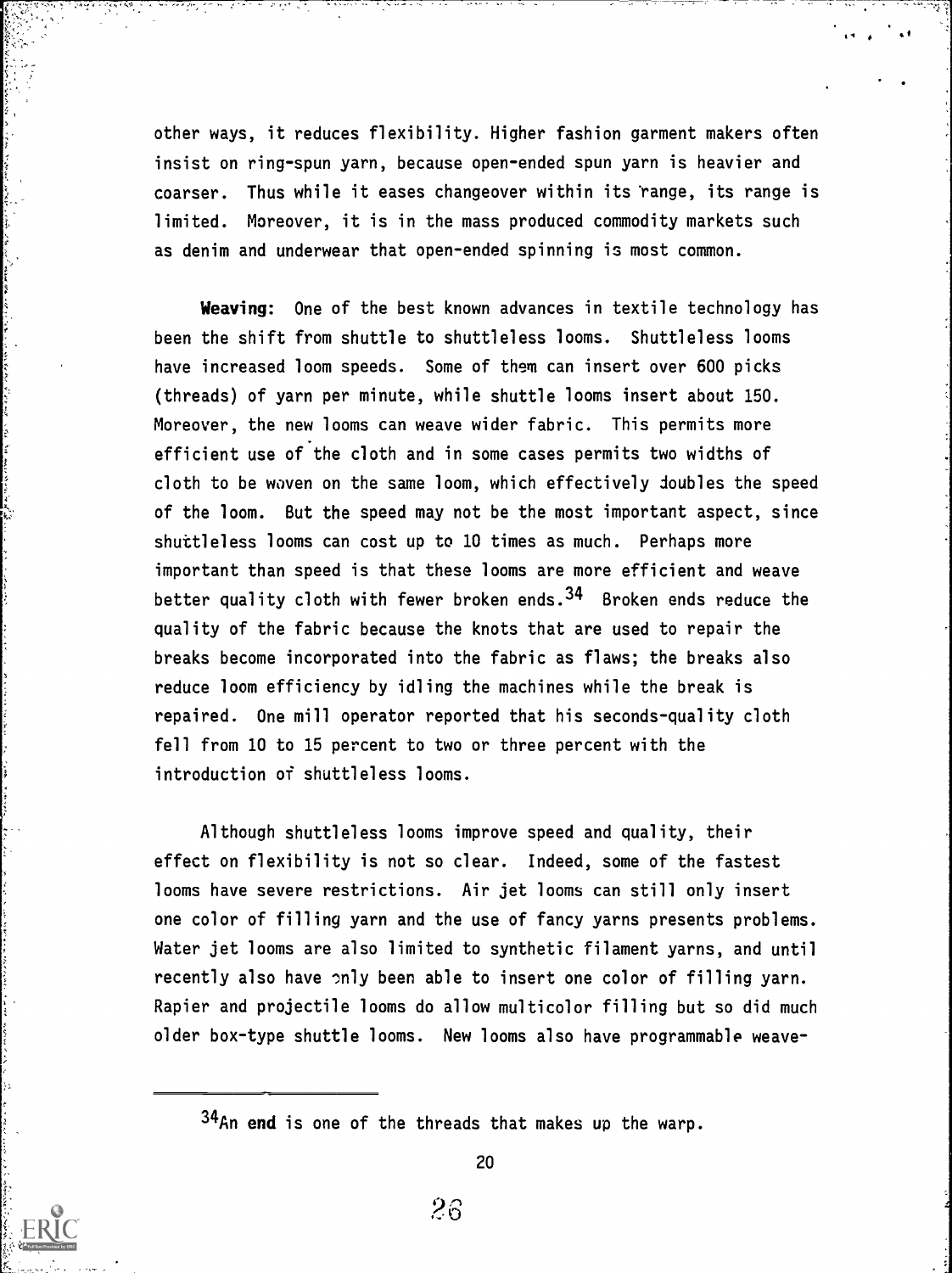construction controls (the sequence in which the heddles<sup>35</sup> are raised and lowered) but this was also a feature (called a dobby) available on shuttle looms since the 1950s.

The most important remaining problem in loom flexibility involves changing the warp yarn (the vertical ends of yarn through which the filling yarn is inserted), not changing the instructions to the machine. A warp beam can contain several thousand ends of yarn and each has to be threaded individually through the beaters (that pack each filling yarn next to the previous one), the heddles, and the contact plates (that stop the loom if an end breaks--there are looms that use different stopping mechanisms that do not require these plates). This can take many hours. Then a loom must be stopped and the new warp beam and harness installed. This can still take several hours. The advantages to long runs are particularly strong here. For very long runs, thousands of yards of warp yarn can be loaded onto the warp beam and the loom can run for many days without stopping. Even when the warp beam runs out of yarn, as long as the style is the same, the new warp yarn can be tied to the end of the yarn from the old warp beam. This can be done mechanically and takes only about one hour.

Shuttleless looms do not represent important innovations in loom changeover. Indeed, since these looms are so much more expensive, there are greater incentives to avoid the style changes that require the loom to sit idle while the new warp beam and harness are installed.

Knitting. Modern technology has made tremendous gains in speed, quality and flexibility of knitting. Knitting machines produce fabric two to ten times faster than looms producing a roughly equivalent



21

<sup>&</sup>lt;sup>35</sup>Heddles are the devices that raise and lower the warp yarn so that the filling yarn can be inserted. The construction of the fabric is determined by the pattern in which the warp yarn is inserted into the various heddles and the sequence in which the heddles rise and fall.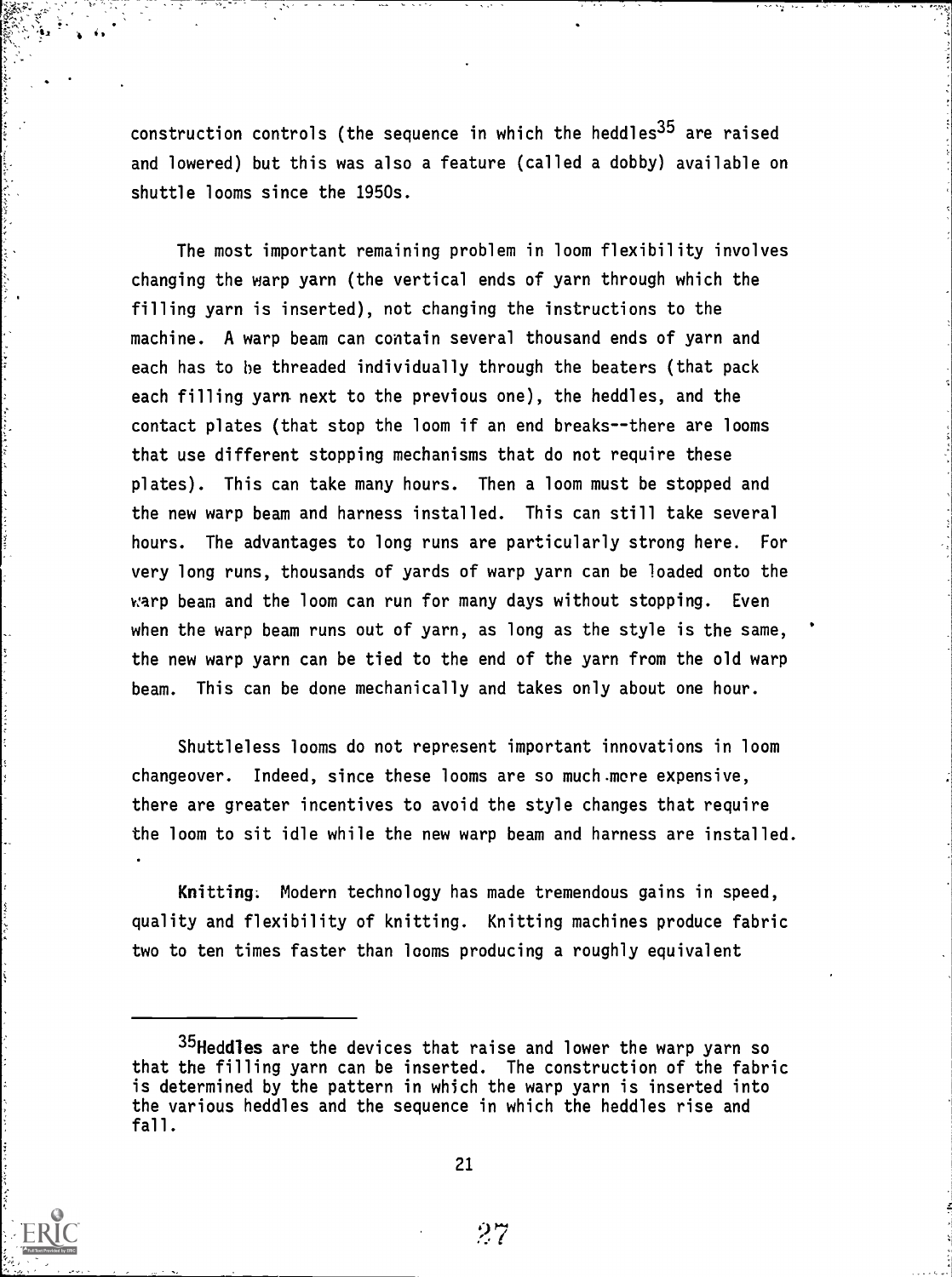fabric.36 More important, style changes on knitting machines are much easier. Some knitwear can be made from a single thread, and even complicated patterns need at most a few dozen threads. Advanced machines are completely programmable, so a complete style change, including entirely reloading the machine, can take a few minutes. certainly not more than an hour. The main problem, therefore, is in getting the colors and the yarn blends and counts that are necessary. If open-ended spinning can be improved to produce fine yarns, then the entire production process for knitted fabric will be highly automated and flexible. Automated opening and picking combined with chute fed cards, open-ended spinning, and programmable knitting will produce knitted fabric with a minimum of human involvement and a high degree of versatility.

 $^{\ast}$  s  $^{\ast}$ 

Other Developments: Many of the most important innovations in textile production have involved mundane and incremental changes such as mechanical devices to unload machines, simple improvements to reduce necessary cleaning, suction tubes that travel around the mill on rails removing dust from the air and floor, and better temperature and humidity control. One mill that produced small runs of special fabrics developed a water soluble dye that could be sprayed on fibers to indicate whether there was any contamination from other types of fibers. These small changes have had a major impact on speed and product quality. Those innovations that ease cleaning are particularly important for flexibility.

Computers: So far, the computer has not had a dramatic or revolutionary effect on textile productivity. Indeed, the large majority of the productivity gains that the industry has experienced in the last 15 years have come more from advances in electromechanical technologies, such as loom and spindle speeds, and better quality machines than from computerization. But computers have brought about a series of incremental improvements in textile manufacturing. Newer

3601sen, note 30, p. 49.

 $2\tilde{c}$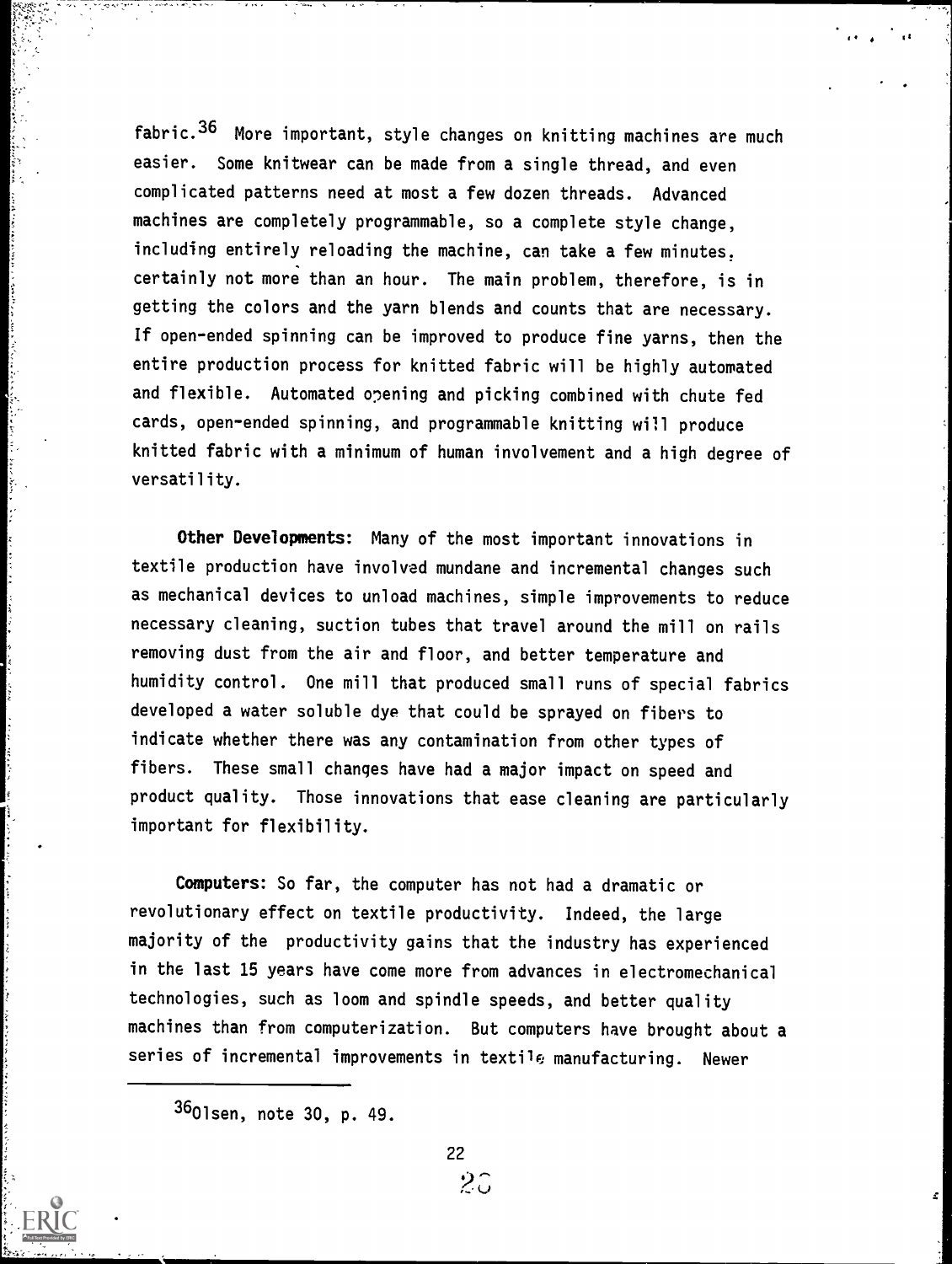machines have electronic controls that can monitor quality and make automatic adjustments. There have been some advances in programmable machine controls, but changing the style settings for looms still requires hardware adjustments. Even with open-ended spinning, a change in yarn size (referred to as yarn "count") requires that a mechanic replace gears that control the speed at which the fiber is fed into the spinning chamber. The automatic knotters that are built into modern open-ended spinning frames also require substantial manual adjustment. . Moreover, programmable controls do not remove the formidable barriers to flexibility inherent in the necessary cleaning and in the difficulty of loading and unloading the machines.

The computer has had perhaps its greatest impact in manufacturing control, planning, communication, and record keeping. One plant manager gave an example of the benefits of computerized planning. Before fabric can be woven, hundreds or thousands of ends of yarn must be loaded onto a warp beam. Each end is drawn from an individual package mounted on a frame called a creel. Loading the creel is a straightforward if cumbersome process, but if the pattern of colors that must be loaded onto the beam is changed frequently, then it is easy to imagine the headaches involved with scheduling work through the creel. The process is now done with the assistance of a computer in this manager's plant, and his crew is able to load warp beams adequate to produce 1.2 million yards of fabric a week, sometimes in 300 different styles. Previously, using exactly the same equipment, the plant could produce only about 300,000 yards a week in 100 different styles.

And although most planning is still done with less sophisticated methods, managers and department heads in many mills can get current information on production rates, machine stoppages, output quality and inveutories of supplies and output. Indeed, inventory control and communication with suppliers and customers in a system referred to as "Quick Response" at this time is certainly the most talked about use of computer technology. (This will be discussed in more detail below.)

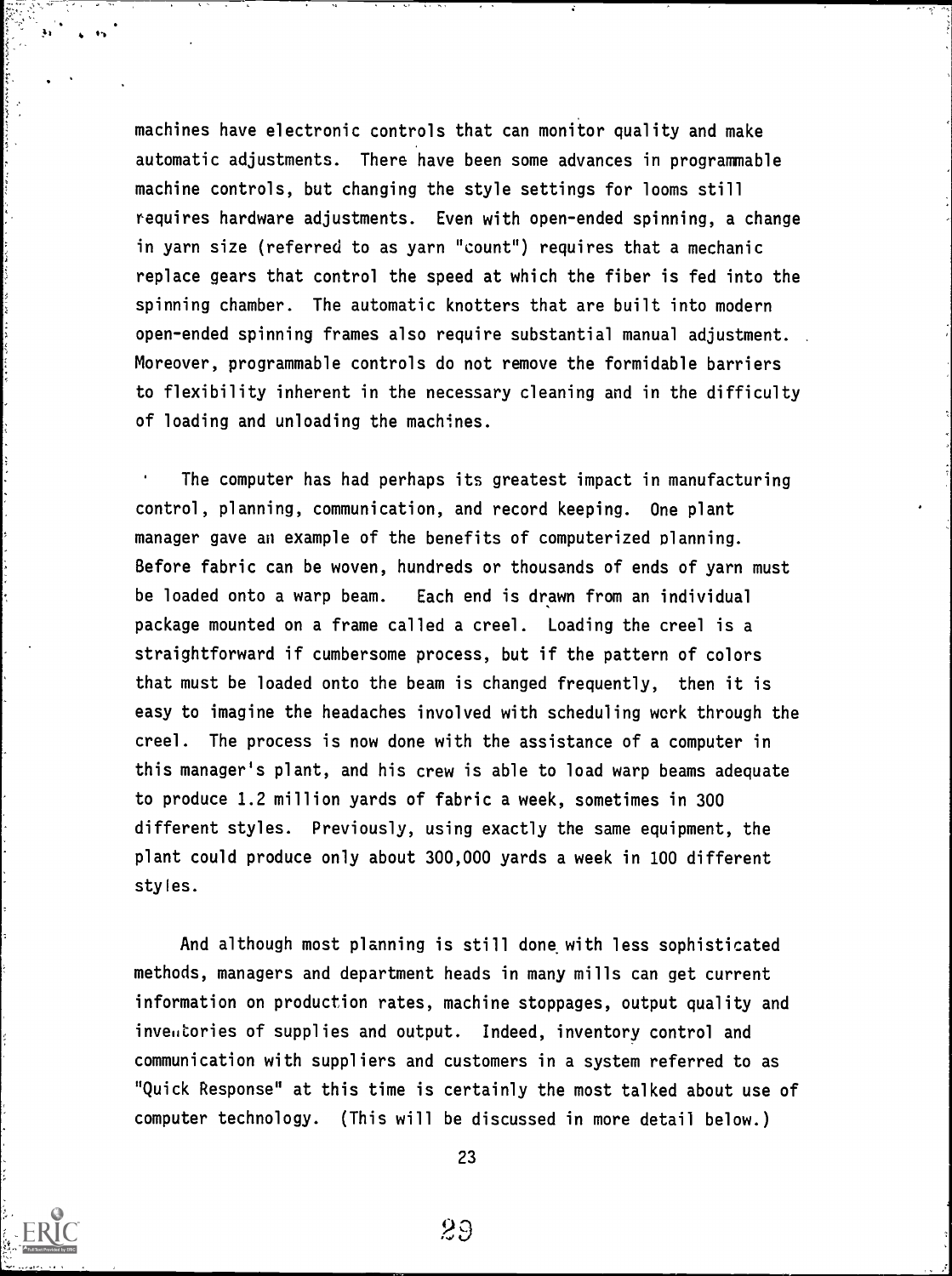Production planning and inventory control have the potential to increase the efficiency of the use of equipment and to speed up the production process. This will also increase flexibility by helping to determine the least disruptive way to move orders of any size through the mill or in the case of multiplant firms, through the system of mills. Nevertheless, the flexibility of the operation, even with sophisticated planning, is subject to the constraints imposed by the versatility of the machines and labor that are in place.

#### Conclusions--Continuing Tension Between Cost and Flexibility

Thus the latest textile production equipment has resulted in tremendous gains in speed and quality, especially for long runs. And there is potential for reducing the cost differential between mass produced and more specialized goods. Computerized planning and communications, programmable machines, and advances in loading, unloading and cleaning have all enhanced flexibility.

But profound barriers remain. Indeed, the latest wave of modernization started before the onset of the current preoccupation with flexibility and market response. Some of the most dramatic technological advances have been in machines with restricted useswater jet looms are restricted to continuous filament and open-ended spinning works best with coarse yarn counts. All of the equipment is now much more expensive and an individual machine now represents a greater proportion of the production capacity. This increases the cost of shutting down the equipment for style changes which in turn creates incentives to restrict the variety of output and increase the length of production runs. Thus the industry is a long way from achieving a continuous flow process with minimal cost differentials between long and short runs and there will continue to be tension between cost and flexibility. Ironically, just as the market demanded more variety and faster service, the industry was perfecting a process to produce large quantities of standard goods.

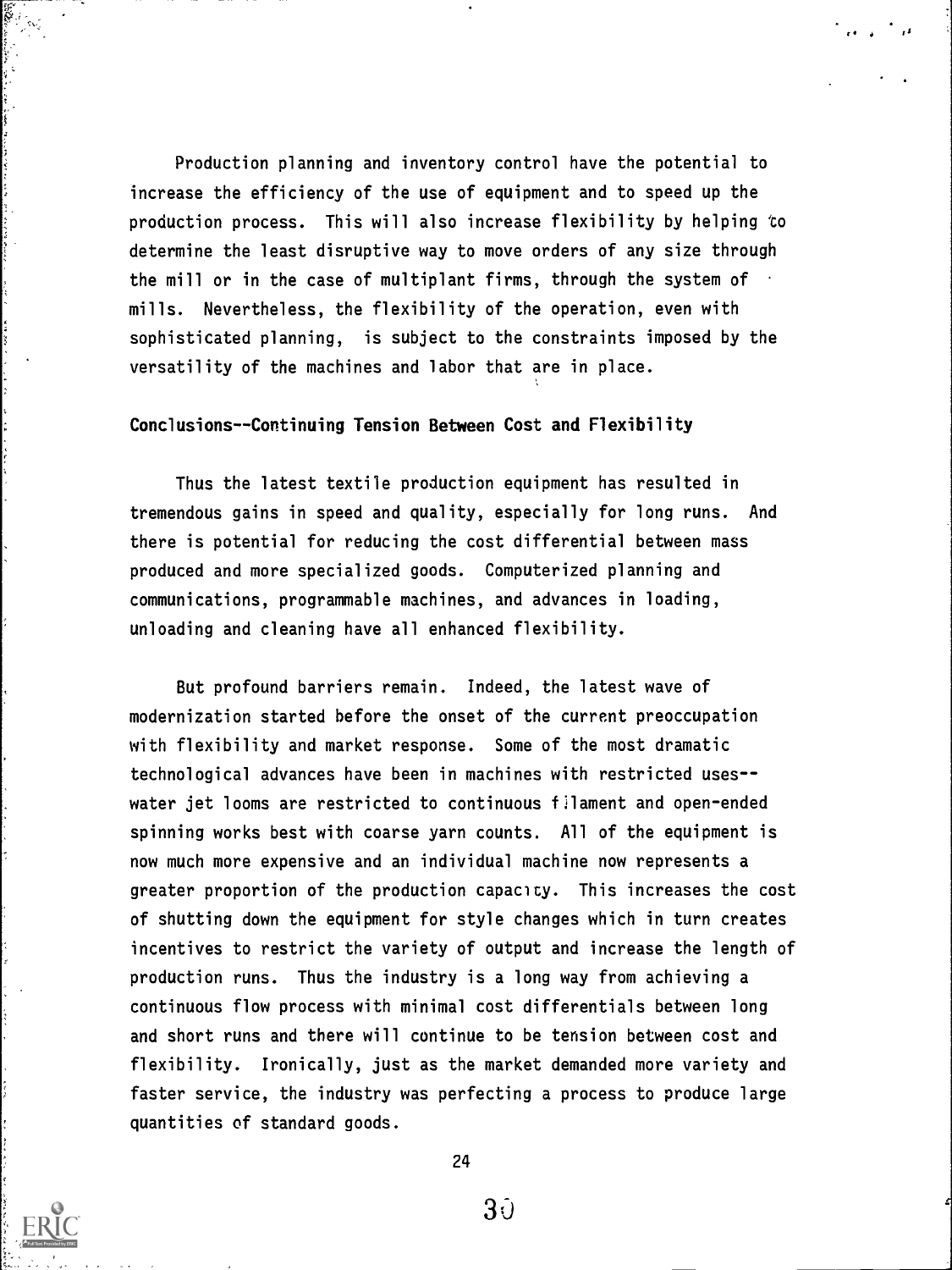Moreover technological progress will make only slow progress in resolving that conflict. But changes in the way that firms organize and manage labor can also reduce the tradeoff between cost and flexibility. These changes will involve new management practices and new ways of organizing production within the same technological setting, and this has profound implications for the procedures for recruiting and training workers.



 $\mathbf{r}^{\text{in}}$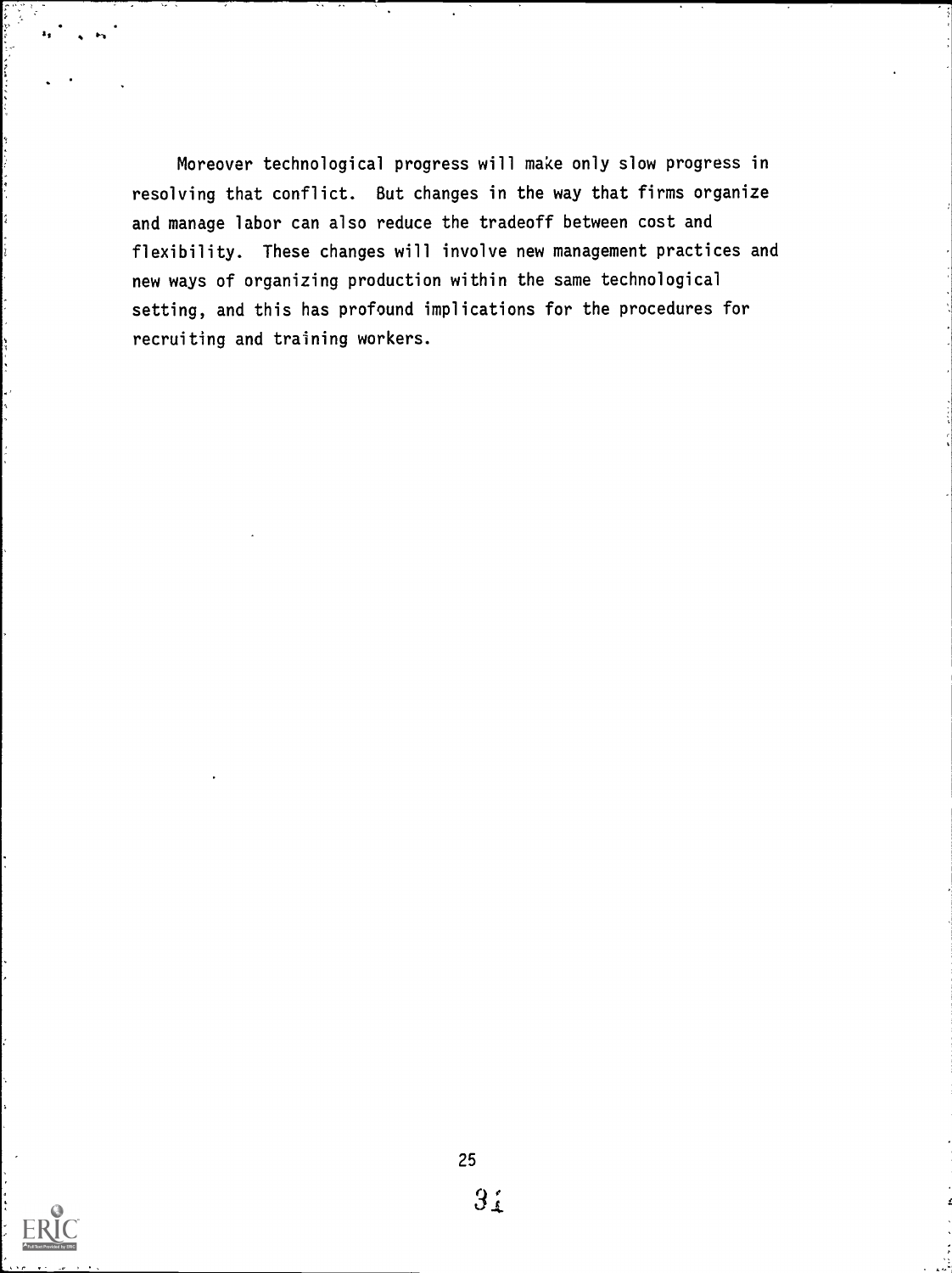#### Chapter 3: Organizational Innovation

New technology is not the only road to production that is more responsive to the market. Textile producers have a variety of options that include changes in the structure of the industry as a whole, communications and interactions among the firms and institutions that make it up, the organization of production at the factory level, and the management and utilization of labor working with a given technology. These alternatives all have different implications concerning the most appropriate training for the industry.

#### Industry Structure

Ronald Dore has argued that in Japan the textile industries have achieved great flexibility through their extensive networks of small specialized firms that carry out specific steps in the production process. For example, in the early 1980s, there were about 16,000 cotton weaving enterprises (there were an additional 34,000 that wove synthetic fiber) in Japan and the modal firm had only 2 or 3 employees other than family members. (In contrast, in 1982 there were 269 cotton weaving establishments in the U.S. with an average of just below 300 employees each.<sup>37</sup>) Other firms specialized in warping, slashing and . other specific tasks. This network was held together either by a large firm, usually a yarn maker, or a trading company operating through a middle man. The small operators had long-term relationships with the dominant firms which not only provided the contracts, but also technical assistance to keep the small contractors up to date with the latest technology. In this way, the Japanese textile industry achieved both flexibility and technological sophistication. Moreover, far from disappearing, the market share for small weaving firms is growing. "The proportion of cotton looms operated by the generally



26

<sup>37</sup>Since many U.S. weaving mills are integrated operations, the workers in these plants are also engaged in spinning.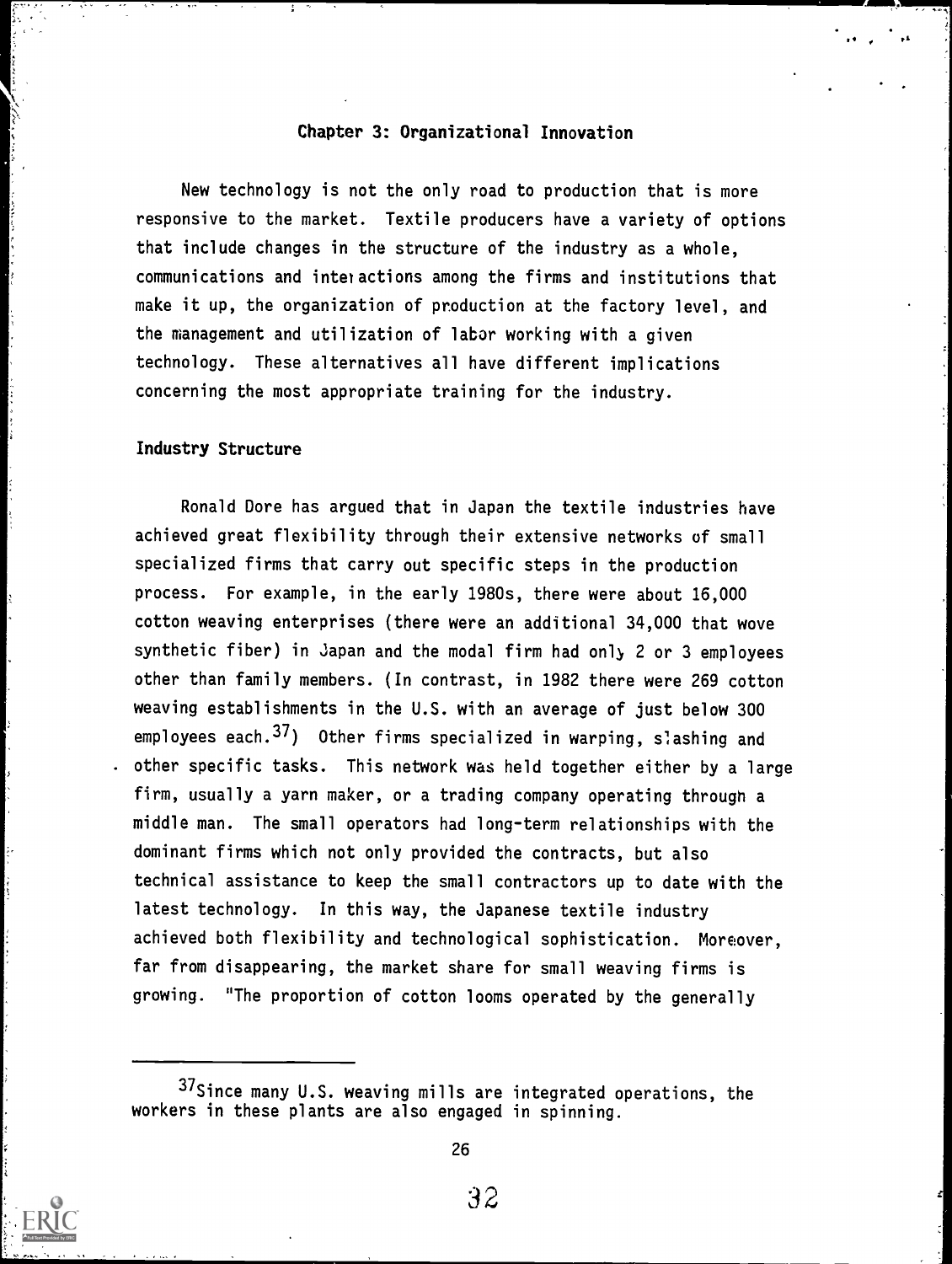large-scale cotton spinning companies was 25 percent in 1952, down to 16 percent in 1969 and to 13 percent in 1979."38

Benetton, the Italian garment producer and marketer, uses a similar system for much of its production, subcontracting about one half of its knitting to over 200 small firms.<sup>39</sup> And Piore and Sabel describe extensive and shifting contracting and subcontracting relationships among large numbers of small textile firms in the Prato region of Italy. They point out that the vertically integrated textile mill has virtually disappeared from the region.  $40$ 

One of the most important sources of flexibility in this system is the labor and knowledge of the small entrepreneurs and their families. They can usually operate and repair all of the machines in their establishment, their hours of work can expand or contract according to the strength of their business, and they accept sharp fluctuations in their incomes. Textile officials in Japan refer to these owners as "our Viet Cong."<sup>41</sup>

Although industry analysts have been enthusiastic about this structure for textile production in Italy and Japan, it is unlikely that a structure based on networks of small weavers will emerge in the

<sup>39</sup>Fiorenza Belussi, "New Technologies in a Traditional Sector: The Benetton Case." BRIE Working Paper. Berkeley, CA: Berkeley Roundtable on the International Economy, March 1986, p. 29.

40Michael Piore and Charles Sabel, note 9, pp. 213-216.

41Dore, note 9, p. 189.

ļ.

 $38$ It is a mistake to view the entire Japanese textile industry as uniformly made up of tiny firms. Although most weaving firms are indeed small, the yarn spinning segment of the industry in Japan is more concentrated than it is in the U.S. According to Dore, in Japan nine firms control 75 percent of the cotton and cotton mixture spun yarn market, while in the U.S. the 20 largest yarn mills had only 56 percent of the market in 1982. Ronald Dore, note 9, p. 158-159, 190. U.S. Bureau of the Census, 1982 Census of Manufactures, MC82-S-1 (part 1), General Summary, 1982, table 3 and MC82-S-7 Concentration Ratios, 1982, table 5.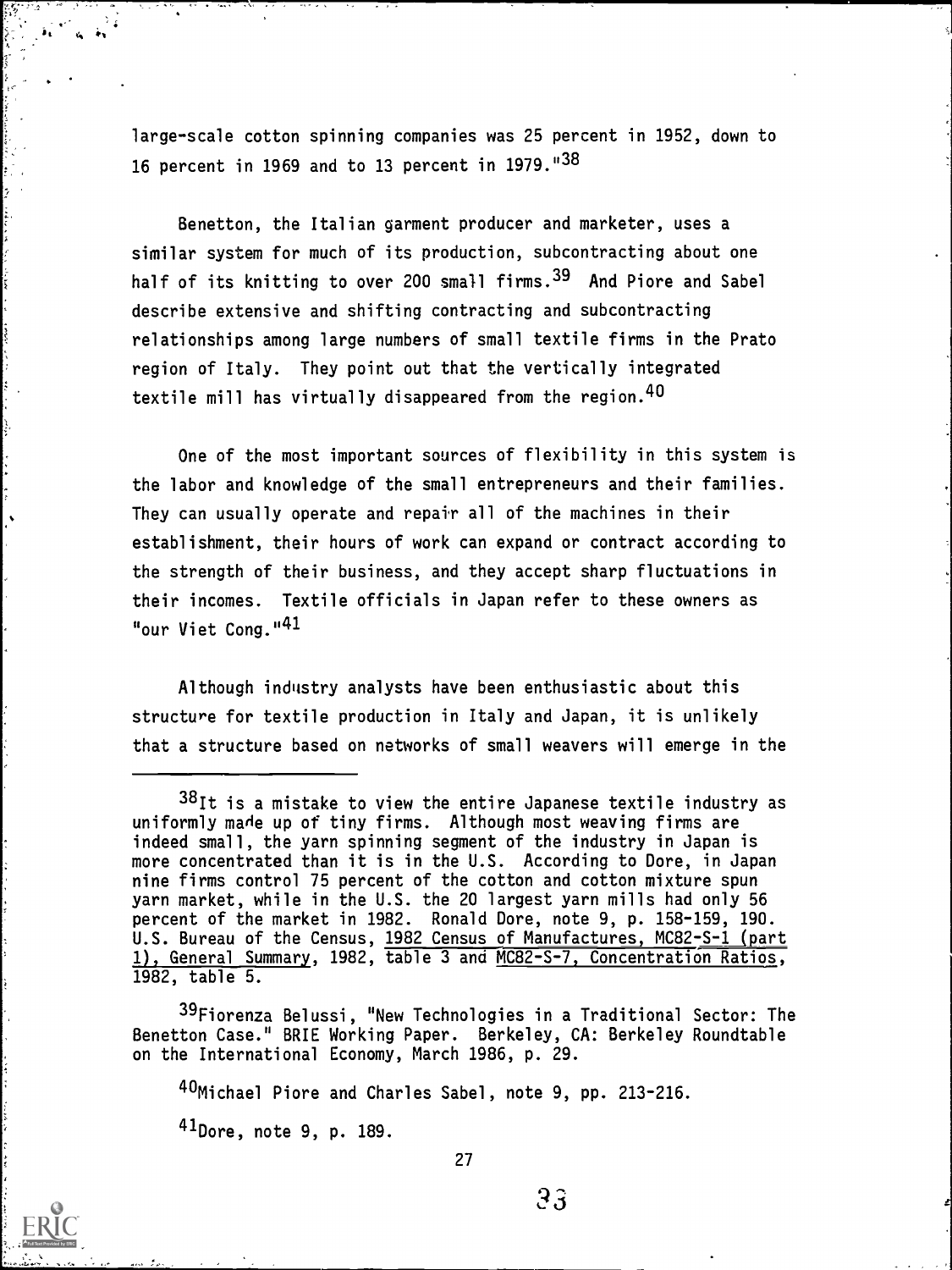United States. Indeed, the most technologically progressive weaving firms in this country are the large integrated operations, and there is no apparent move among them towards vertical disintegration. If anything, many firms appear to be strengthening their vertical structure within narrow product fields. Thus they are specializing in market segments rather than in production processes. For example, J.P. Stevens recently sold off its worsted and woolens divisions in order to concentrate in its traditional market areas. And although much may have changed in the last five years, industry concentration in weaving was stable or growing between 1972 and 1982.<sup>42</sup>

 $\mathbf{t} = \mathbf{t} \times \mathbf{t}$ 

vI

Finally, a weaving sector based on thousands of tiny enterprises would require a cadre of technologically sophisticated small owners that could operate and repair modern equipment and run the businesses. This implies a relatively high level of basic education and a system for rapid diffusion of knowledge and information. Thus the viability of this type of industrial structure would depend on whether or not the educational system were able to provide the appropriate skills.

## Quick Response

Since 1985, textile and garment producers and retailers have been working together to develop a program, called "quick response," designed to help strengthen the textile complex in the United States. Although the "quick response" campaign is closely linked to computerization in the industry, it is as much an organizational innovation, at least at this stage. The goal of quick response is to minimize the length of time between an order at the retail level and the final delivery of the goods. Traditionally, many months, even up to a year, elapsed between the times that a retailer ordered and

<sup>42</sup>The total shipments accounted for by the four largest firms grew from 31 to 40 percent for cotton weaving mills but fluctuated around 40 percent during the same period for manmade fiber weaving mills. U.S. Bureau of the Census, 1982 Census of Manufactures MC82-S-7, Subject Series, Concentration Ratios in Manufacturing. Washington, DC: Government Printing Office, 1982, Table 5.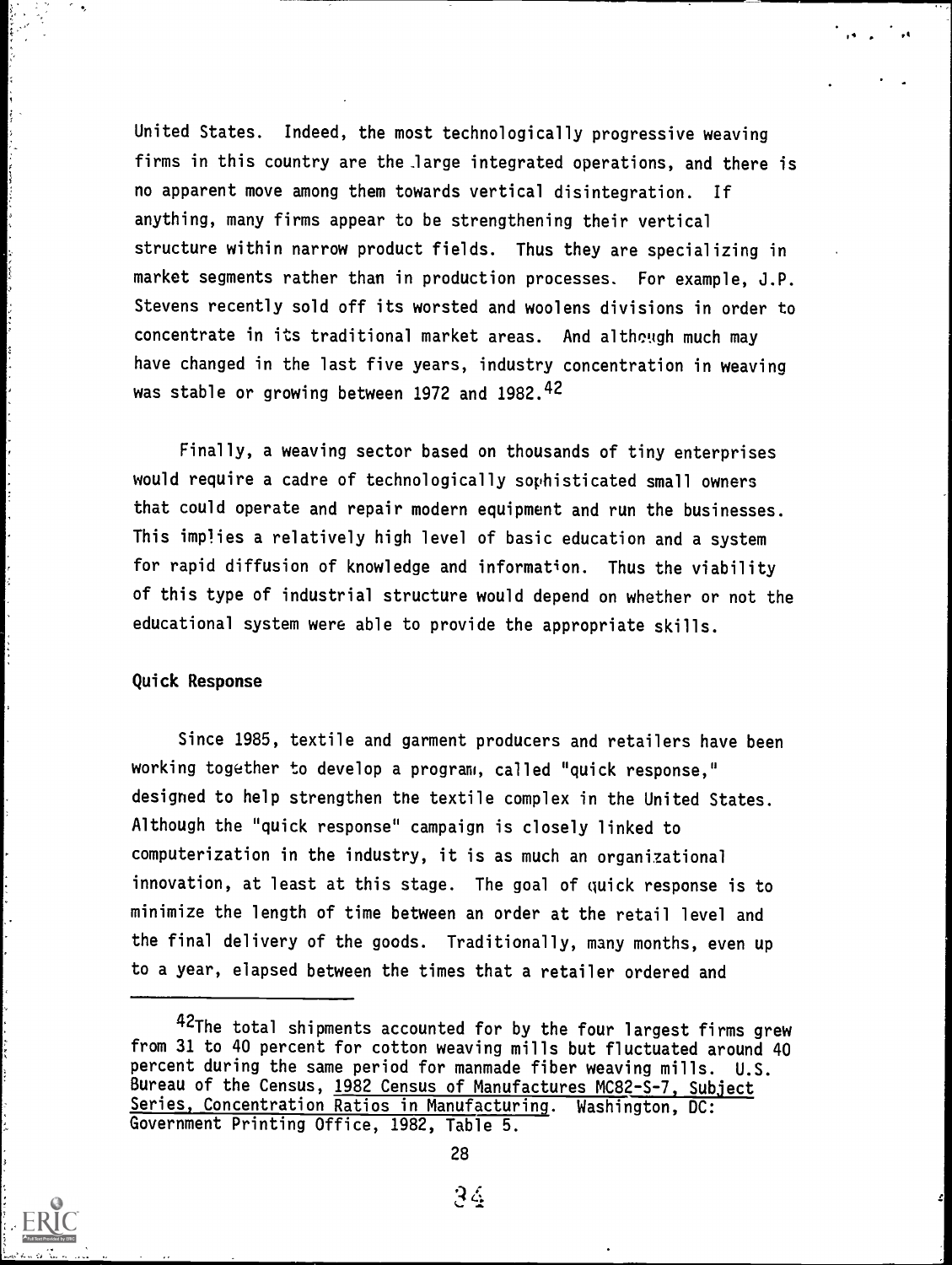received textile products. In a fashion sensitive industry, this created tremendous risks. Materials had to be ordered months before a fashion season and once the season started, there was no time to reorder hot items. Moreover, the long lead time tied up capital in inventory. During the months of waiting, the material was actually being worked on for a few hours at most. And except for foreign goods shipped by sea, including even essential travel time would only increase the total by a few days. Ideally, quick response would allow retailers to order only small quantities before the season, and then reorder popular styles, thus avoiding both stock-outs and mark-downs. And for the domestic industry, this has the added advantage that a long sea voyage is out of the question in a quick response strategy, although air freight could be used for foreign production, even in a quick response regime.

Cutting the in-process time can be done by reducing the delay between the emergence of a trend and the order to the supplier, by reducing the time it takes to produce the goods or by reducing the time that they sit around on loading docks and in warehouses. So far, the main thrust of quick response has not been focused on production time. Certainly for standardized items this makes sense. Given past advances in productivity, by far the greatest savings in time could be realized by reducing ordering and warehouse time.

Most attention has so far been given to inventory control at the retail level and inventory generated orders to suppliers. Ideally, an order to a sheet producer would be generated automatically when the sheet inventory at a department store falls below a given level. Ironically, the key here is the buyer's inventory control. The communication to the producer may be a convenience, but the sine qua non of the system is the information on sales. Another key aspect of this system is the development of a universal nomenclature and the use of computer readable labels (bar codes) on product packages to facilitate inventory tracking. Other important aspects involve timing of production to minimize waiting and more attention to quality in



29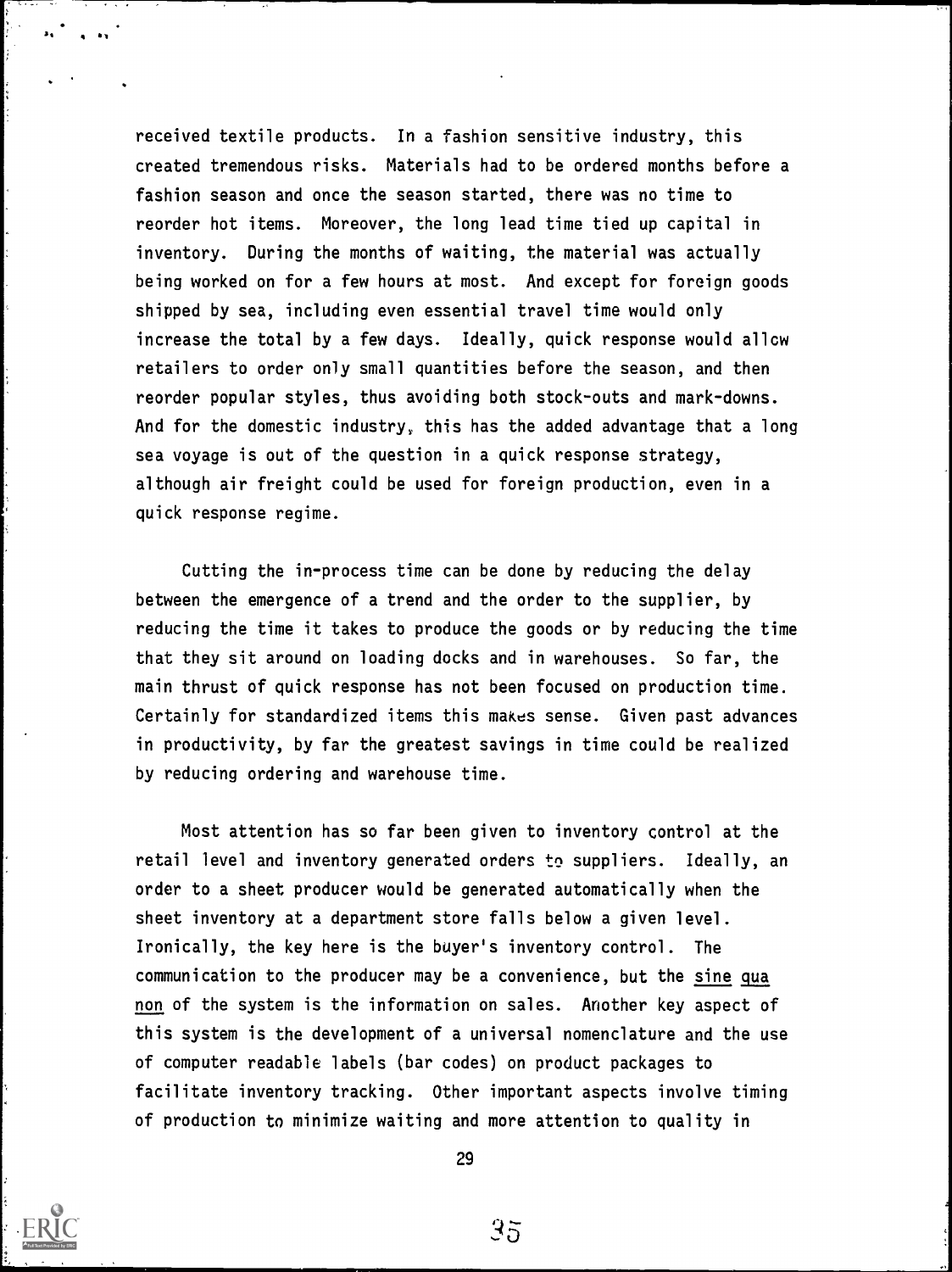order to cut down on inspection and to reduce the need for back-up inventories. According to the more ambitious quick response scenarios, trucks will be loaded and deliveries will be timed to minimize handling upon delivery.

r .

Although quick response, by reducing inventory costs, may reduce the cost of short runs, its effect on flexibility is not yet obvious. Quick response to market demand works best if large producer inventories are available, but this is precisely the problem that the strategy is designed avoid. If it does favor variety, it encourages variety at the latest stages of production. If the major barrier to flexibility in textiles occurs at the weaving stage, then the logic of quick response leads to production and storage of undyed fabric that can be dyed and finished in response to changing market demands. But this still requires inventories of undyed cloth and reduces flexibility with respect to fiber content and weave construction. There is no question that quick response can cut down on buyer inventory costs and reduce the production cycle, but, just like sophisticated production planning (which is closely linked to quick response), it must operate within the parameters set by the existing machines and labor.

The fundamental goal of flexible manufacturing is to reduce the cost differential between goods produced in long runs and more specialized items. But it is possible that quick response could have almost as much effect on basic commodity items or basics items with small variations as on more specialized goods. Indeed, the biggest advances in quick response have been among the more standardized producers, for example between denim mills and blue jean makers. One yarn mill that used a commodity strategy, producing cotton yarn for underwear and sweatshirts, had already implemented a bar coding system, while a spinning mill that took a short-run-production approach did not have computer readable i ackaging. Thus, unless flexibility can be enhanced in the production process itself, quick response may be

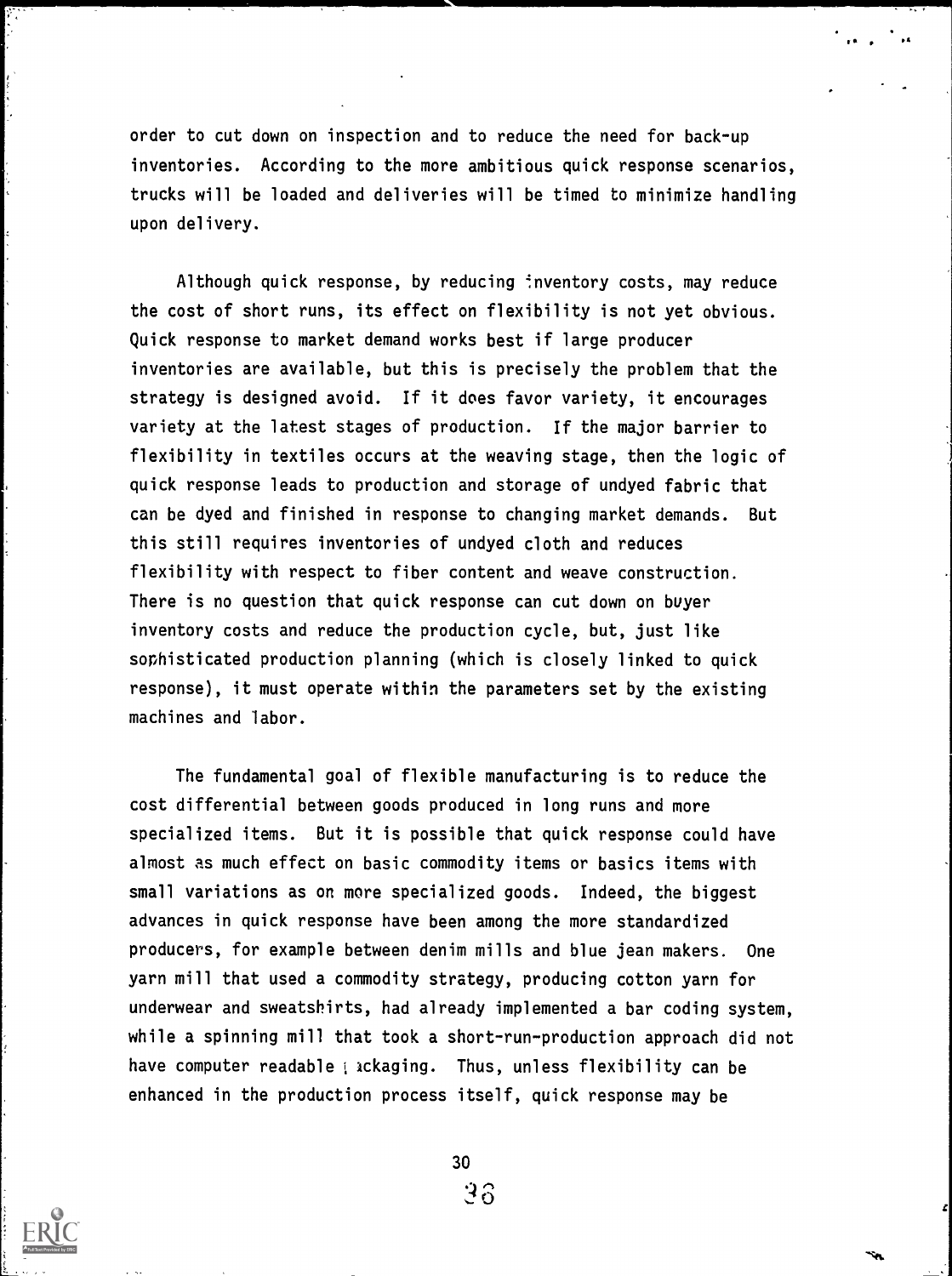another factor than pushes the industry towards mass commodity production.

Although the discussion of quick response emphasizes the role of the computer, the new technology can go only so far in implementing quick response and in integrating it with a system of flexible production. At the same time, wany of the organizational and process innovations can be implemented without the latest technology. One medium-sized textile firm had taken a short-production-run strategy in the early 1960s and had used many quick-response-type procedures without computers. The firm's workers developed simple automatic cleaning devices to reduce the cleaning necessary to change fiber content. The firm set aside a special department to produce short run and sample fabrics in which the workers were specially prepared to work in this changing environment, it worked closely with clients to suggest new types of fabric for production, and it hand-delivered to garment makers'in New York detailed descriptions of shipments of fabric before they arrived, allowing the garment maker to be prepared to cut the fabric as soon as it was received. The firm's strategy, which was successful at the time, was to reduce the cost differential between commodity and specialized goods. The primary technological components of the strategy were suction devices for cleaning, the shuttle loom, the teletype and the bicycle messenger. The keys to its success were the two-way interaction between client and producer and active involvement of workers and technicians in the development of simple innovations and alterations to existing technology and work processes.

#### Internal Factory Organization

In the 1980s, firms have also experimented with a variety of forms of internal organization. Traditionally, plants have been organized into functional departments. For example, a spinning mill would have carding, drawing, spinning and winding departments and there would be a sequential flow of material through the plant. Of course if the plant produces only one product, then this organization works very



 $k_1$  .  $k_2$  .  $r_3$  . The set of  $r_3$ 

31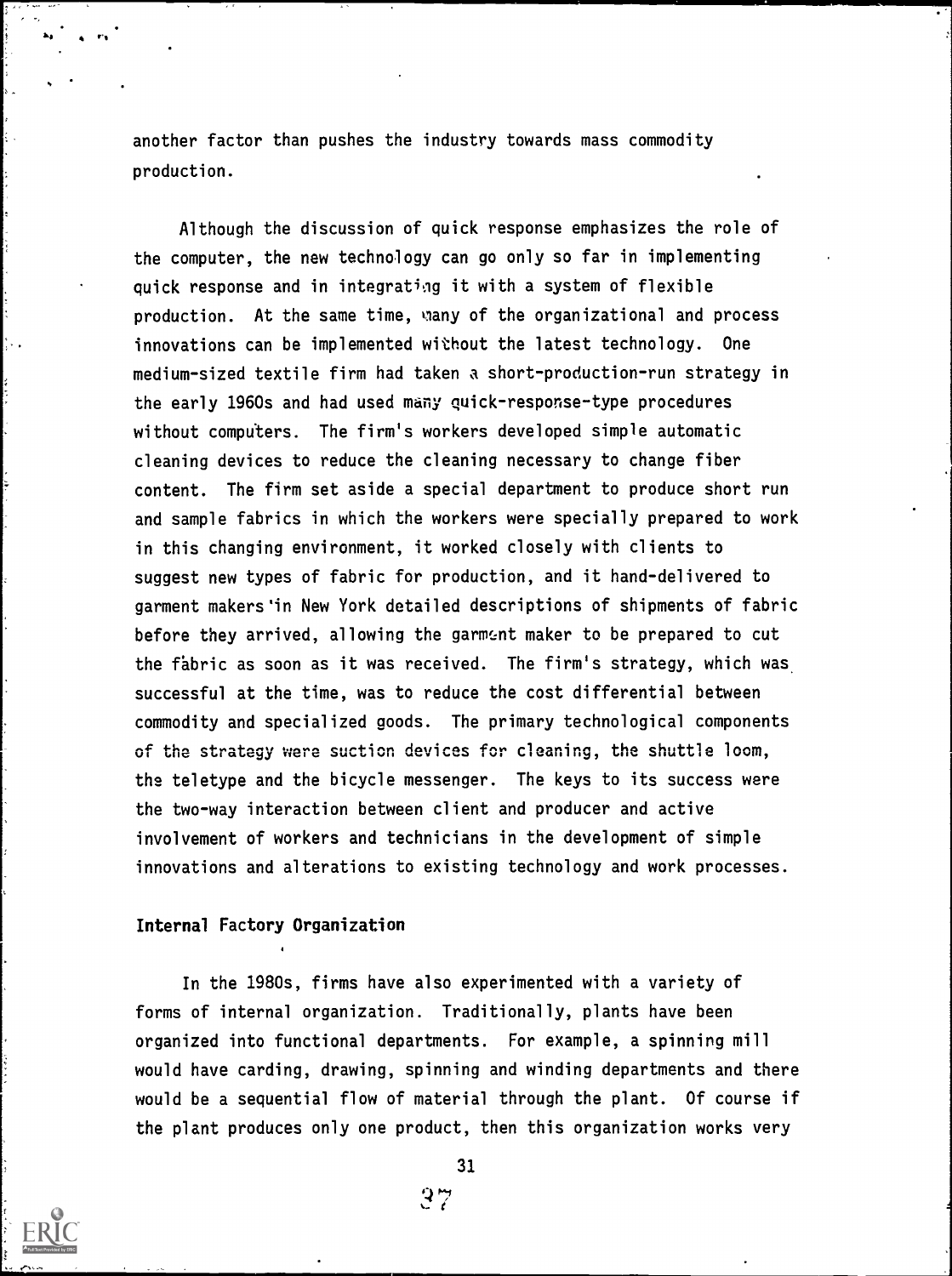well, but once the number of products increases and, in particular, the speed with which those products need to be processed varies, then the organization by functional departments becomes less efficient. Firms that are working towards more flexible production tend to organize their plants along product lines. Departments now include the entire production process, for example, in a spinning mill, from bale opening to spinning or winding. This allows some departments to specialize in short runs and fast changes. Faster orders can now be pushed through the plant without disrupting the production process of longer run commodity products. Thus one firm had 13 plants which it divided into 32 separate. operating units. But a completely product-oriented organization may not be the best. Some products may require a more intensive use of a particular process than others. Thus it makes sense to allow some crossing between product-oriented departments in order to balance the use of the equipment. Some processes that require extremely expensive equipment, such as some types of slashing and dying, must be centralized. Nevertheless, a product oriented organization allows more flexibility to vary products and through-put speeds.

 $11.4 \times 10^{-1}$ 

## The Division of Labor

A typical post-war textile mill had a division of labor characteristic of a mass production industry. The production process was broken down into many small steps and semi-skilled machine operators were assigned to carry out one or a small number of repetitive tasks. Workers labored alone carrying out their routine jobs and reacting to problems as they arose. But when the cost, speed, and capacity of the equipment rose, this reactive orientation became more problematic. As machine stoppages become more expensive and disruptive, prevention becomes more important. Now in some mills, instead of simply reacting, workers are expected to anticipate problems and to work with others to find solutions. Increasing flexibility and the frequent style changes that that can imply make it even harder to



۸,

32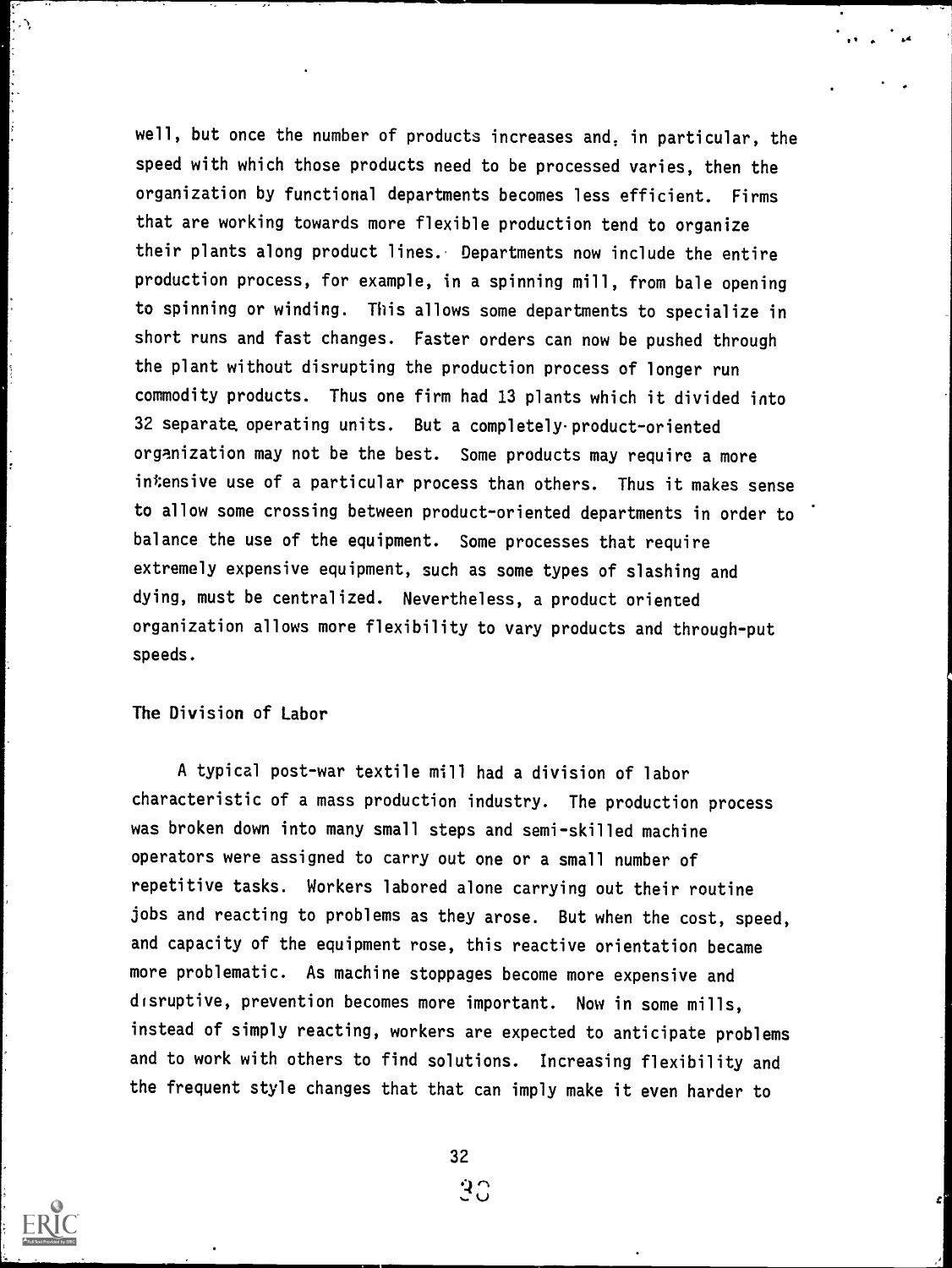occupy most workers on a narrow range of simple and repetitive activities.

Textile analysts estimate that perhaps a quarter of the mills in the U.S. are making some effort to reshape their division of labor. Four of the six textile firms visited in the summer of 1987 had some type of experiment in work organization going on; the exception was a firm that continued to follow explicitly a commodity mass-production strategy. All of these efforts involve changing the orientation of production away from extreme divisions of labor to one in which teams of employees work together to accomplish a joint project. Not surprisingly, many of these innovations in weaving mills involve the central bottleneck to flexibility in fabric formation--the warp change. For example, one plant was involved in experimentation that had eliminated the division of labor within the warp change team. In order to reduce the warp-out time, the plant has now moved to a system in which each member of the team can do several of the required operations.

In open-ended spinning, the main barrier to flexibility is the cleaning process. In one small open-ended department that makes frequent changes in the fiber that it spins, the most important issues of work organization arose precisely in the cleanup operation. A team of workers was assigned to the cleanup job and the manager pointed out that the most important determinant of their efficiency was the experience that the  $t \cdot$ am members had working together.

Another spinning firm is experimenting with changes in the traditional form of compensation. Instead of receiving individual piece rates, the employees now receive a bonus each month depending on the total productivity of the plant. Each worker, except the plant manager, but including the clerical workers and even the nurse, gets exactly the same bonus for every hour that they worked during the month. This has increased the firm's productivity by 15 percent without changing any spindle speeds. Maximizing individual output did



,.

33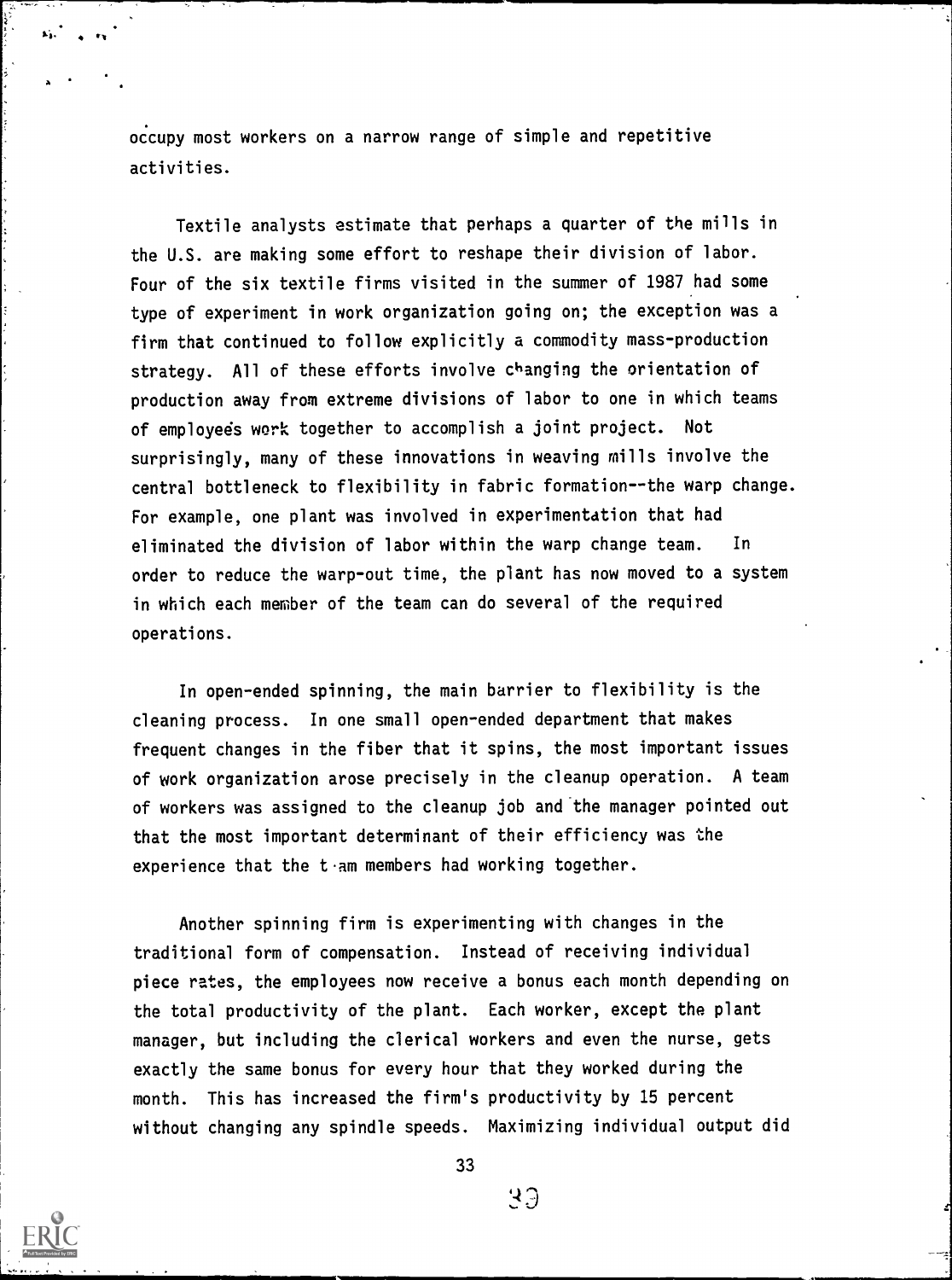not necessarily coincide with a maximization of plant output. For example, an operator might do something that increases .)e output from .ne cperation but compromises the quality of the material produced by that operation. Moving to a system of group bonuses removes this type of perverse incentive. But it also introduces flexibility, because it encourages the labor force to fill in on different machines as the balance of demands change.

# **Conclusion**

Although many firms are experimenting with innovations in production organization and in the management and training of their employees, these steps are still tentative. Quick response was started by the largest firms and has not spread to many smaller and medium sized establishments. And even in the firms in the sample that were trying new ideas, the experiments often include one department or, in a multi-plant firm, one mill. Nevertheless, managers who have experimented with changes in the division of labor believe that improvements in efficiency throughout the plant can be made by switching from a narrow, task-oriented conception of the worker's role. The benefits of this are especially important in the crucial changeover operations when the machines must be stopped. Moreover, as technology continues to automate the routine tasks, as the capacity and cost of equipment continue to rise, as just-in-time systems spread, as the number of styles proliferates, and as firms try to push quick :esponse techniques further down the production pipeline, then opportunities to employ workers in narrowly-defined repetitive tasks will diminish.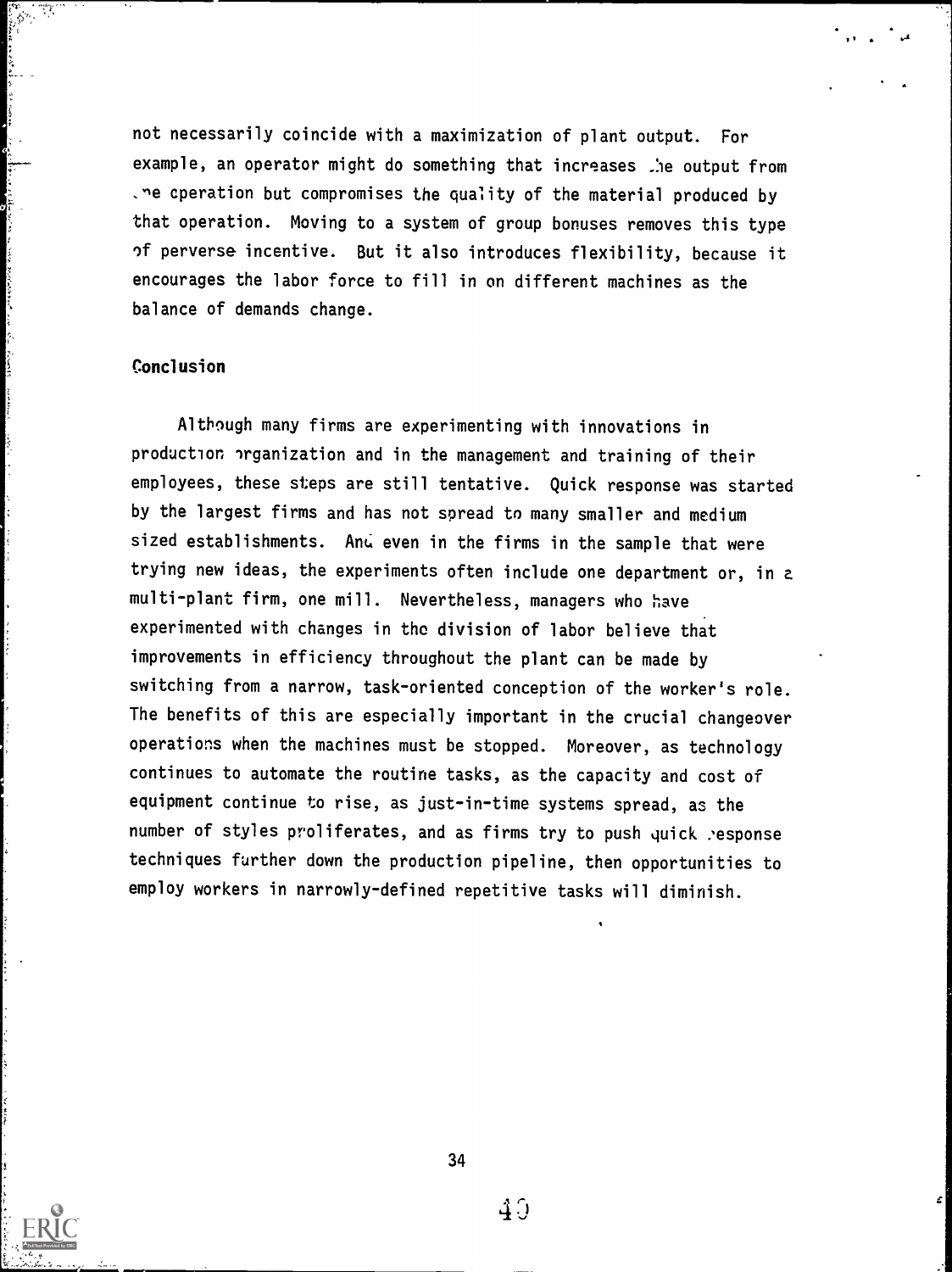# Chapter 4: Skills in the Textile Industry

Production in the textile industry has undergone two basic changes. First, the industry has many new machines. Although these new machines are often easier to.operate, they have sophisticated and intricate mechanical 'nd electrical components. Moreover, they are many times more expensive than machines that they replaced, and, because of their higher through-put speeds, each machine represents a larger proportion of a given level of output. Second, these new machines are being used in a new environment--one in which customer service, quality, and flexibility are much more important. To some extent, the technological moaernization and the flexibility come into conflict. As a result of this and other problems, some firms have begun to change their organization of production and personnel. What implications do these changes have for the skills that the industry needs?

The relationship between skill changes and new technology is usually discussed within the context of the deskilling controversy. That is, does new technology increase or decrease the skills required by production workers? Indeed, many textile managers and analysts continue to have this conception. Articles on new machines in the industry press often report that the machines "deskill" the jobs, presumably saving the employer the trouble of finding skilled workers.43

# Occupational Distribution

One factor that affects the overall skill level in a firm is the occupational distribution. In this industry, the changes in this distribution suggest that skill needs are rising--the ratio of operators and laborers to more skilled workers is falling. The textile



ļ,

<sup>&</sup>lt;sup>43</sup>See for example, "What's Ahead for Weaving Technology," Textile World, November 1984, p. 86.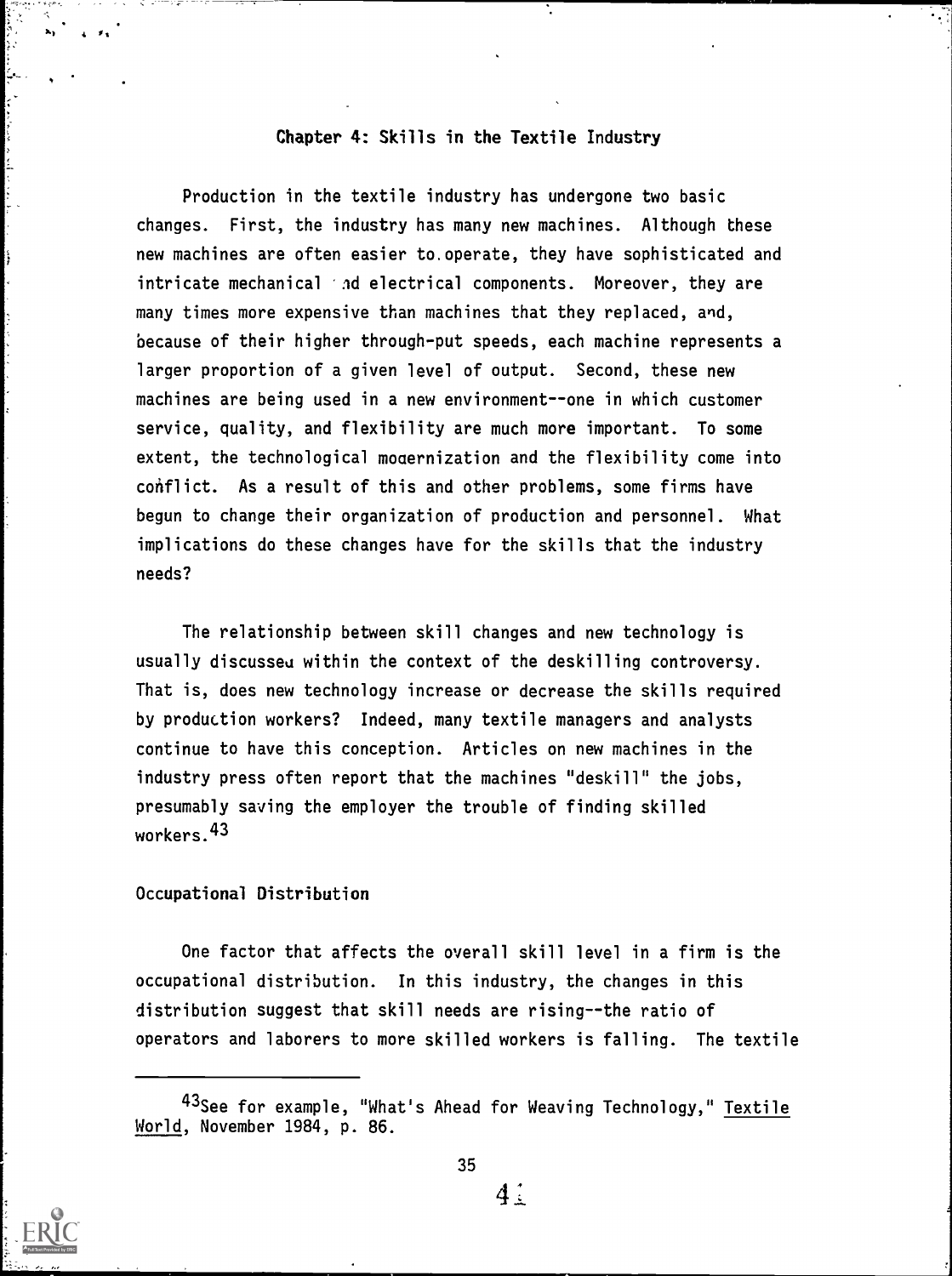industry has traditionally used large quantities of unskilled and semiskilled labor; even basic literacy or arithmetic ability was not necessary. To begin with, there were many jobs that simply involved moving material from one place to another. Many of the jobs that required physical strength but made few demands on the intellectual or physical abilities of the workers have been eliminated. For example, automatic opening machines, chute fed cards and devices for loading and unloading machines and moving material among them have cut the number of unskilled manual jobs. At the same time, the increased sophistication of the machines and the higher quality which results in fewer broken threads and machine stops have reduced the number of operators relative to more skilled maintenance and repair personnel. Thus in 1975, there were 4.2 operatives, laborers, or service workers for every craft and technical worker, but by 1985, this ratio had fallen to 3.5 to one.  $44$  In some departments, the ratio is much lower. In one open-ended spinning operation that we visited, there were two technicians for every three operators.

Iry

Low-Skilled Jobs: But the occupational shift obscures changes that are taking place within each job category. At first blush, it appears that the new textile machinery, at least in spinning and weaving, requires less demanding operator skills than the machines that they replaced. The machines and the input material are of higher quality and the temperature and humidity of the environment are much more controlled. Knotting broken threads was one of the most difficult tasks performed by the operators, but now many machines have automatic knotters or splicers. Previously, good operators could have a sense of the quality of the output--for example, the weight of material coming out of cards or drawing frames--but now automatic sensors can do that job with more consistency and accuracy. Suction devices have



<sup>44</sup>Data for 1975 come from Equal Employment Opportunity Commission, 1975, Table 1. Unpublished data for 1985 provided by the Equal Employment Opportunity Commission.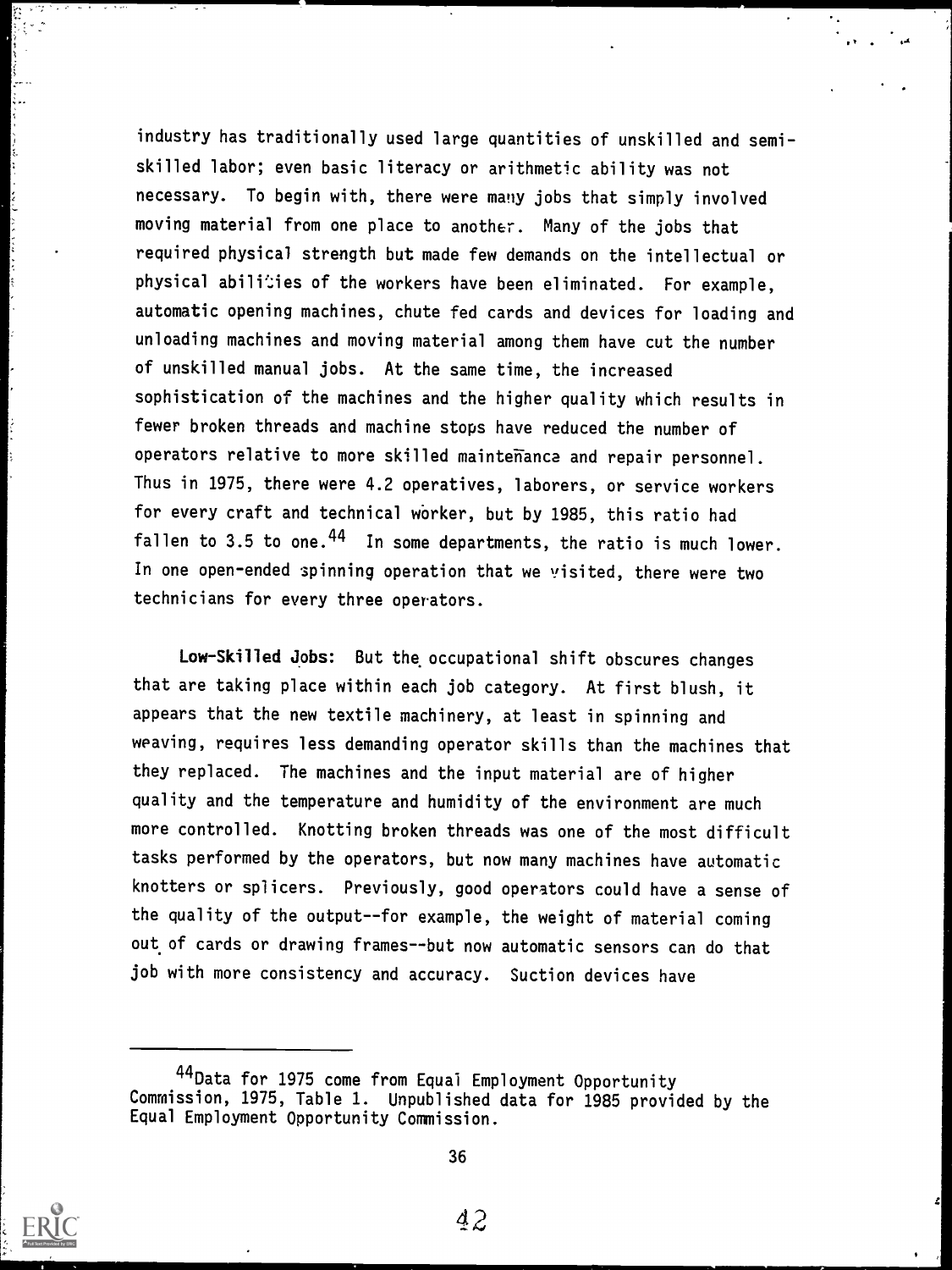simplified the process of loading bobbins onto winding machines. Programmable knitting machines also require slightly reduced skills.<sup>45</sup>

Nevertheless, although each particular task is easier, considering the jobs task-by-task is a narrow and misleading way of looking at the problem. For a variety of reasons, not generally considered in a narrow conception of skills, many operator jobs are more demanding.

First, modern looms, winders, open-ended spinning frames, programmable knitters and other machines are much more expensive than the equipment that they replaced. Thus errors in those tasks that the operators still must do are more costly. The same point applies to the greater emphasis on quality, especially since machine stoppages, and the broken yarn that usually results, have a direct impact on quality. Although textile firms have long realized that preventiva maintenance is important, now the operators must be oriented towards avoiding machine stoppages rather than towards starting up the machines once they have stopped. An emphasis on quality and prevention requires not only the ability to work with others, but also a broader understanding of the production process within which the operator works. It is not enough simply to understand the particular task to which the individual is assigned.

Second, because of the increase in the number of styles produced by each mill, many operators are likely to be engaged in a greater variety of activities and in more of the activities necessary for changing styles. As a result, in addition to a greater emphasis on prevention, some firms are experimenting with broader job definitions and teamwork strategies; workers in the industry now have less welldefined jobs in a more uncertain environment.



<sup>45</sup>Office of Productivity and Technology, "Technological Change and its Labor Impact in the Hosiery Industry." Washington, DC: Bureau of Labor Statistics, May 1983.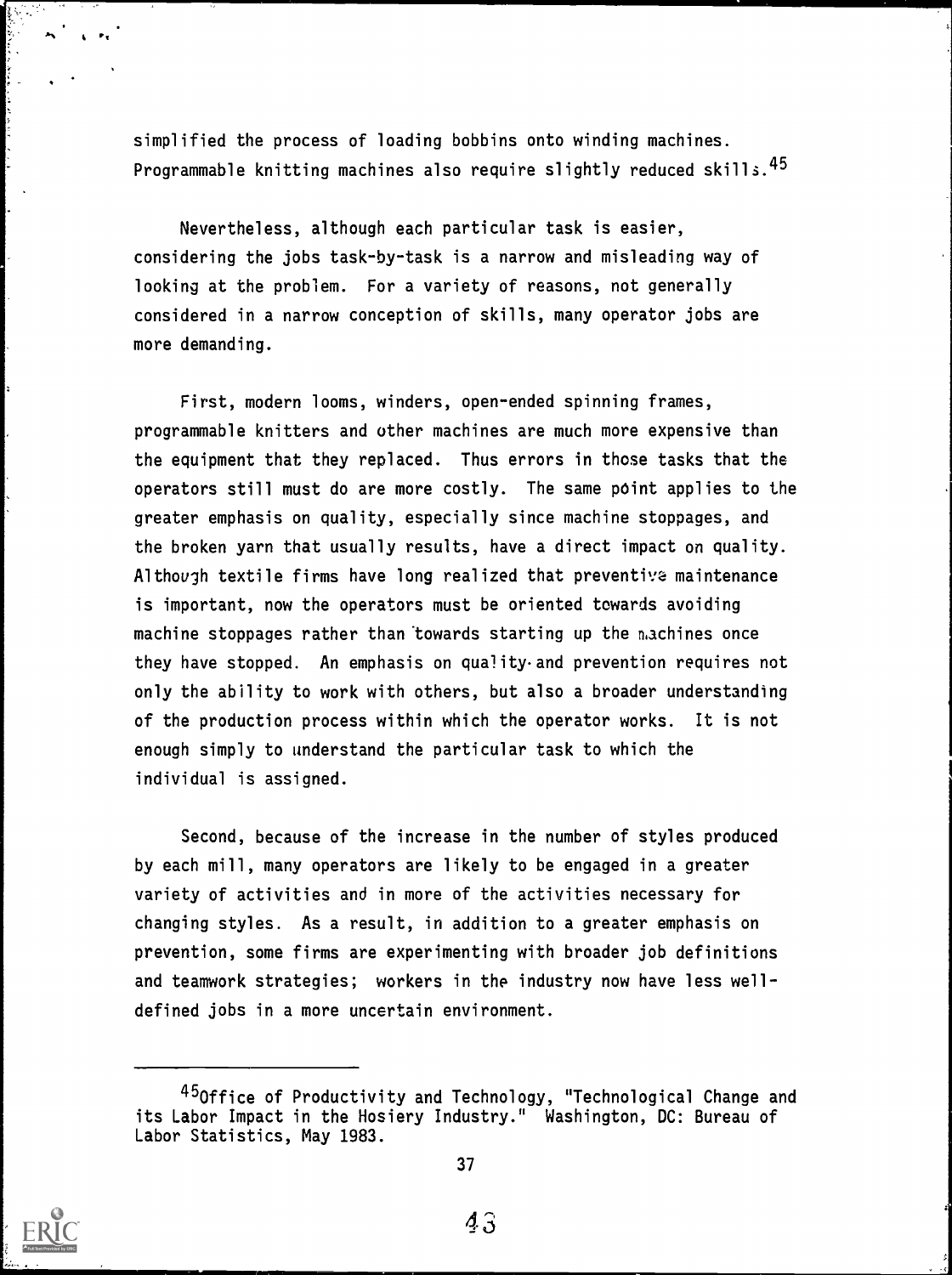Third, textile firms are also becoming more actively involved with working jointly with clients in developing new styles and fabrics. So far, at least in the firms visited for this project, this strategy does not seem to have had much of an impact on the shop floor, but forwardlooking firms might consider how the operators could contribute. The same could be said for on-going technological innovations. Many of the most important changes have been small adaptations of existing machines, and operators could make important contributions to these efforts.

Skilled Jobs: The higher level positions also need greater skills and educational preparation than they did in the past. In the textile industry, the skilled occupations involve machinery repair. In the past, textile machinery was intricate, but in principle it was not complicated and the type of experience that many workers had in their own homes working on automobiles or farm machinery was a useful background. Loom fixers and mechanics in spinning and knitting mills were almost always promoted from the ranks of machine operators. Working around the machines had already given them a feel for what was necessary and the additional training needed to become a fixer was acquired on the job with little or no formal instruction. This situation has now changed. Most machines now have microprocessors and other electronic components as well as sophisticated sensors and yarn splicers and knotters. This equipment is well beyond the experience that workers might get in their homes, and operating the machines does not provide much of a sense of what it takes to repair and maintain them. Now, technicians must be able to follow complicated manuals and updates provided by the manufacturers. For example, the maker of popular open-ended spinning equipment provides a school (for a fee) to teach technicians to repair the equipment. The course lasts about six weeks and graduates say that the basic goal of the course is to teach the students to use the manuals. Obviously literacy is much more important. Indeed, the director of a textile school that granted oneand two-year degrees in various textile fields said that one of his most important roles was to raise the basic literacy skills of



38

 $\Delta_{4}$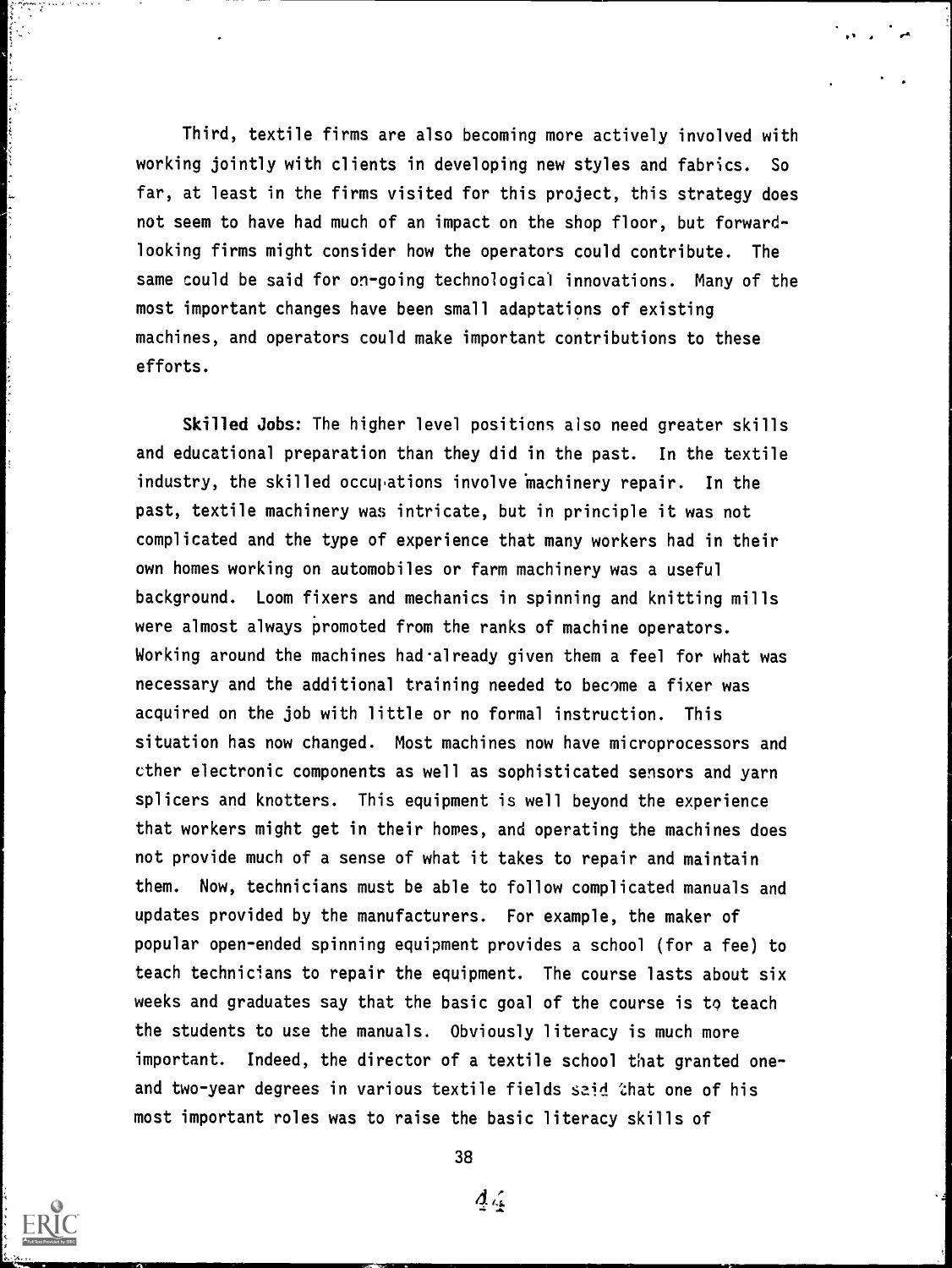experienced textile workers to a level adequate for them to absorb the knowledge and information necessary to work on the new equipment.

Technicians and fixers are also very much affected by the types of organizational and work process changes discussed above. For example, if mills are organized along product-oriented lines instead of functional lines, then it may be more difficult for fixers to specialize on one machine. Either the fixer will have to have knowledge of more machines or, in order to be fully utilized, will have to work in more than one department, making supervision and management more difficult. Certainly the increasing demands as a result of greater style changes, more involvement with product development, and practical innovations, all apply even more to technicians than they do to operators.

Finally, given the traditional training system in the industry, which will be discussed in nore detail below, the nature of the skills of the technicians and fixers have implications for the characteristics of the entry-level workers. It is still the predominant practice in the industry to fill almost all of the skilled positions from the internal promotion of production workers originally hired as unskilled workers or operators. Viewed in this dynamic perspective, increasing the demands for the skilled positions will, in the long run, affect the preparation required for entry level workers.

#### Conclusion: The Concept of Skill

 $\mathbf{L} \cdot \mathbf{S}$ 

Conclusions about the skill impact of changes in the technology and markets of the textile industry depend on the definition of skill. Much of the discussion about deskilling has been based on a narrow conception of skill which involves an individual's ability to work with a particular technology in a well-defined environment. Especially for blue collar work, this focuses on the amount of experience and training necessary to operate or repair the relevant machines. According to this view of skills, textile operators' jobs require no more skill and



39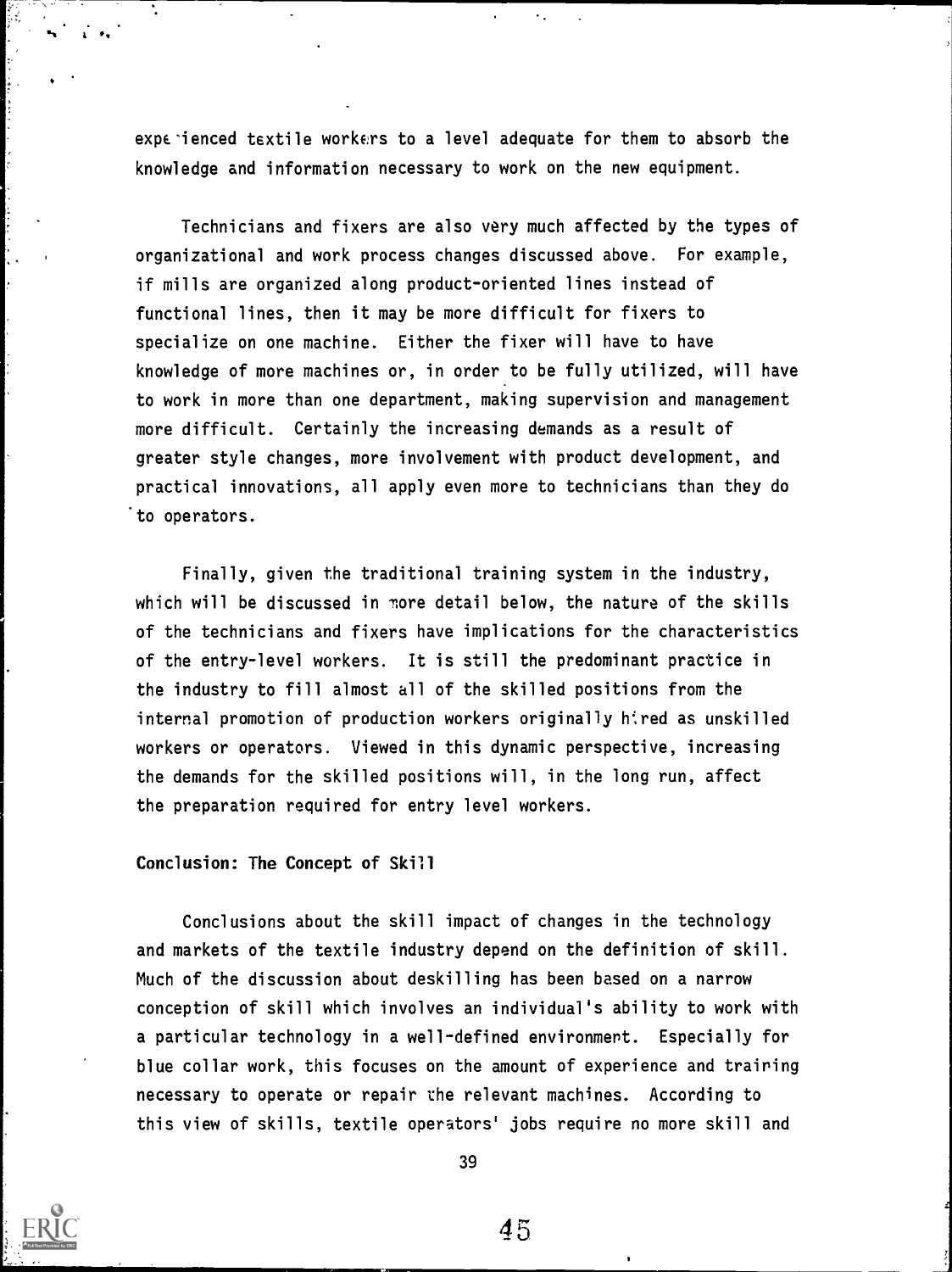probably less than they did previously, but technician and repair jobs require more skill.

The research carried out for this case study as well as others suggests that a broader concept of skill is necessary for understanding current changes in employment.46 This concept includes not only the mastery of particular machine but also the ability to interact with others, to anticipate problems, to have a broader understanding of the production process and of the individual worker's role in that process, and to operate in a more uncertain and variable environment. The distinction between these two concepts of skill also has to do with the difference between a concrete and an abstract understanding of the tasks and functions that must be carried out. A concrete grasp of a problem allows specified reactions to known stimuli, while an abstract understanding is necessary in a more uncertain and variable environment. According to this broader conception of skill, forward-looking textile employers are looking for more skilled workers to fill operator as well as technical positions. Finally, the argument for higher entry-level requirements will be even stronger if the industry continues to expect to fill skilled positions through internal promotion.



<sup>&</sup>lt;sup>40</sup>See Bailey and Noyelle, note 3, for a review and discussion of this research.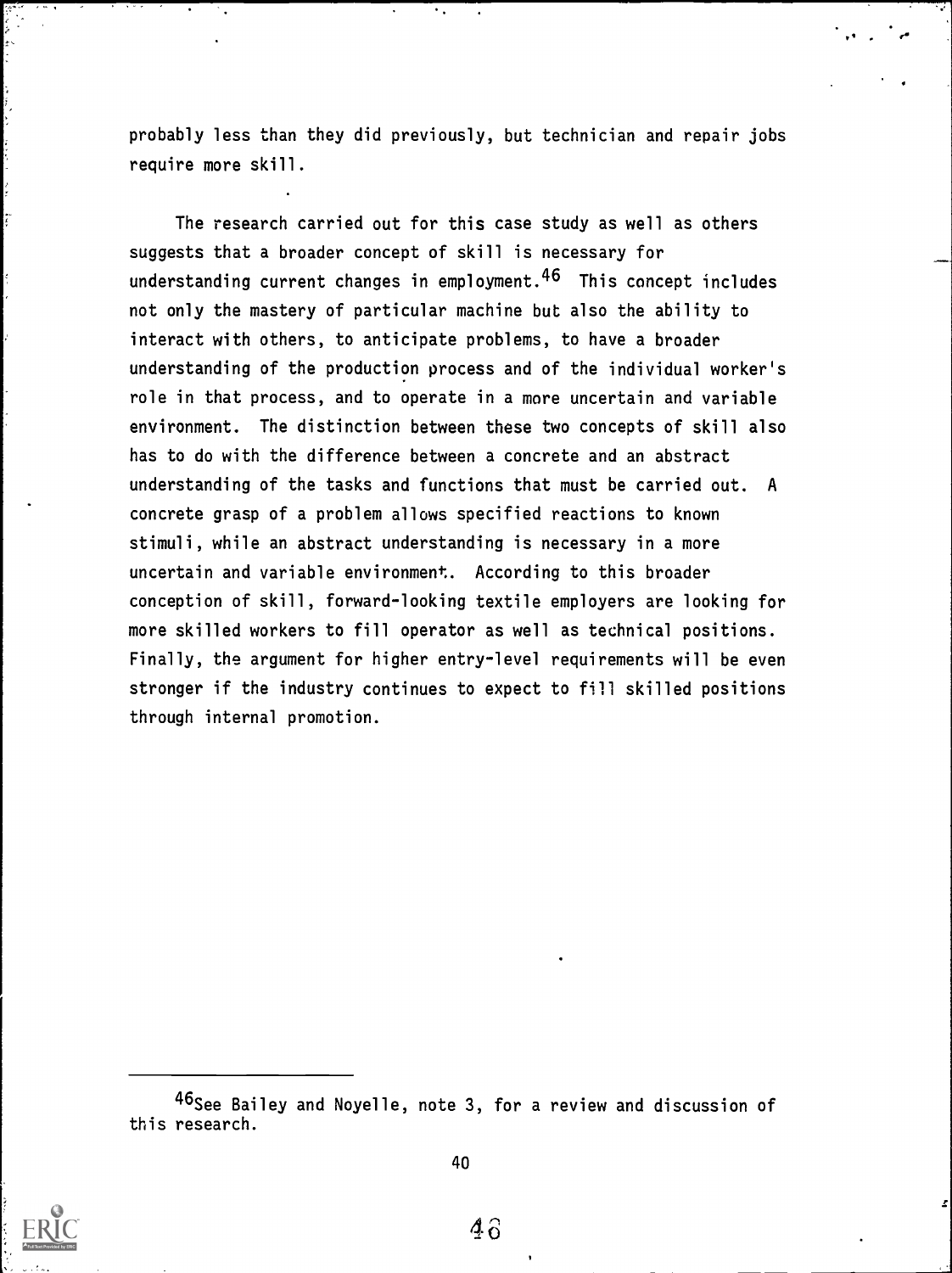# Chapter 5: Textile Education

The education systems that prepare the textile workforce have responded only slowly to the technological developments in the industry. Indeed, the traditional training patterns still predominate, but strains are developing. Firms are beginning to experiment with solutions to these problems, and the new circumstances are opening up new opportunities and challenges for the school system. Challenges that have so far only been met sporadically.

The traditional employment structure in most firms comprised two well-defined job ladders. Unskilled workers would be hired for service jobs--cleaning and moving material around. They would then move up to progressively more complex operator jobs. Those with aptitude and interest were then trained as fixers or foremen and supervisors and sometimes even plant managers. Although large firms did provide some vestibule training, most training was informal. With the exception of generic occupations, such as air conditioning mechanic and electrician, skilled textile workers had no specialized training and usually were not high school graduates.

Upper level managers and higher level technical and sales personnel were usually college graduates, or at least they were not normally products of the internal promotion system. The managerial positions were often filled by family members, but when outsiders were recruited, they entered at management trainee positions. Trainees were usually graduates of general colleges or one of the specialized textile schools, such as those at the Philadelphia College of Textiles and Science, the Institute for Textile Technology, the North Carolina State School of Textiles, Clemson University, Auburn University, and the Georgia Institute of Technology.

The internal promotion system filled two important functions in the textile employment structure. Internal promotion was a crucial component of the paternalist employment system rooted in the

41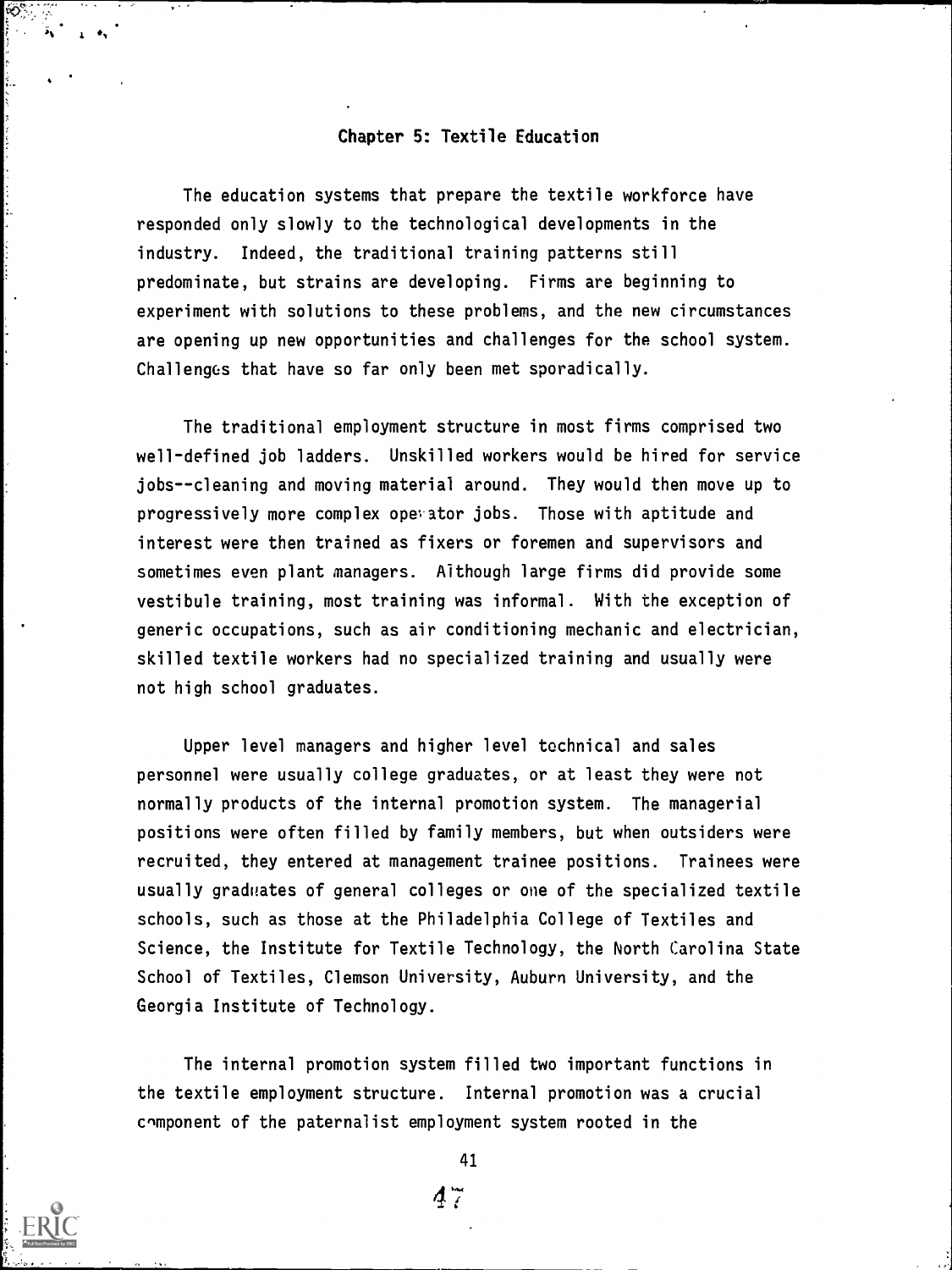traditional mill town. Even today textile managers see the opportunities that internal promotion provide as an important benefit to working in the industry; all of the mills visited for this project had job bidding systems to regulate promotion through the ranks. Workers have come to see these opportunities as rights. For example, one manager who believed that none of his semi-skilled workers would be able to handle a skilled position for which there was an opening advertised for recruits without using the name of the firm in order at least to postpone the antagonism that this would cause within the mill.

While providing benefits to the employees, the internal promotion system also gave the firm more contrcl over its skilled workforce. The tnowledge and skills that they learned were very specific to the textile industry and the many unskilled and semi-skilled workers provided a large and ready source of recruits for the skilled positions. The unskilled workers were often high school dropouts or, in any case, had no more than rudimentary literacy skills; the skilled workers too had little education. This further restricted their mobility outside the industry.

Workers with a broader technical or mechanical background would have more options outside of the industry. And the skills of workers with specific and narrow skills were adequate in an industry in which technological change was slow. Moreover, as long as firms produced long runs of standardized goods using large numbers of identical machines, skilled workers could be fully utilized on one or only a few types of equipment. All of these factors tended to keep down the differential between the wages of skilled and unskilled workers.

One implication of this system is that there is very little role for a junior college or vocational education system ir the training of skilled workers for the basic textile jobs, although the industry does draw on community college graduates for the small number of generic



42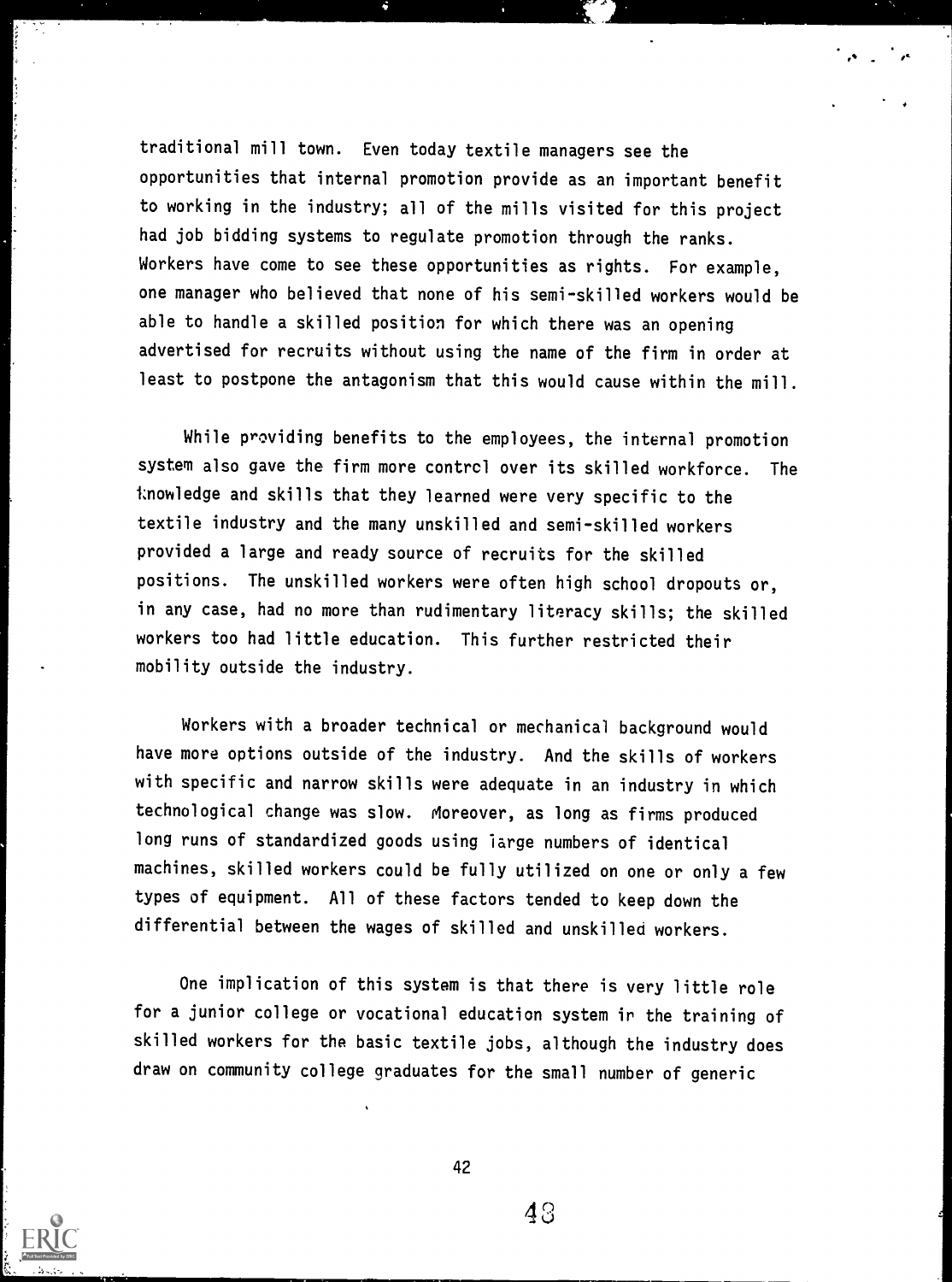jobs, such as electrician and air conditioning mechanic.<sup>47</sup> Thus in North Carolina, the state with the most textile jobs in the country as well as one of the most extensive vocational education systems, there is little interaction between the industry and the community colleges.

There have been many attempts to foster relationships between the community colleges and the textile industry. Some of the colleges have tried to develop curricula and programs that would serve the industry. For the most part, these have not been successid Programs start up, attract a few students, and then fade away. Indeed, in the 1985-86 school year, of the 75,000 students enrolled in technical degree programs (leading to a two-year associates degree) in North Carolina community colleges, only six individuals were enrolled in programs directly for the textile industry (textile technology and management). About 2,000 students were enrolled in programs that were more broadly related to textiles--1,000 in manufacturing management programs.  $48$  The one-year vocational programs which enrolled fewer than 40,000 students do provide more training for blue collar jobs, but none specifically for textiles and there were only about 5,000 students in occupations that might be drawn on by the textile mills and 60 percent of those were in air conditioning and electrical installation and maintenance.  $49$ 

In working with textile managers, the vocational schools in the South have to over come the legacy of the historical relationship between the education system and the textile industry and of the social



<sup>470</sup>ne spinning mill had three machinists and two ctricians and one air conditioning mechanic out of 131 workers. In the rest of the workforce, there was one fixer or technician for every three to four workers.

<sup>48</sup>The other programs included air conditioning mechanic, fashion marKeting and design, industrial engineering, manufacturing engineering and manufacturing resource planning.

<sup>49</sup>The system also enrolled about 60,000 technical students and 9,000 vocational students in unspecified "special study" programs. North Carolina Department of Community Colleges, Annual Enrollment Report: 1985-1986, Volume 21. Raleigh, NC: Department of Community Colleges, 1986, Table 4.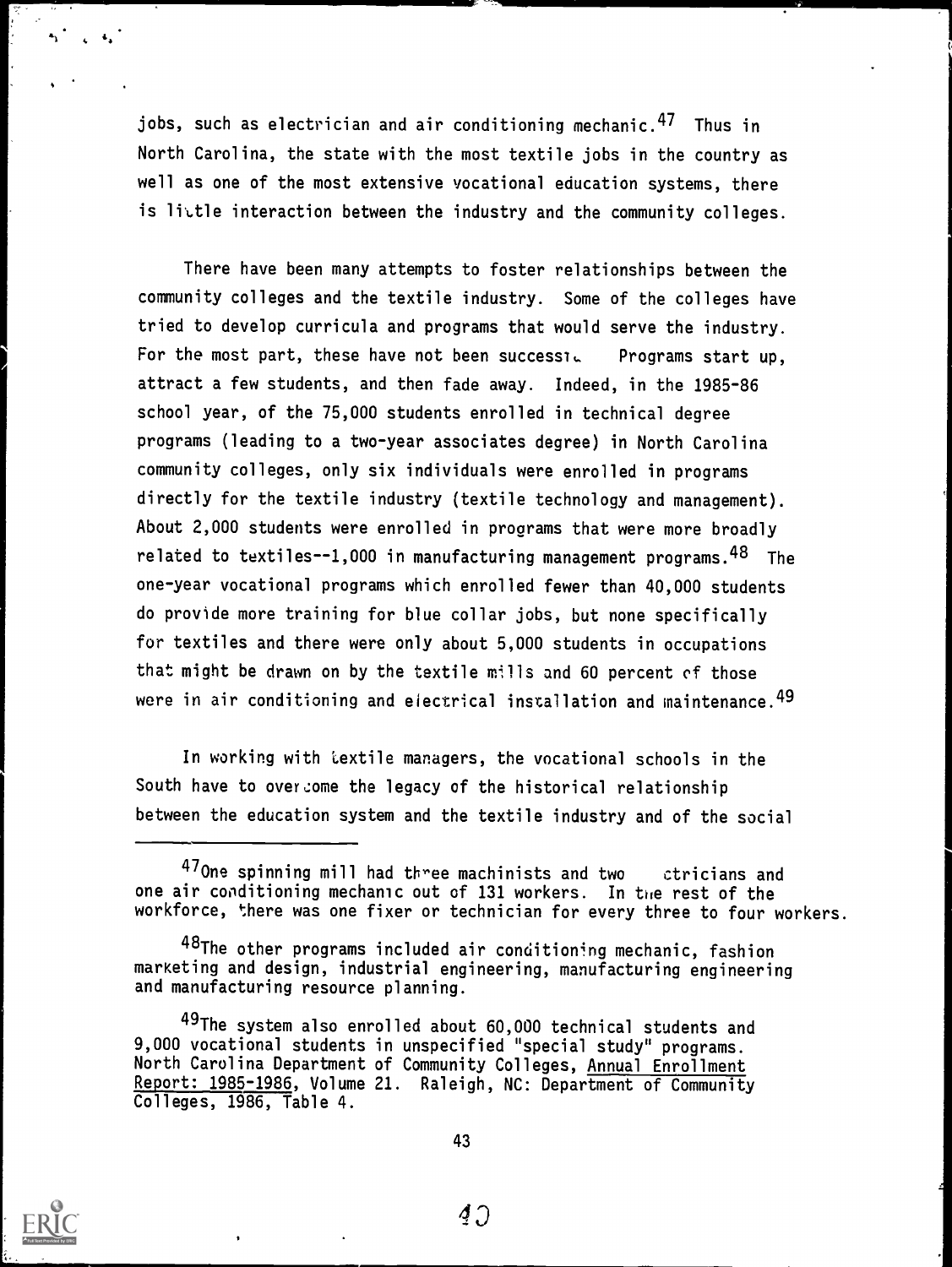structure that developed to supply the mills with labor. Through the 1950s, textile mills drew on a labor supply residing in the local community. The mill was often the only major business in the area and opportunities outside the mill or one like it were limited. Although education was also limited, the mill could draw on a heterogenous labor force that was for all intents and purposes confined to the mill town. . The management in the mill could quickly spot the ambitious and energetic workers who would be promoted to the skilled and supervisory positions. The technology and lower-level managerial practices were such that the educational preparation required as a base for this career progression was modest. Thus most mill workers did not have or need high school degrees. In fact, the formal education system was seen as a threat. As one economic historian of the South put it, "cotton mill managers knew that a high school diploma was as good as a ticket to leave the mill village."50

 $\mathbf{r}$  ,  $\mathbf{r}$ 

z

There are remnants of this attitude. North Carolina community college professors at two colleges in counties with many mills and officials at the state level remarked that some mill owners had complained that graduates of the community college programs expected wages that were above what the owners thought that the graduates should be earning. No manager I talked to sought to recruit young vocational school graduates, with no textile experience, to skilled or even trainee positions, other than in such generic occupations as electrician. Managers expressed their reasons in different ways. One said that the wage expectations of community college graduates were too high. Others simply said these graduates did not want mill jobs.

Indeed, the establishment of the North Carolina Community College System in the 1960s represented a movement away from the low-wage strategy on which the competitive position of the southern



 $^{50}$ Gavin Wright, "The Economic Revelution in the American South," The Journal of Economic Perspectives ., Summer 1987, p. 170.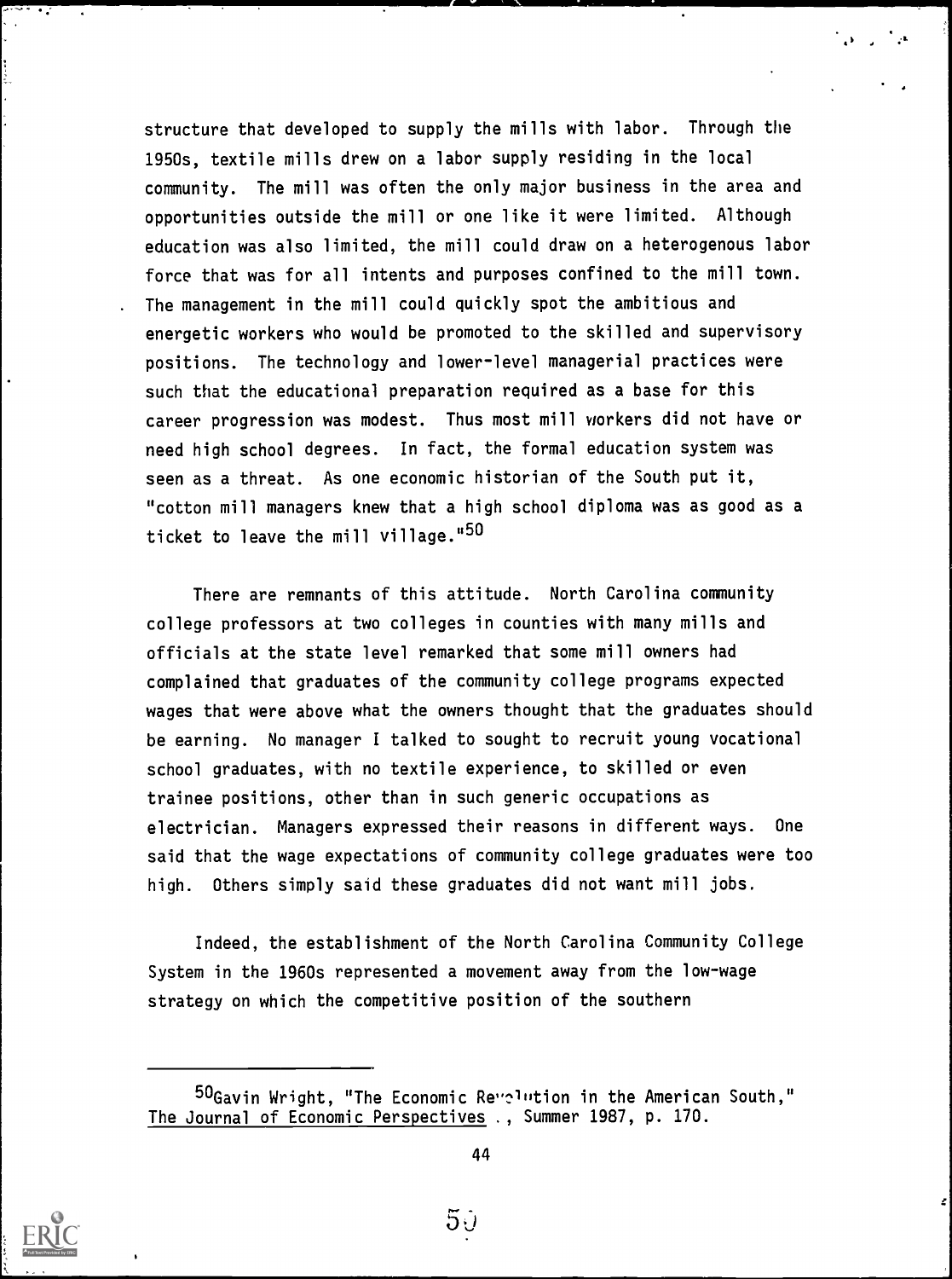manufacturing industries had been based.<sup>51</sup> It signalled the shift towards other industries in the southern economic base. And this broad shift is reflected in the attitudes of current students. Just as the state set up the colleges to reduce its dependence on the low-wage manufacturing industries such as textiles, today's students go to the community colleges precisely to launch careers outside of the mills. The image of a low-wage declining industry that has to be protected from foreign producers is hardly conducive to industry recruitment. And the South's growing service industries offer alternatives with better images, if not necessarily better wages. While 5,000 of the 75,000 technical-program students in the community colleges in 1985-86 were studying for occupations that might be useful for the textile industry, 35,000 were preparing for jobs directly related to office work in service functions--accounting, business administration, business computer programming, general office technology, or executive secretarial training programs.<sup>52</sup>

Therefo.'e, the mill owners are probably correct in their perception that they would have to raise wages substantially to attract graduates of junior college degree programs for their skilled positions or even to give high school graduates an incentive to enroll in such programs. This would not only increase costs, but also disrupt the existing wage structure, creating resentment among skilled workers who had worked their way up through the ranks but who were earning lower wages than the new recruits.

In addition to these social issues, technological problems stand in the way of more interaction between the textile industry and the community college or vocational education system. Paradoxically, although the community colleges represent a new era in southern

45

 $5<sub>1</sub>$ 



i,

<sup>51</sup>This argument is developed in Gavin Wright, Old South New South: Revolutions in the Southern Economy since the Civil War. New York: Basic Books, 1986.

<sup>4.</sup> 52North Carolina Department of Community Colleges, note 49, Table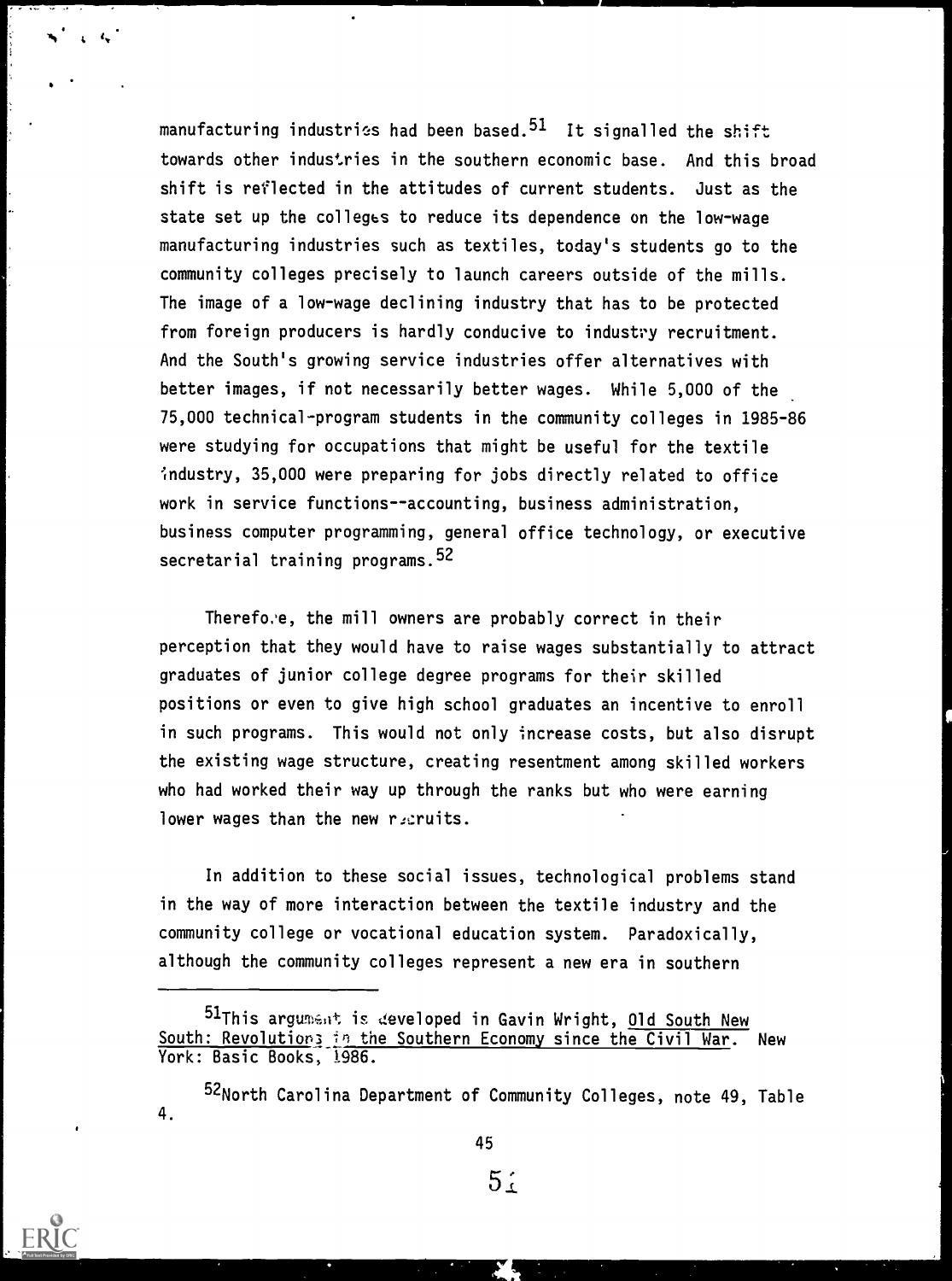economic history, it is unlikely that they will be in the vanguard of technological or organizational developments in a rapidly changing industry. It is almost impossible for most schools to have the latest equipment. Neither can the relatively low paid teachers with heavy teaching loads be expected to keep abreast of the latest innovations in the industry, especially since most of those innovations are imported. For example, "quick response" is similar to the just-in-time inventory system used in Japan.<sup>53</sup> Even if it cannot teach the very latest trends, which in any case are only used by a minority of textile firms, the post high school system could offer a technical education at a more general and theoretical level. But once again, the historical tradition of training in the industry, which has emphasized narrow and very concrete training for particular machines, leaves little room for this more general mission, at least for its production level workers.

The education system for production level workers that developed was in tune with the technological requirements of the industry in an earlier era and consistent with the social structure in which that industry was located. Two factors were fundamental to the operation of this system: a labor force with limited alternatives and a technology that could be operated, maintained, and repaired by a workforce with little formal education, usually not even a high school degree. The emphasis on producing long runs of standardized goods was particularly conducive to keeping the skill requirements down.

Both of these conditions have now changed. Although there continue to be some mill towns and some areas that are dominated by textile employment, the industry can hardly count on a labor force with



<sup>53</sup>At the time of one of our visits to a community college in July, 1987, the apparel marketing professor had only recently learned about "quick response." This was at least two years after the concept was extensively covered in the industry press. A professor at another North Carolina school who taught a textile sequence while he also taught other courses in the business school and took courses himself to upgrade his credentials knew very little about the latest developments in textile technology and organization or about textile programs in other parts of the state.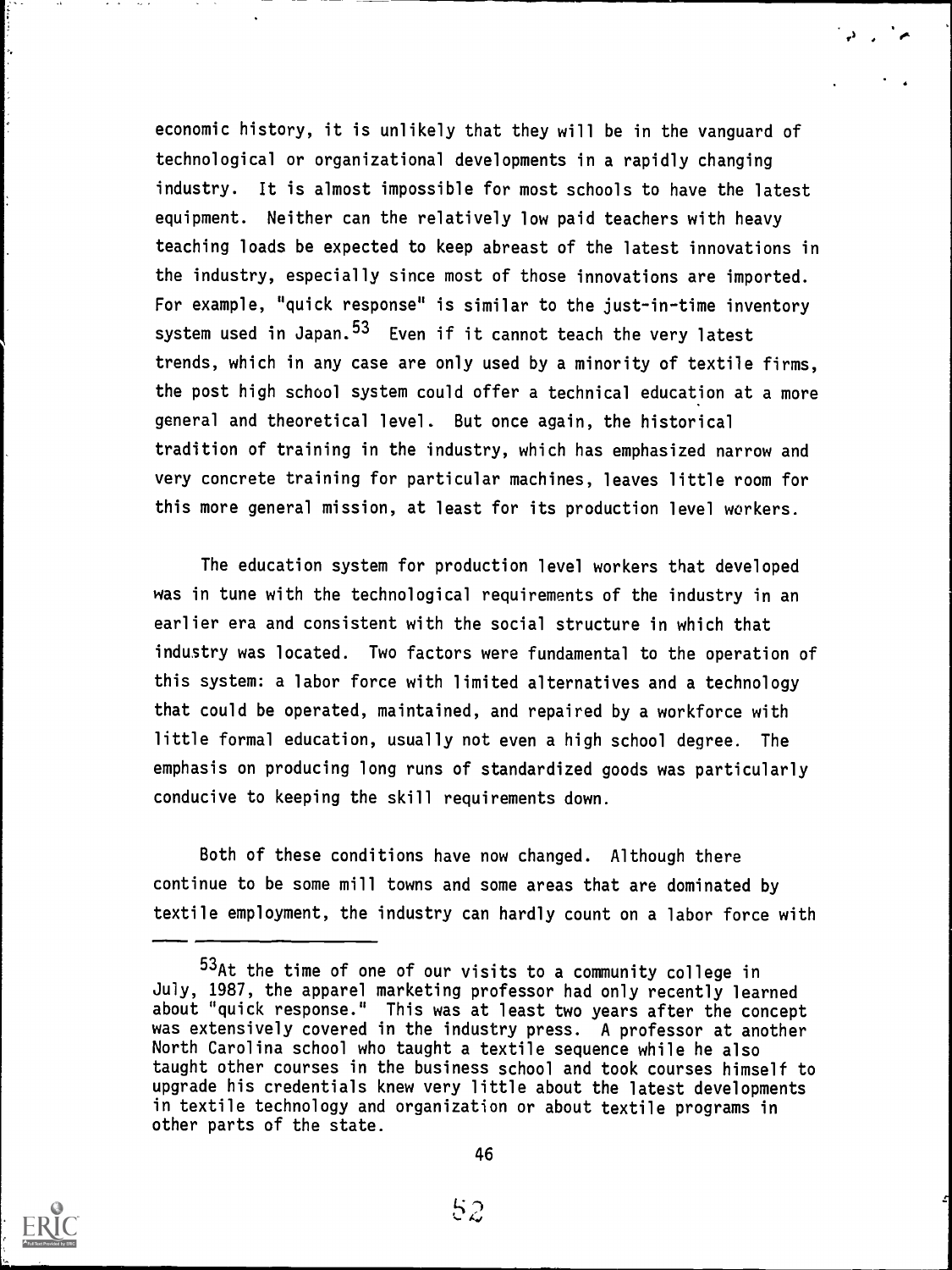limited options. In'eed, a North Carolina community college official reported that a mill owner had complained to him about the state's programs to attract new business, precisely because it intensified competition for the local labor force. And the discussion in Chapter 4 argues that for several reasons the high school dropout is less adequate as the industry's technology and organization evolves.

The old system of entry-level hiring and internal promotion is increasingly problematic. Employers argue that they are having difficulty finding employees among their unskilled and semi-skilled workers who can be promoted to skilled and supervisory positions. Thus the personnel director of one large plant argued that he had run out of "promotable" semi-skilled workers. As long as three years ago, one mill in South Carolina emphasized that it was finding it increasingly difficult to find appropriate lower-level workers to promote. Other firms have begun to take steps to solve the problem internally. For example, one firm has begun to place a strong emphasis on improving the literacy skills of their workers. They estimate chat at least one quarter of their employees are functionally illiterate. The CEO told the training director that "if you spent all of your time duiving employees to reading classes, you would earn your salary." Staff members at the only vocational school in North Carolina that serves the textile industry exclusively (the North Carolina Vocational Textile School) emphasize that students often arrive with such weak basic skills that they cannot absorb the technical training that they need.

Current Trends in Textile Education

Three trends are beginning to emerge in textile education, at least in North Carolina--an increasing concern for the quality of secondary school education, a small increase in the use of the community college system to upgrade current textile employees, and an increase in training by the textile firms and equipment manufacturers. There is no trend towards hiring community college graduates with no textile experience directly into skilled production level jobs.



47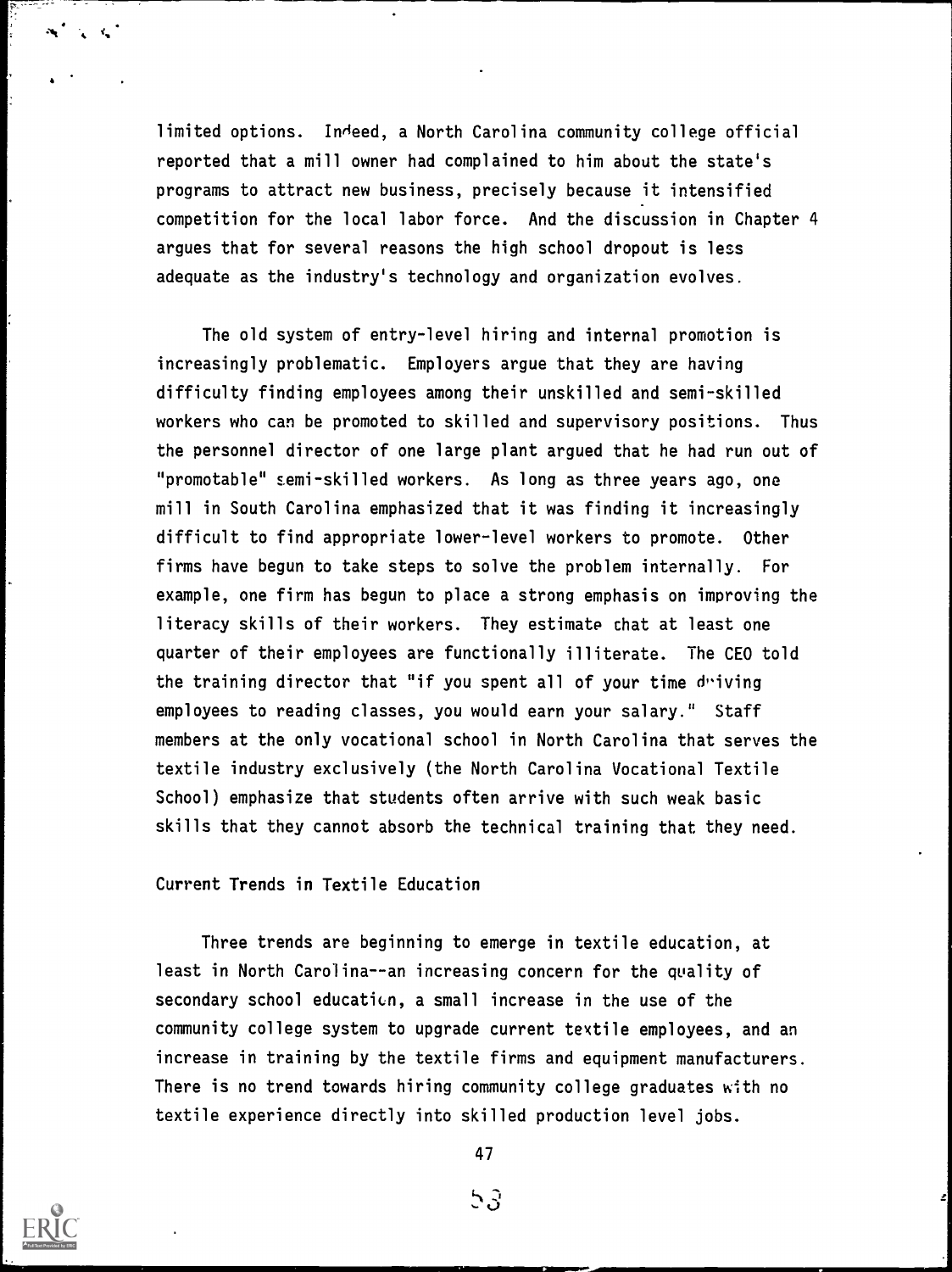High Schools: Although there continue to be many employees in the textile industry who have not graduated from high school--indeed, none of the firms in our sample required a high school degree for many of their production level jobs--employers are working with local high schools and encouraging their workers to strengthen their literacy and to work towards a high school equivalency diploma. Every manager we talked to complained about the low quality of the education received by the labor force on which they draw for their entry-level workers.

r' r

Upgrading and the Community Colleges: The second important trend involves training and upgrading of experienced workers. In this area, the North Carolina community college system has had som. success in working with the industry. The system's most successful program is run by the North Carolina Vocational Textile School (NCVTS). This school offers two-year programs for technicians and repair personnel, one-year programs for machine operators and extension programs usually carried out at mills.<sup>54</sup> The total student count for this school rose from 563 in 1982 to 1,143 in 1987. $55$  The school is engaged almost exclusively in upgrading currant textile employees. Fewer than ten of the students in 1987 came directly from high school.

The staff at the school emphasize that they provide a practical education whereby students spend a great deal of time operating and repairing the machines that they will work on at their jobs. The school also provides a more theoretical foundation, but always in the context of the actual job functions. For example, workers training to work in a dyeing and finishing plant also do projects in the school's lab so that they get an understanding of the processes their firms must go through to design the dye workers' functions.

55Data provided by the school.

<sup>54</sup>Some employers prefer on-site programs because they fear that their employees might be recruited by other textile firms if the students are all thrown together.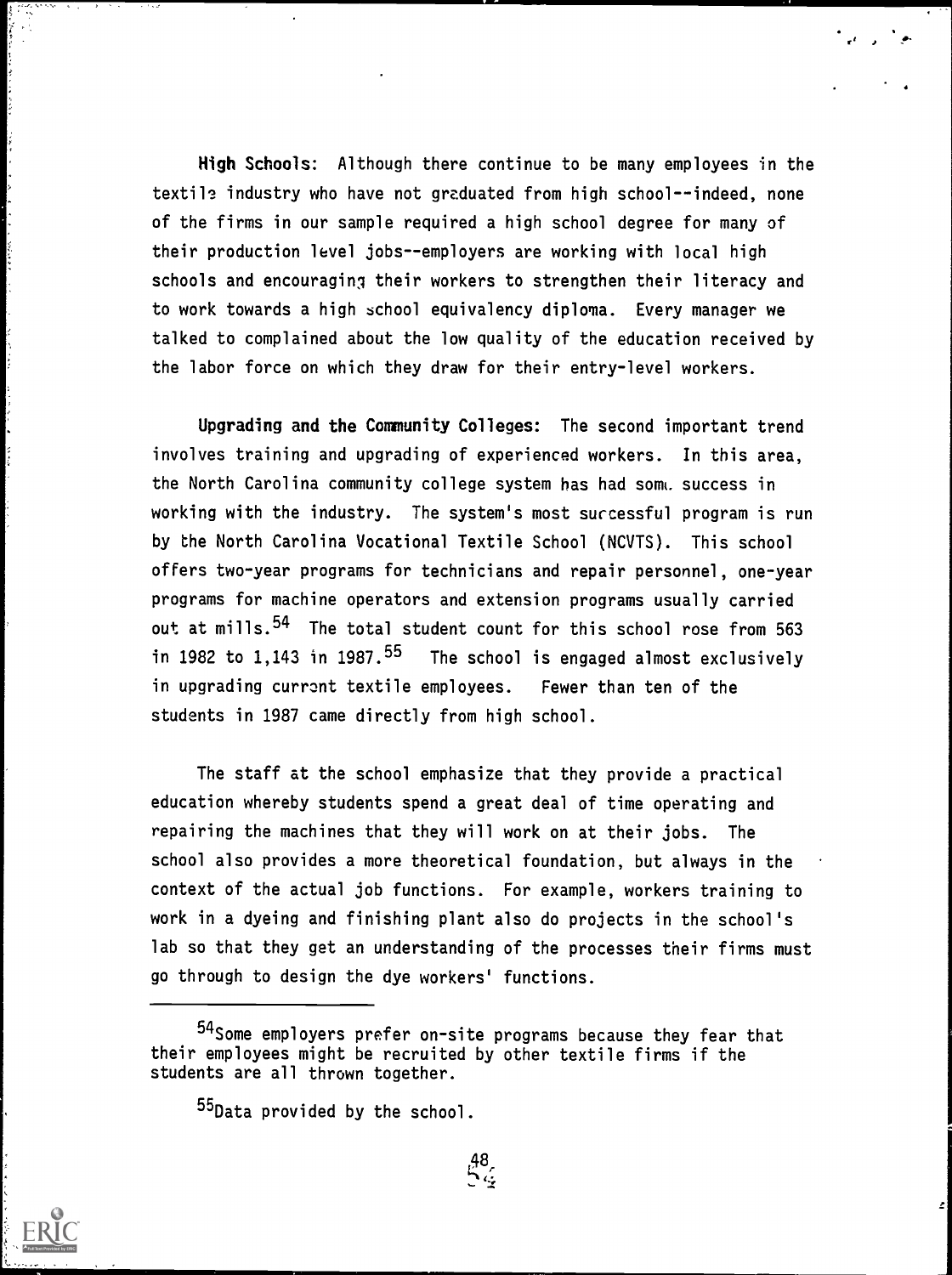Since the school is devoted entirely to textile education, it has been able to focus its resources on acquiring up-to-date equipment; and the school's president has arranged for his faculty to visit the most modern plants, some abroad, so that they will be knowledgeable about the latest innovations. And in contrast :o some faculty in the general community colleges, the faculty at NUTS was knowledgeable about recent organizational trends such as "quick response." Recently, in fact, the instructors have begun to emphasize the skills and knowledge necessary to carry out style changes quickly and efficiently.

The few successful programs at the 58 other schools in the state's community college system have also been either direct extension programs or upgrading programs for current employees. This type of upgrading education is attractive to the industry because it is consistent with the industry's historical pattern of internal promotion and does not require the direct hiring of educated workers for the skilled production positions which might cost more and might disrupt traditional pay structures. On the other hand, the current financing system for the community colleges discourages extension programs. Schools are funded based on the full-time-equivalent enrollment from the previous year, but they receive less than half as much for a fulltime-equivalent extension student as for a full-time student enrolled in a one- or two-year degree program.

Internal Training: Finally, according to personnel officials, there is an increase in training provided by the firm and by the machinery manufacturers for a fee, especially for open-ended spinning frames and shuttleless looms. The manufacturers obviously have the appropriate equipment and they provide very specific information about the machines that the mills actually have. A typical program will last a few weeks and take place at a centralized site. But there is no special program for much of the new equipment. One spinning mill had developed its own courses for many of its machines. Just the growth in the number and variety of machines that they are using has forced them



 $A = \frac{1}{2}$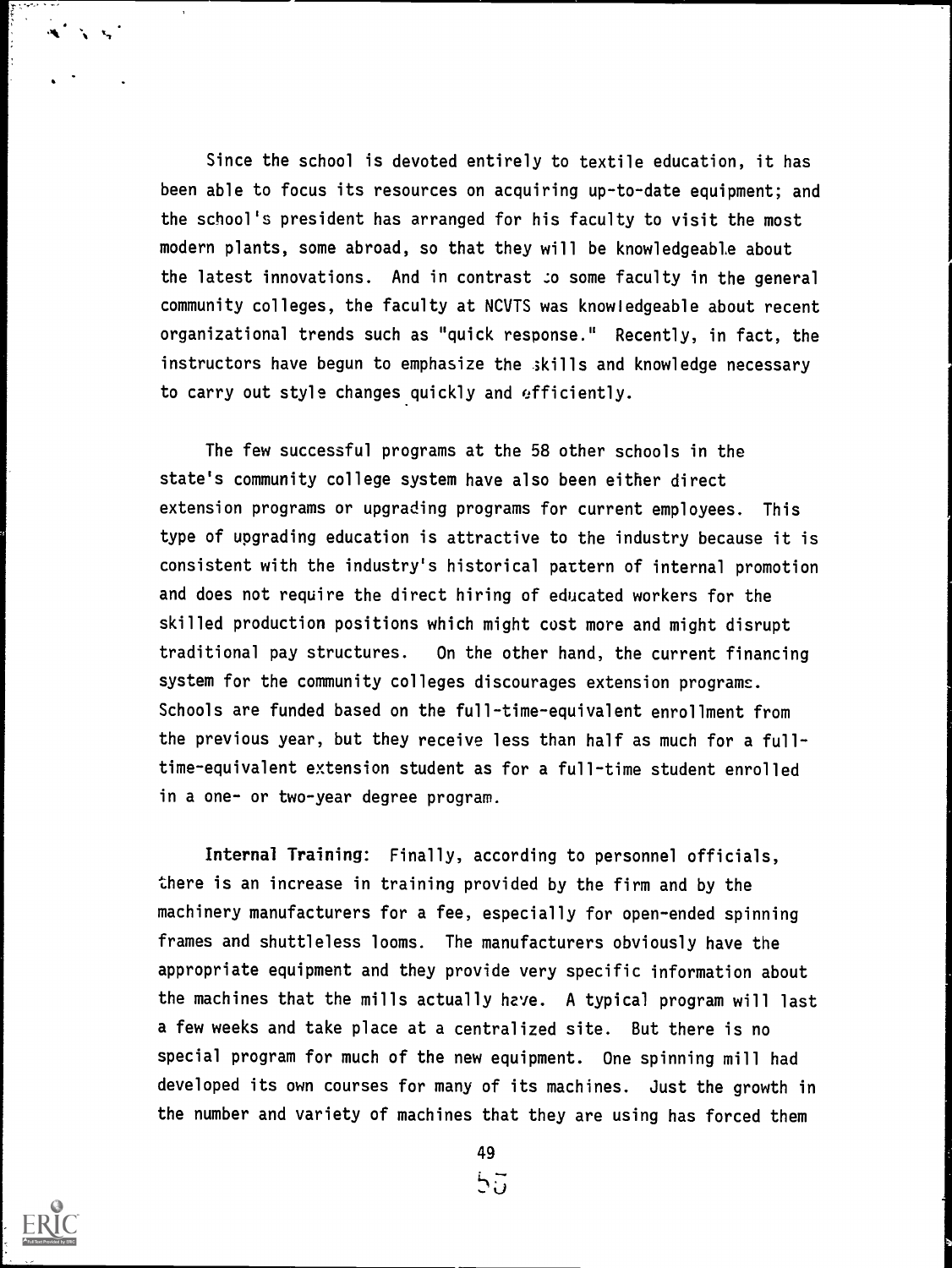to increase their training. The manager -f a home furnishing mill reported that there had been a large increase in what he referred to as efficiency training--short courses to teach employees to use new machines and techniques.

r' I

An Example: The contrast between the training systems in two firms in our sample is suggestive. One Firm with 14 plants explicitly followed a commodity production strategy. All of its plants were similar except for the differences between open-ended and ring spinning processes. Style variation was limited to changes in the fiber blend and yarn count and the firm never produced a yarn type for which it did not have at least two customers. It also set a minimum order size of 25,000 pounds. This firm had no formal internal training, although every year it might send one or two students to the NCVTS and a similar number to a manufacturer's training course.

In contrast, a nearby firm, also with 15 plants, followed a completely different strategy, producing yarn for a variety of different markets including apparel and carpets. It emphasized its willingness to produce short runs and fill-in orders. One of its plants was designated as a "shift" plant that could be used for very different types of products. It had organized its plants into smaller departments. Though each firm included all of the manufacturing processes from carding to winding, the commodity firm still used large functionally oriented departments. In addition to sending some students to the NCUTS and the machinery manufacturers, this firm had its own special training department with an extensive formal training system. It placed a strong emphasis on upgrading the basic literacy and numeracy of its workforce and had separate training cycles for 85 different jobs. The firm brought in local community college faculty to teach more general courses including textile mathematics, computer fundamentals and leadership development. The more extensive training effort in this firm was not a result of more advanced technology; the commodity firm was at least as up to date.



50

ិចិ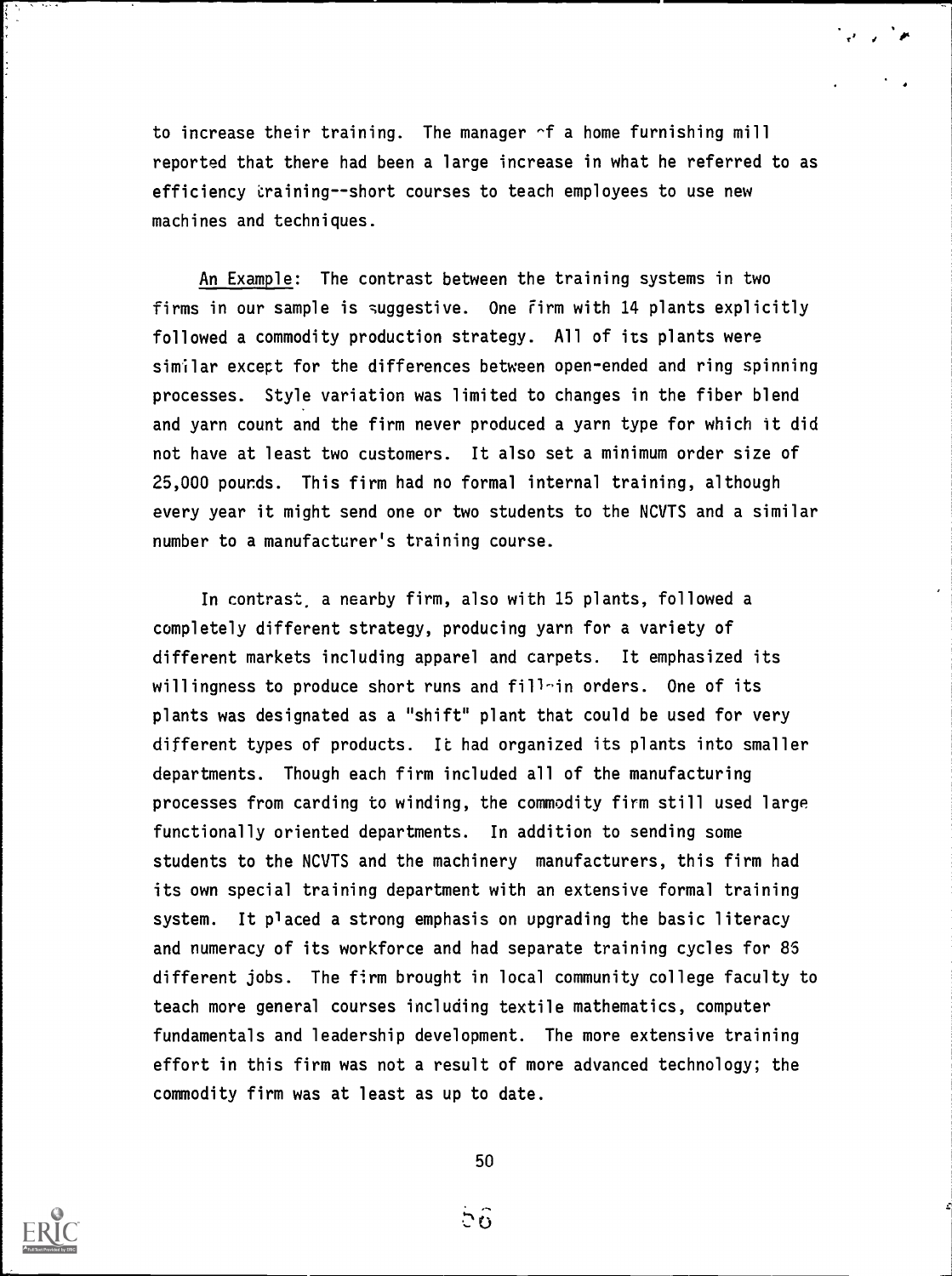This example is suggestive of how different organizational and training systems are appropriate for different production strategies. The commodity firm was, at the time of this research, in a strong market position and was widely know to produce an excellent product; yet it used a traditional organizational approach, invested heavily in new technology, and did not emphasize employee training and education. The other firm, also profitable and growing, emphasized flexibility and sought out small orders, but correspondingly used an entirely different production strategy, emphasizing training and searching for more efficient forms of work organization.

# The Emerging Pattern

The basic outline of an emerging pattern can be seen in these developments. First, although there are still many jobs in the mills that require few skills, and high school dropouts are still hired, employers would like to recruit entry level workers with at least a good basic education. Thus they are increasingly concerned about strengthening the secondary school system that should provide that basic preparation. Second, despite the increasing skill needed to maintain and repair the equipment, the industry has not moved towards direct hiring of workers with higher levels of initial education; instead, they are trying to incorporate the additional educational demands into the traditional internal promotion system either through internal training or through using the community colleges for upgrading.



57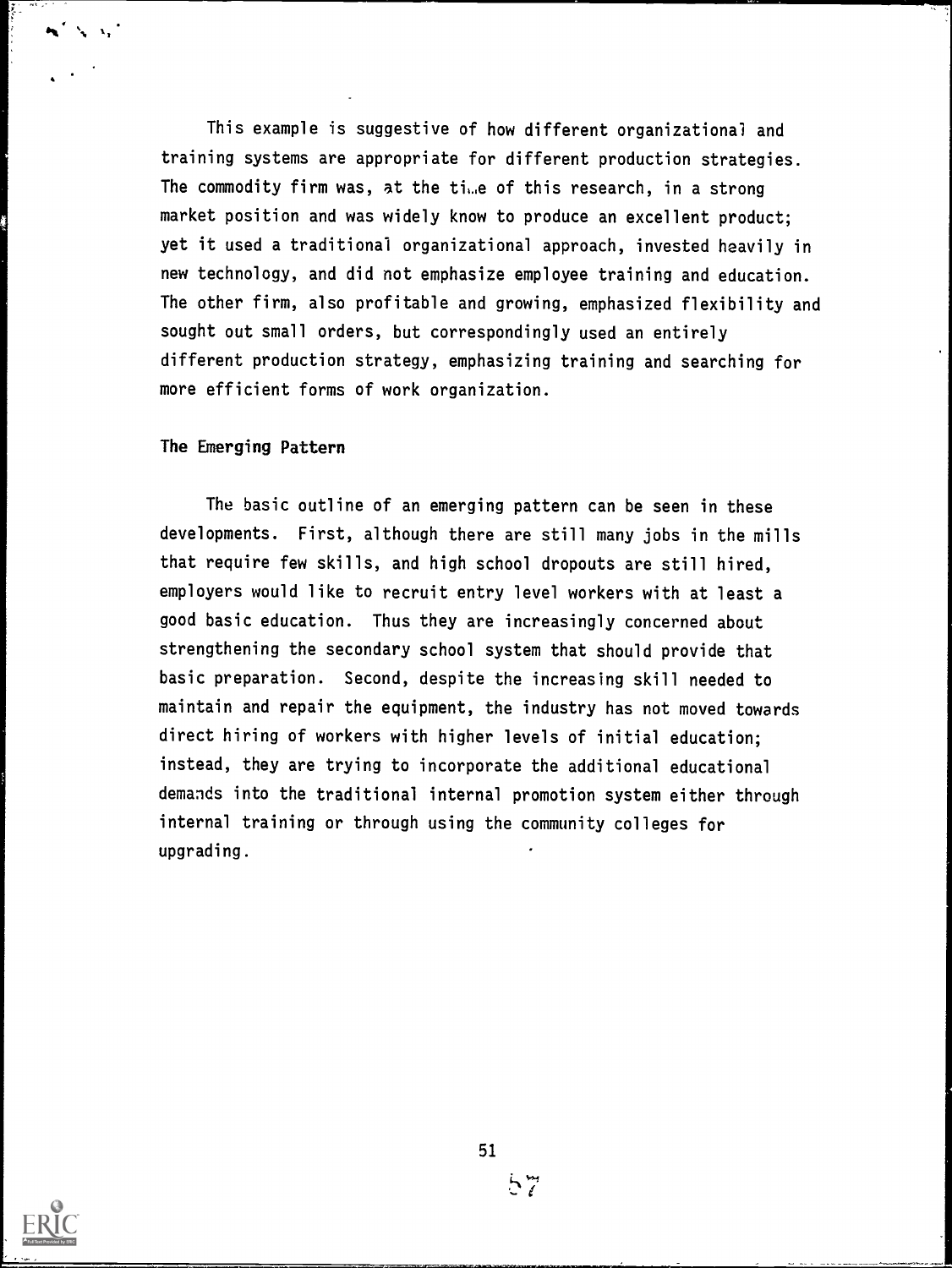# Chapter 6: Conclusions: Future Directions for Textile Education

Although the textile industry has important particular characteristics, the technological and market changes that are the focus of this report have had profound effects throughout the economy. A case study of the banking industry<sup>56</sup> carried out in conjunction with the textile project and studies of other industries have arrived at similar findings about the skill and educational implications of those changes. In this chapter I will review the main conclusions of the report in light of the results of that previous study and of other research on technology and skills. I will then discuss the particular educational implications of those conclusions for the textile industry.

## Technology, Flexibility and Work Organization

As in the banking industry, the relationship between new technology. particularly programmable micro-electronics, and flexible production is ambiguous. In textiles the modernization drive was well underway before the industry started its current efforts to promote flexibility and quick response. Moreover, there are limitations to a purely technologically based flexibility and firms hav 'ad to turn to organizational changes in order to squeeze more flexibility out of their production technology. The relationship in banking is different. Micro-electronics has been a crucial factor in the explosion of products and services available from financial institutions; nevertheless, without organizational innovations, banks have been unable to take advantage of much of the potential of the new technology.

56<sub>See</sub> Bailey and Noye<sup>1</sup>le, note 3.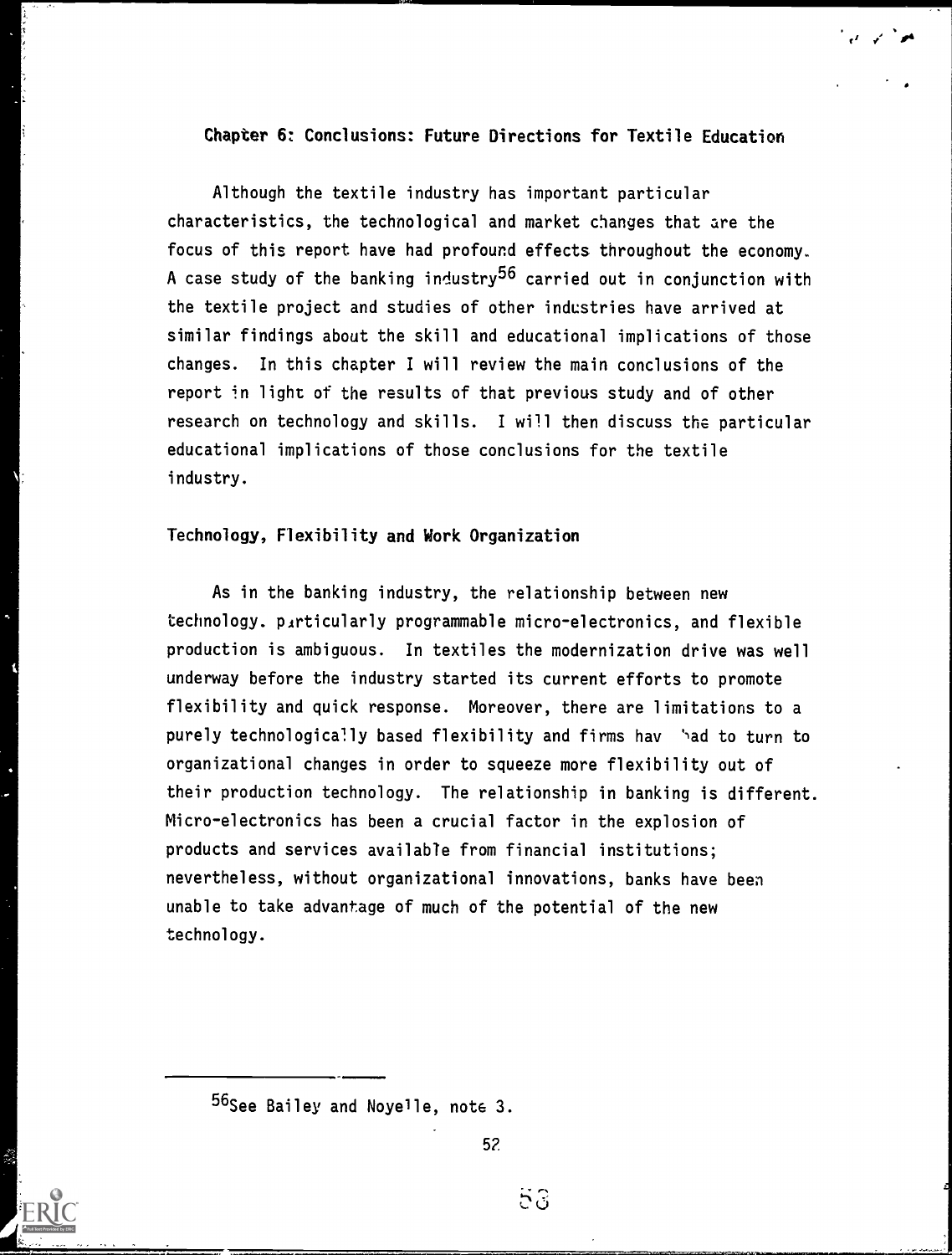## Skill Changes

The effect of new technology on the nature of required skills continues to generate controversy. Many analysts argue that modern micro-electronic technology is generally used to lower skill requirements and there are frequent discussions in the textile press about the potential for "deskilling."<sup>57</sup> In the textile industry, the skilled jobs in the plants--machine repair and maintenance positions-require more training and higher skills. Furthermore, there is no proliferation of low skill jobs in either the textile and banking industries; rather, there is a shrinkage of lower-level, unskilled jobs in both industries, although this trend has been stronger in banking. Nevertheless, it is true that in textiles many of the tasks previously done by the lower level workers, particularly the machine operators, require no more skill and in many cases less skill than previously. In this sense it could be argued that there is deskilling in the industry.

But this does not take account of the changes in production organization that are also taking place in many industries. As a result of these changes, for many textile and banking firms, the role of lower level workers has changed in such a way that their jobs are more demanding than they were previously. These jobs require not only aptitude in a broader set of tasks, but also require a more abstract understanding of those tasks and their relationships to the production processes and markets of the firm. Some case studies of other industries in both the manufacturing and the service sectors have found



59

<sup>57</sup>For reviews of this debate, see Barbara Baran and Carol Parsons, "Technology and Skill: A Literature Review," prepared for the Carnegie Forum on Education and the Economy, Berkeley Roundtable on the International Economy, University of California, Berkeley, CA, 1986; Patricia Flynn. Facilitating Technological Change: The Human Resource Challenge. Cambridge, MA: Ballinger Publishing Company, 1988, Chapter 3; Henry Levin and Russell Rumberger, "Educational Requirements for the New Technologies: Visions, Possibilities and Current Realities," Unpublished, Palo Alto, CA: Stanford University, 1986; and Kenneth Spenner, "Upgrading and Enwngrading of Occupations," Review of Educational Research 55, Summer 1985, pp. 125-154.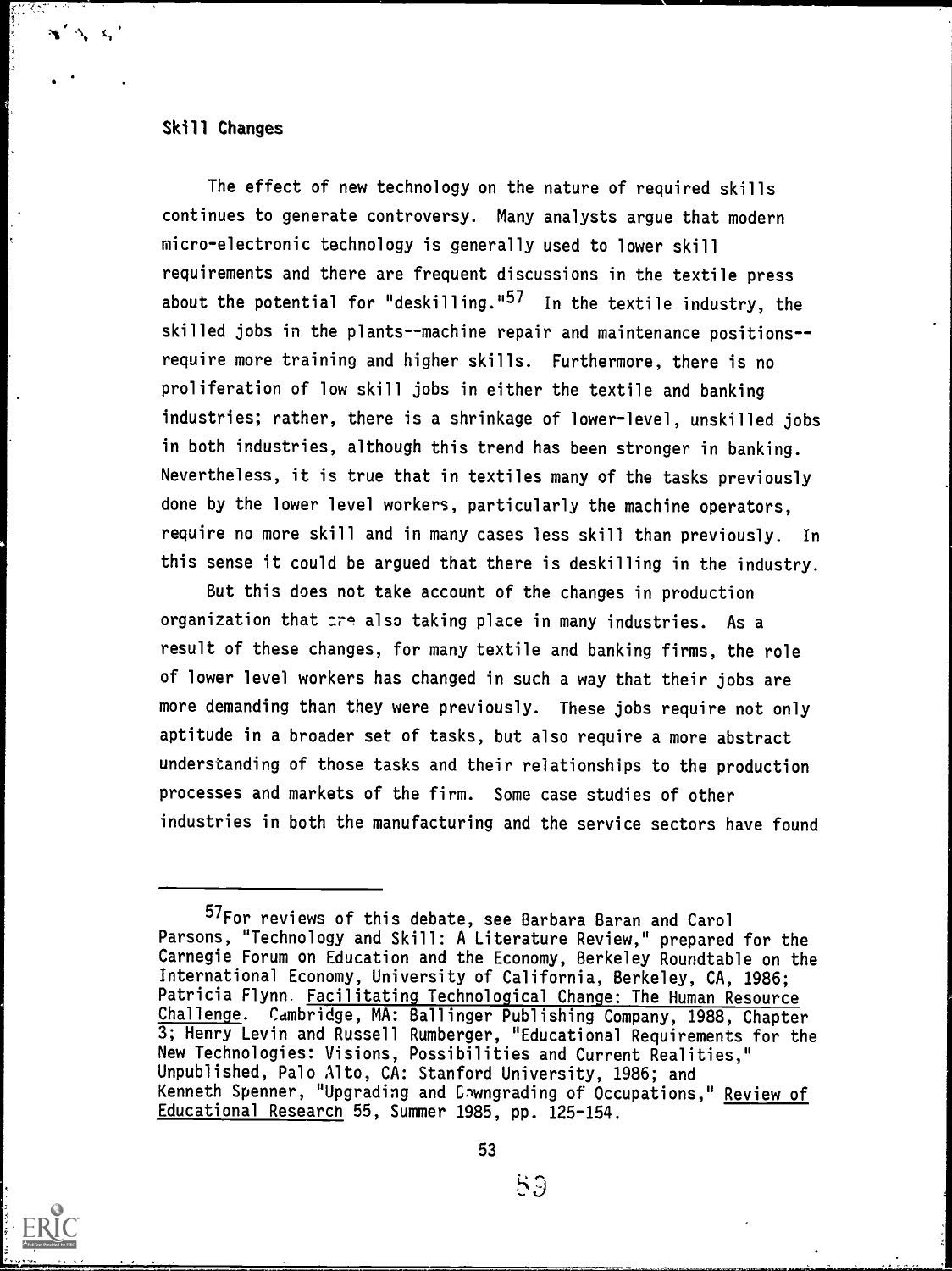this type of skill broadening.  $58$  In the end, even those executives who look forward to the day when their new machines will deskill the operator jobs would balk at using the same labor force as the fast-food industry.

 $\sqrt{r}$ 

## Preparing the Skilled Workforce

Since World War II, many industries, including textiles, have relied on internal training and promotion to fill many of their skilled positions. Over the last five years, there have been growing indications that there is a trend away from this traditional pattern of promotion. The banking study as well as case studies of the insurance, telephone, department store, and restaurant industries suggest that firms have been reducing their long-term commitments to workers, reducing internal job ladders, and increasing the number of ports of entry to which access is determined by educational credentials, and relying more on short-term and part-time workers at lower levels and specialized professionals at more skilled levels.  $^{59}$ 

In the textile industry as well, there are serious problems with the traditional system of internal promotion. These result primarily from the increases in skill requirements for technical jobs in the

 $^{59}$ Eileen Applebaum and P.S. Albin, "Computer Rationalization and the Transfrrmation of Work: Lessons from the U.S. Insurance Industry," in The Transformation of Work? S. Wood (ed.). London, England: Hutchinson, 1988 forthcoming; Thomas Bailey, Immigrant and Native Workers: Contrasts and Competition. Boulder, CO: Westview Press, 1987; Bailey and Noyelle, note 3; Thierry Noyelle. Beyond Industrial Dualism: Market and Job Segmentation in the New Economy. Boulder, CO: Westview Press, 1987.



<sup>58</sup>Paui Adler, "Rethinking the Skill Requirements of New Technologies," in High Hopes for High Tech, Dale Worthington, (ed.). Chapel Hill, NC: University of North Carolina Press, 1986; Baran and Parsons, note 7; Larry Hirschhorn, Beyond Mechanization: Work and Technology in the Industrial Age. Cambridge, MA: The MIT Press, 1984; and Olivier Bertrand and Thierry Noyelle, The Development and Utilization of Human Resources in the Context of Technological Change and Industrial Restructuring: The Case of White Collar Workers, Expert Report. Paris, France: OECD/CERI, 1984.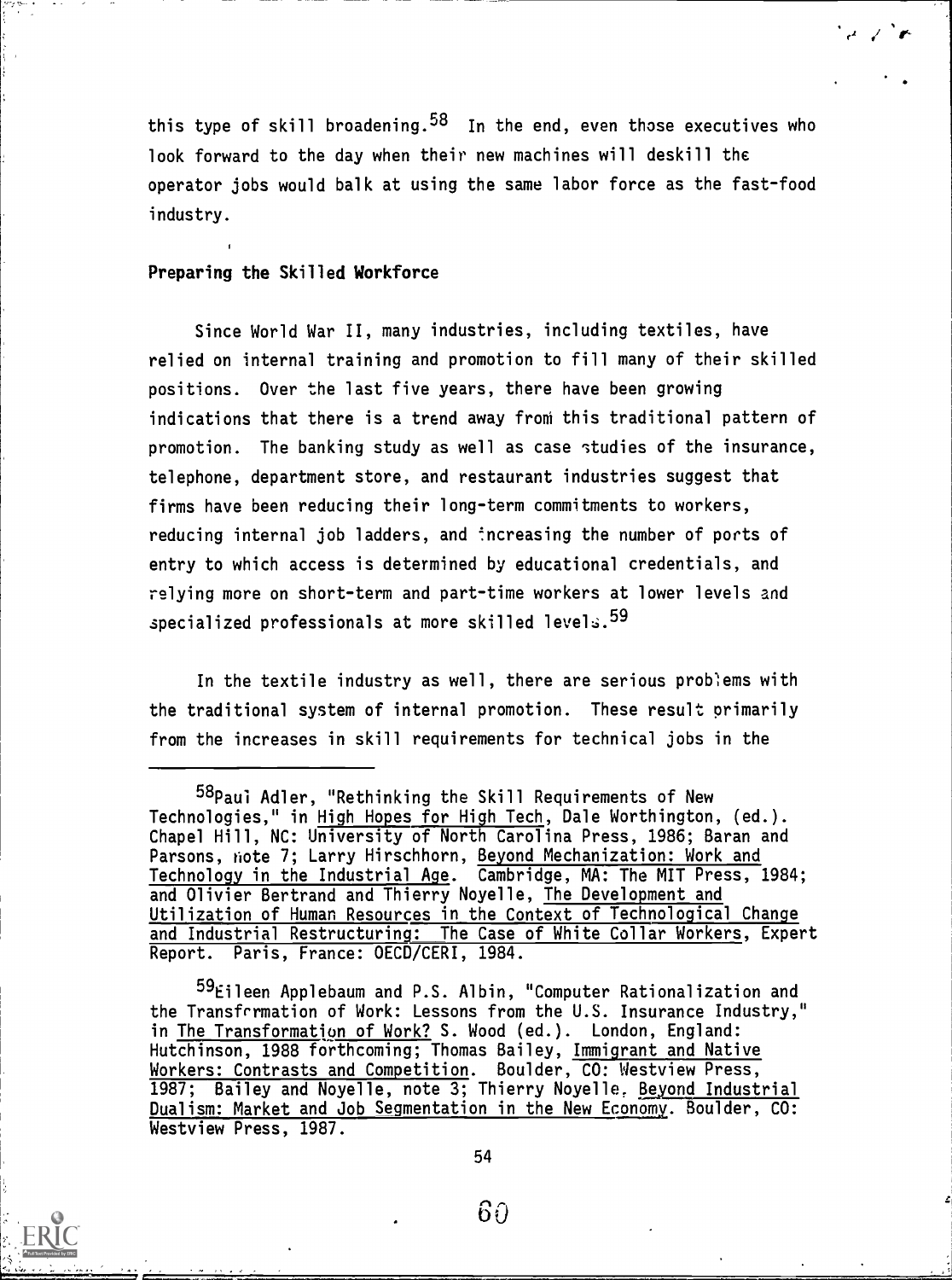plants. Thus it is much more difficult for industry's traditional unskilled workforce to acquire the skills for those jobs entirely through informal on-the-job training.

 $x_0 \in \mathcal{A}_n \setminus \mathcal{C}_n$ 

If the textile employers follow the pattern developing in other industries, one solution would be to shift away from the emphasis on internal promotion, separating the lower level employees from the skilled workers and supervisors, and creating a new port of entry in the industry at the level of the technician or skilled worker. Thus the skilled workers would be hired directly from vocational schools or community colleges. This would alleviate the problem of hiring promotable workers at the lowest levels.

From the point of view of the firm, this approach has several attractive characteristics. It reduces the pressure on wages for lower level workers, and much of the training burden would also be removed from the firm. The technicians would be well trained and have a broad theoretical background that would give them greater ability to adapt to the inevitable technological innovations. Textile technicians would become professionalized much like accountants--that is their careers would depend on the quality of their skills and less on their attachment to a particular firm. At the same time, the firm's investment in and commitment to individual skilled workers would be reduced. This might make it easier to expand or to contract the firm's workforce (since less of a commitment is made to the employees) as market and technological conditions change.

But there is no discernable trend away from internal promotions. There are several practical reasons for this. First, students go to community colleges to find jobs outside of the mills, rather than to prepare themselves for skilled mill jobs. Substantial wage increases might overcome this problem, but employers are reluctant to offer them both because doing so would disrupt traditional wage relationships and because they want to keep costs down. In addition to upsetting traditional wage relationships, this strategy would also reduce the

55

6 ;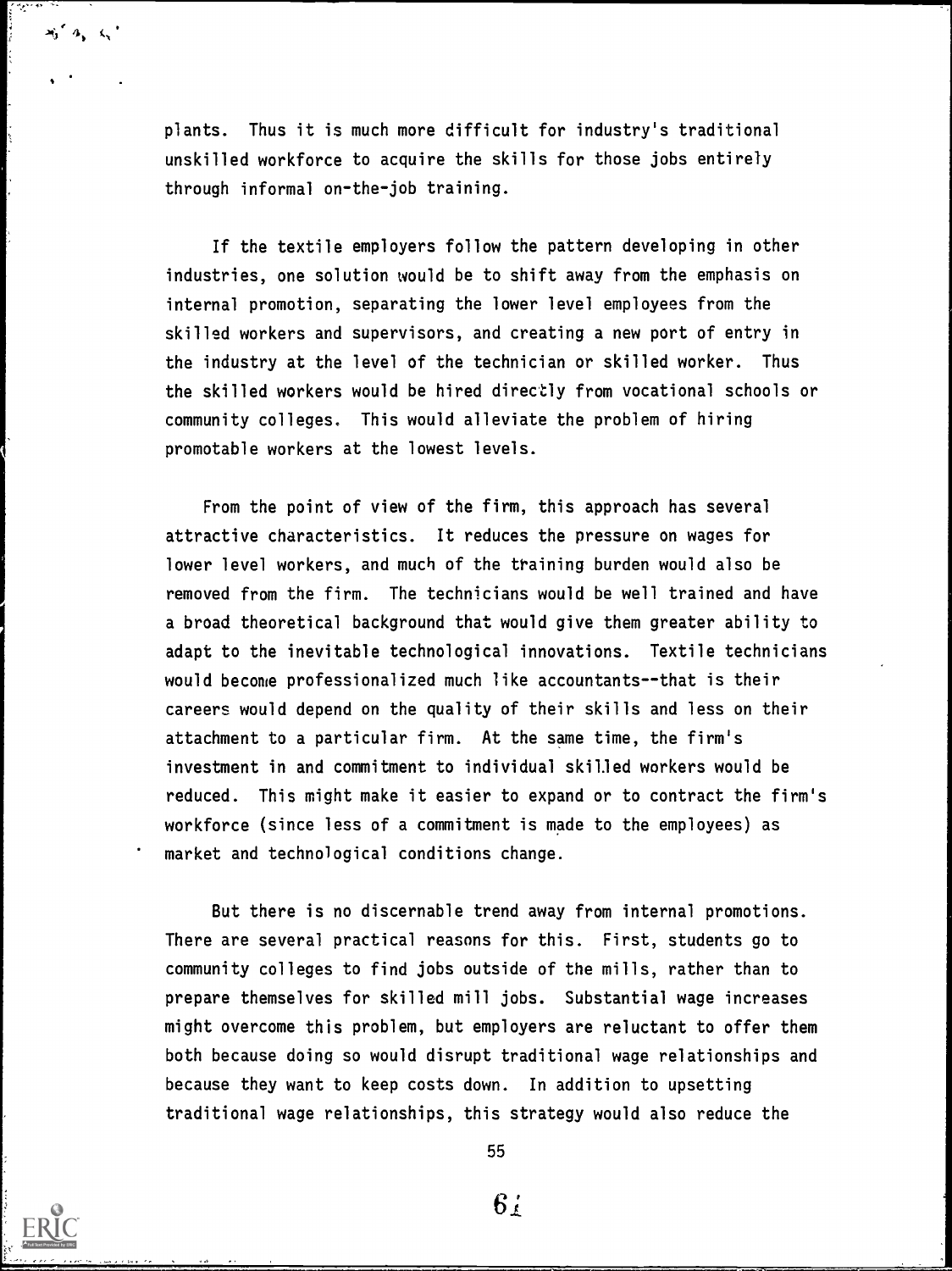promotion opportunities available for the lower level workers, opportunities that have traditionally been open to them. Another serious problem is that individual community colleges cannot make the capital expenditures necessary to keep their equipment up-to-date.

Thus the textile case seems in contrast to evidence from other industries. Indeed, by increasing emphasis on internal training to facilitate promotion of their unskilled workforce, the industry appears to be strengthening rather that weakening its internal labor market.

# Implications for Textile Education

Changes in the textile industry's markets and technology have implications for both the content of education and for the place where education takes place, in particular, the changing roles of the firm and the outside system of schooling in providing education and training. Each of these areas will be discussed below.

Three Suggestions for Educational Content: 1) Perhaps the most straightforward and uncontroversial implication of this analysis is that the industry needs a workforce with better basic literacy and technical skills. Whether the skilled workers are trained by community colleges or by the firms, that training needs to build  $\eta$ n a basic secondary-level educational background in math, electronics and computers. And in the new textile environment, operators too, I have argued, have more demanding jobs, although the relationship between the broader conception of skill on which this conclusion is based and the content of education is not well understood yet. From this point of view, the textile industry has a very large stake in the quality of the secondary education system in the regions where textile production is concentrated. The particular problem for a low-wage, declining industry such as textiles is that, as long as these adequate basic skills are not universal, those few workers who do have them are likely to go elsewhere for employment.

56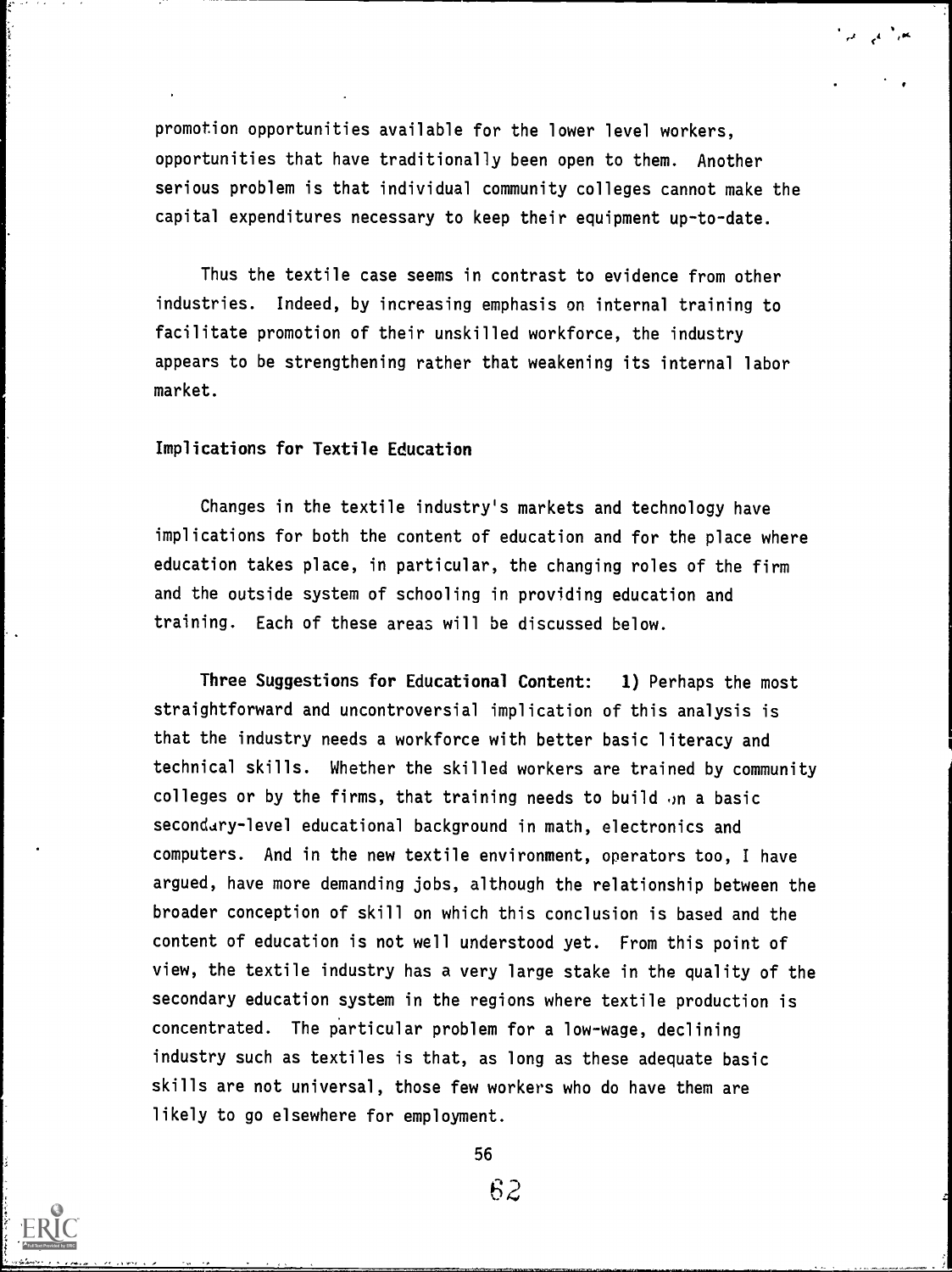2) In many firms, workers at all levels are expected to operate in a more uncertain and less well defined environment. This suggests that they need to have a more abstract understanding of their role within the production processes and market strategies of the firm. Thus, educators need a better understanding of how they can promote an orientation among their students at all levels that would better prepare them for a work environment in which abstract thinking is increasingly important.

3) As work moves from a mass production focus to one that emphasizes flexibility, group interaction and social skills become more important for skilled and less-skilled workers alike. We need to strengthen students' abilities to work cooperatively as part of a group.

Since Japan seems to have had more success at this than the United States, there may be some useful lessons in that country's education system. A recent report by the U.S. Department of Education on Japanese education described the importance of small cooperative study and work groups called han in the elementary school classroom. The han is also the core unit for discipline and classroom chores. Japanese teachers also rely on rotating student monitors for classroom mana ment and discipline. The report concludes that,

Through the use of han and monitors, teachers delegate much responsibility for classroom management and discipline to the students themselves. Through frequent rotation of roles and responsibilities, all students have the opportunity to gain leadership experience and develop first-hand understanding of the importance of cooperation and mutual effort in achieving a smoothly run classroom.<sup>60</sup>

Of course it is not obvious that this teaching technique would have the same effect in the social and cultural environment in this country.



 $m' \geqslant n'$ 

<sup>60</sup>U.S. Department of Education, Japanese Education Today. Washington, DC: Government Printing Office, January 1987, p. 27.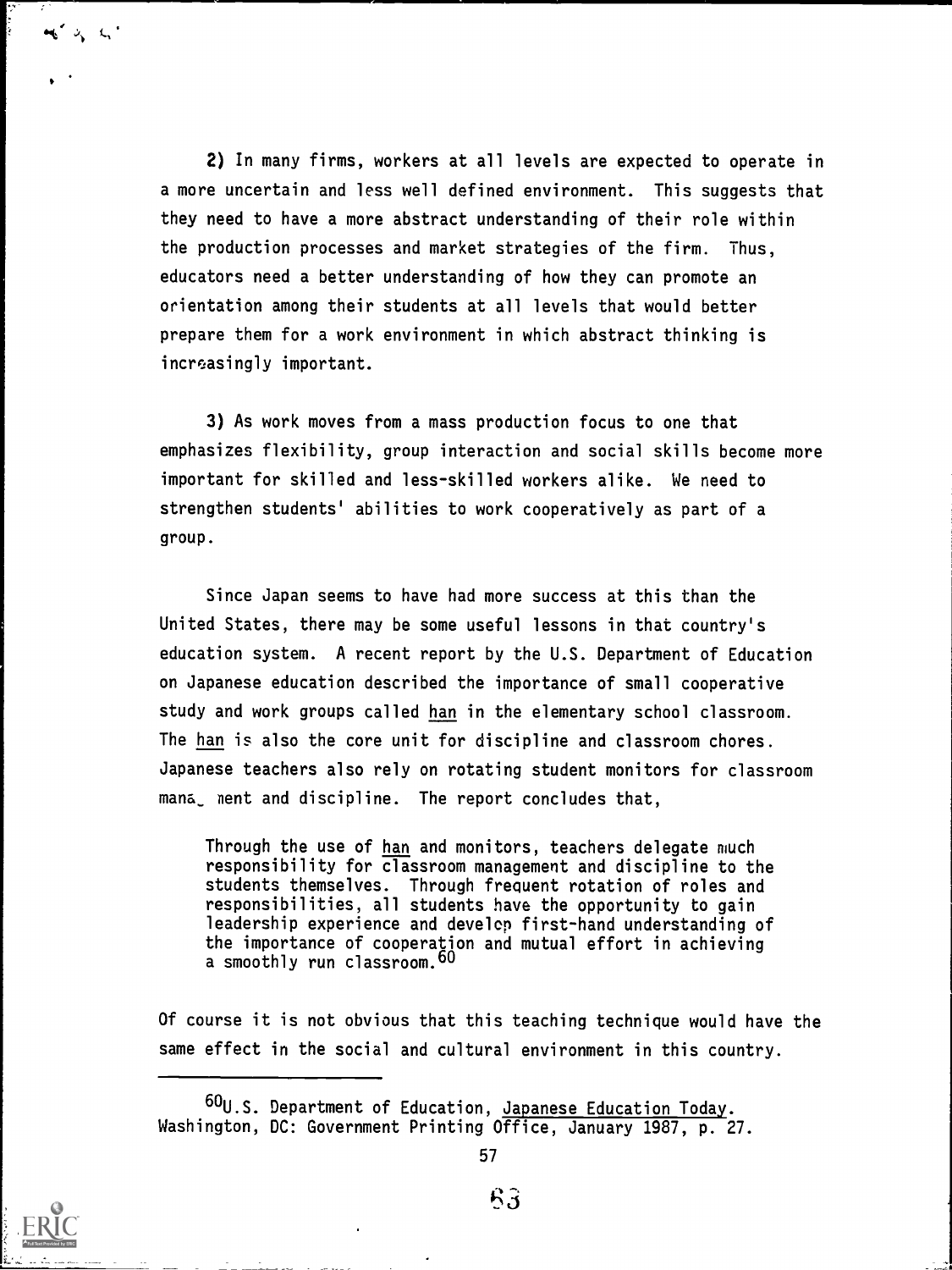After all, in Japan this experience with group autonomy and individual leadership is carried out in the context of classrooms and schools that are ultimately much more authoritarian than schools in the  $0.5^{61}$ Nevertheless, schools could certainly place a greater emphasis on group work and learning and take a more conscious approach towards developing their students' ability to interact with others and to work together.

Internal and External Education and Training: Although the textile industry does not appear to be moving away from its traditional system of internal promotion, that may not necessarily be the optimal strategy for the industry. The two most important barriers to a more open system were the unwillingness of post-secondary school graduates to work in the mills and the high cost of the modern equipment needed for the schools to provide up-to-date training. But there are possible solutions to these problems. Substantial wage increases might attract the labor supply; and the establishment of specialized schools within the community college system, such as the North Carolina Textile Vocational School, could concentrate resources, allowing for the purchase of modern equipment. Nevertheless, there are two good reasons why the industry should continue to promote its policy of internal promotion.

First, one reason that reducing the industry's reliance on internal promotion seems attractive is that the gap in the skill requirements for operators and for technicians appears to be growing. Thus if a good source of skilled workers could be found, then there would be less need to find lower level workers who could potentially be promotable. Although the tasks of the low level workers are now easier



<sup>&</sup>lt;sup>61</sup>The conditions in the Japanese schools may be a closer match with conditions in the factories in the sense that managers, whether in Japan or the United States, may want their production workers to be more autonomous and take more initiative, but they want that behavior to be contained within the limits of the firm's authority. Thus transferring the han concept to the U.S. in order to better prepare the production workforce might work best if the overall school system were made more authoritarian. But in U.S. society, this is unlikely as there would be many social and cultural objections to this type of reform.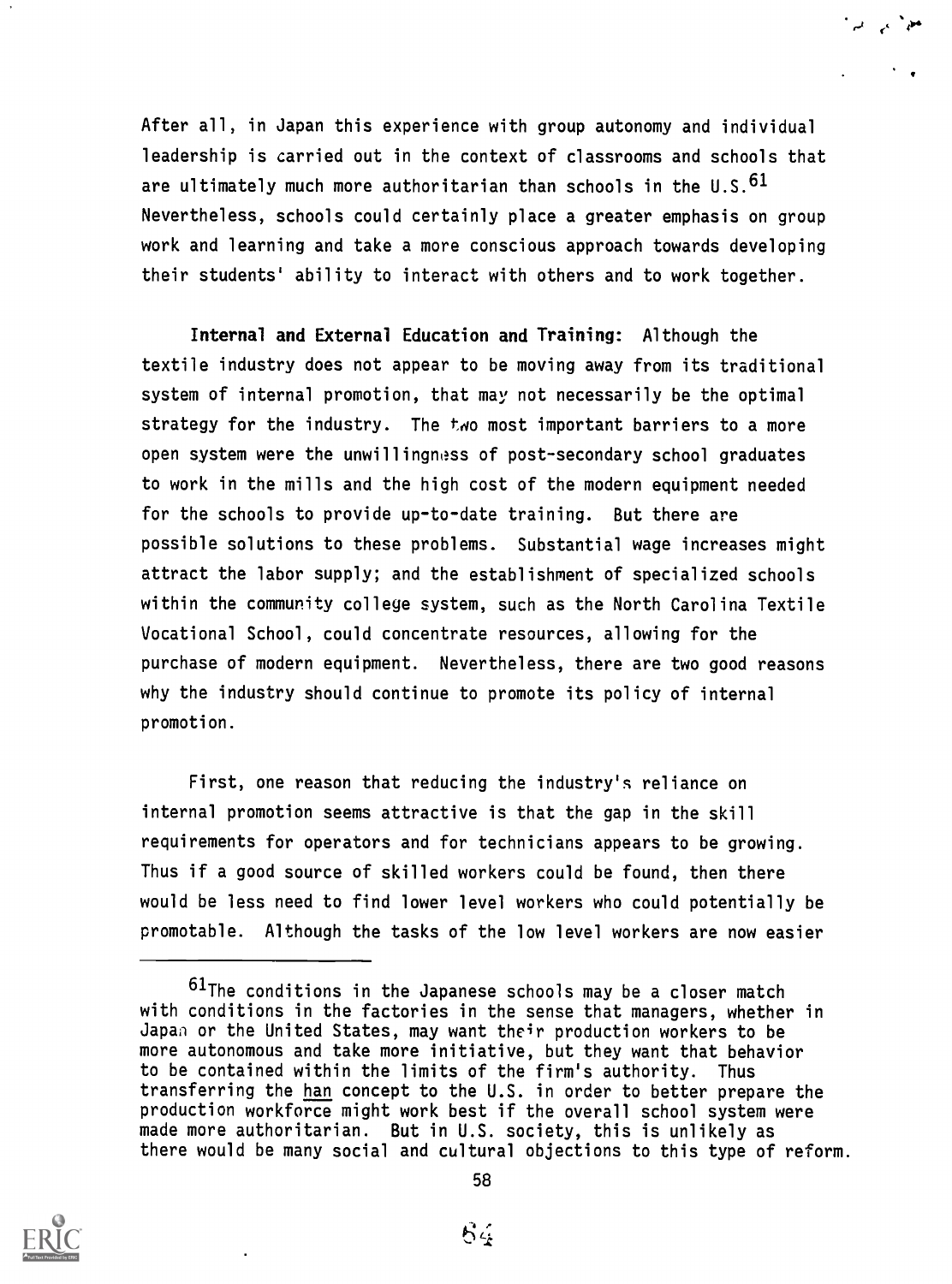(lower skilled in the narrow sense), the environment in which they are working has changed. In this new environment, marginal, high turnover workers with little education probably will not be effective. Therefore, the growth of the skill gap between operators and mechanics may be more apparent than real. To be sure, higher level positions do require specialized instruction that is difficult to provide through the industry's traditional system of informal on-the-job training. Nevertheless, if the industry does improve the general educational preparation of its lower level workforce, as this analysis suggests, that labor force could once again serve as an adequate pool of recruits for the skilled positions.

Second, the textile industry still has many entry level jobs, although they are declining. In many industries, those unskilled jobs are disappearing even more rapidly, but the barriers to automation in textiles will at least slow down the replacement of low skilled workers by automated systems. The industry also has a job ladder that can still, albeit with the aid of significant training, bridge the distance between the unskilled and skilled textile positions. As a matter of public policy, it seems appropriate to try to preserve the industry as a locus of opportunity for those workers who do not have post-high school degrees. A strong extension program could counteract some of the incentives firms have to move to higher points of entry, and the robust tradition of internal promotion should strengthen the possibilities that this strategy could be successful.

Thus, rather than focus on means to hire skilled workers from the outside labor market. the long-run interests of the textile industry would be better served by strengthening the basic preparation of the industry's workforce and developing appropriate measures to promote internal upgrading. This builds on the strengths of the current system of internal promotion, and addresses directly its weaknesses.

The Role of the Community Colleges: The internal training strategy appears to leave little role for the community college or

59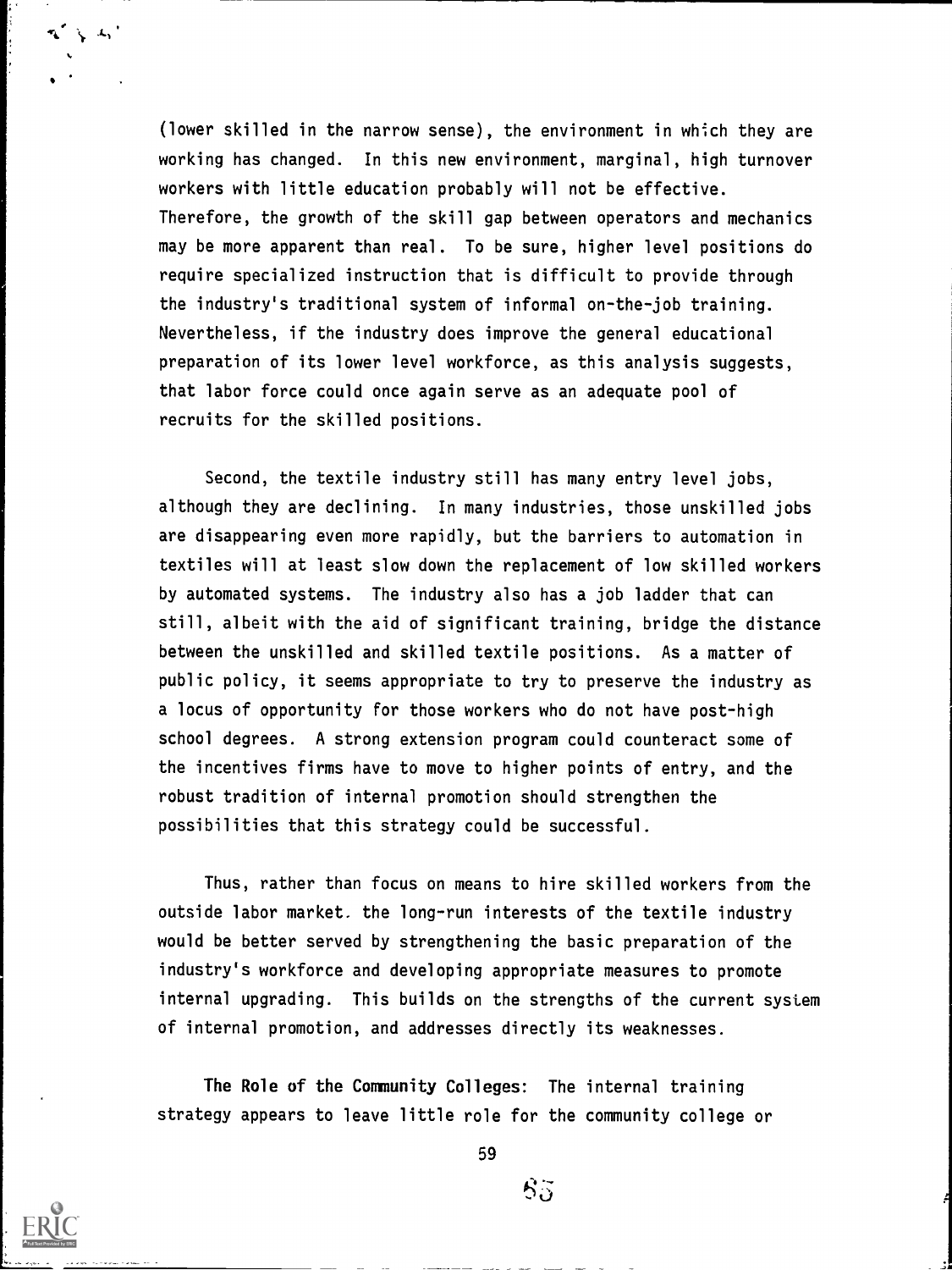vocational education system since the industry would still take entry workers without post secondary education and subsequently upgrade them. But rather than bypassing the vocational education system, this strategy changes its role from pre-employment preparation to educational extension or to mid-career upgrading. This is consistent with the past successes of the community college system in North Carolina. At least in that state, this suggests that the vocational education system might be better able to serve the textile industry if the Department of Community Colleges moved away from a system of incentives that encourages the use of one- and two-year degree programs and discourages educational extension.62

A few of the largest firms already  $prvide$  extensive training. But there are several reasons why a closer involvement of the vocational system might benefit even the large firms. The educational system has more experience in teaching basic skills and may therefore be in a better position to integrate the strengthening of basic skills into the teaching of more specific skills. The large firms also have a stake in the health of small and medium sized firms. The large firms may use, or want to move towards, a strategy of using smaller firms as subcontractors, but this requires a technologically sophisticated cadre of entrepreneurs. Finally, it is the large firms themselves that are in fact providing training for the smaller firms. For example, the personnel manager of a textile firm with about 1,000 employees saia that Burlington and J.P. Stevens, two giant textile firms, were his best sources of trained technicians and supervisors.

From the point of view of the large firms, a stronger vocational system might save them the cost of training workers who end up in other firms. From the point of view of the industry as a whole, with the current system, many managers and workers in smaller firms are trained and socialized in the culture and production processes used by huge



<sup>62</sup>The schools in the system receive higher compensation from the state for full-time-equivalent students in degree programs than they do for full-time-equivalent extension students.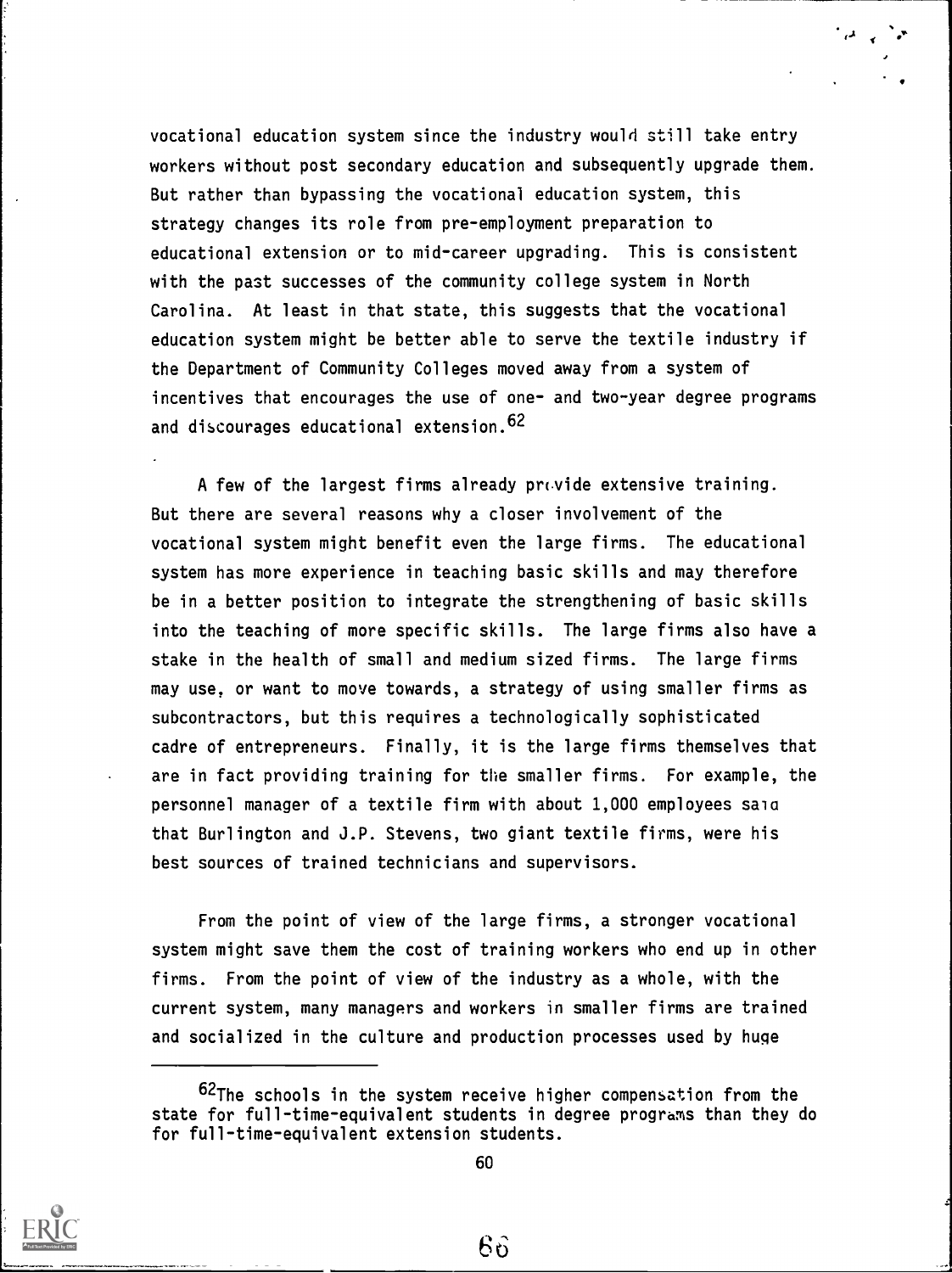corporations. The industry might be more flexible and innovative if there were stronger two-way interaction, but this will not happen unless sophisticated training is available in the smaller firms.

Finally, a strengthened community college textile program should be better integrated into the innovation and research orientation more characteristic of universities. Just as progressive firms should want to encourage their shop floor workers to be more actively engaged in responding to the often idiosyncratic needs of the customers, then the institutions in which they are trained and prepared should start the process of integrating them into an active culture of innovation and flexibility.

In many ways, the education system faces the same problems as the country's employers. If we must move from mass production to flexible production, can we also move from mass education to what might be called flexible education. Mass education has brought literacy to all social classes, just as mass production brought the Model T to the family farmer. The mass producer has looked to technology, the reorganization of production, changing relationships with customers and suppliers, and new types of skills in order to make the high quality, styled or customized goods previously only available to the rich affordable for many levels of society. The question we must face is what tools and strategies do educators need to develop and deliver to the widest possible segment of the population a flexible and innovative education more appropriate for the emerging economy.

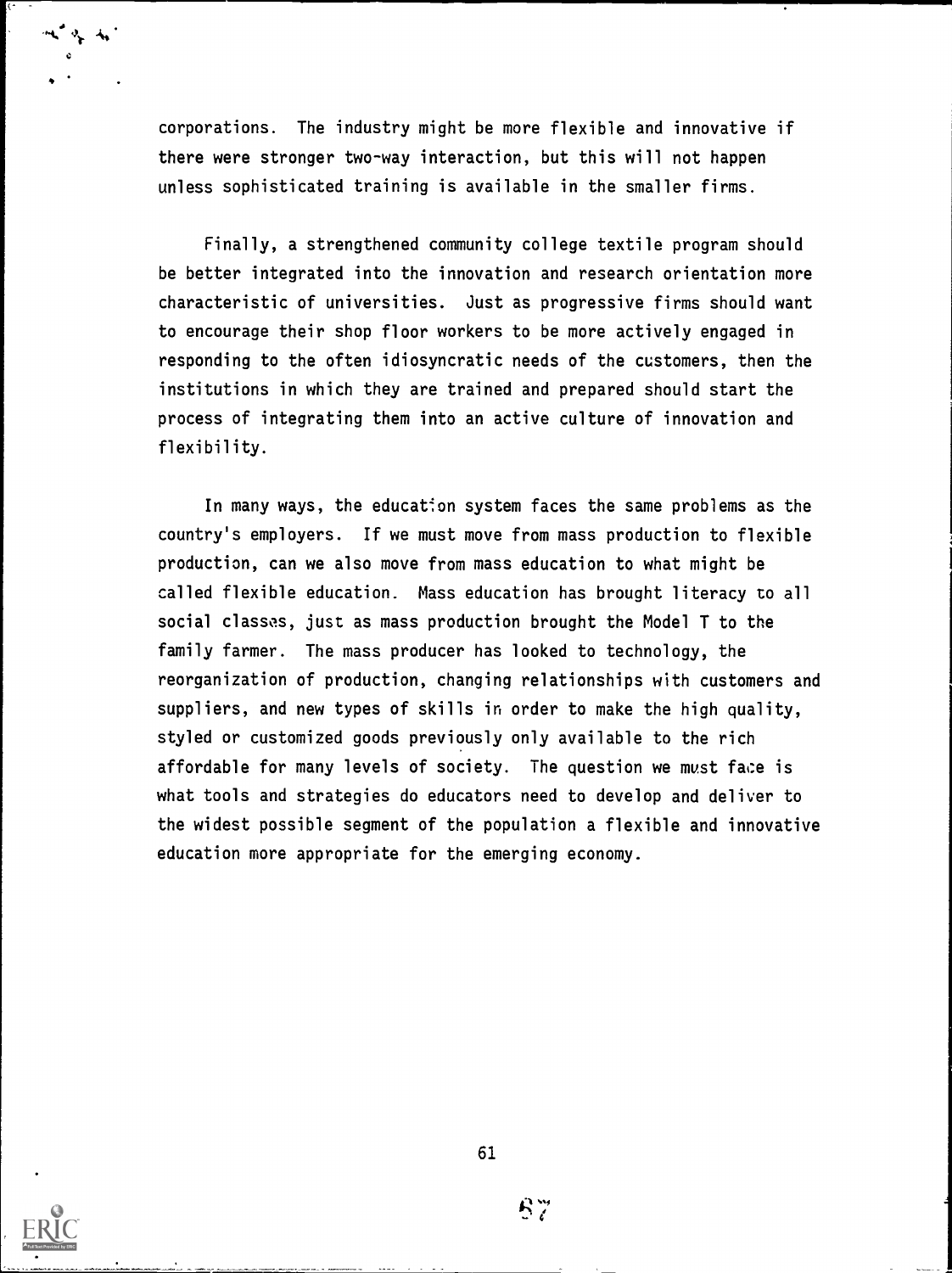## Bibliography

- Adler, Paul, "Rethinking the Skill Requirements of New Technologies," in High Hopes for High Tech, Dale Worthington, (ed.). Chapel Hill, NC: University of North Carolina Press, 1986.
- American Textile Manufacturers Institute, Economic Information Division, Textile Highlights, June 1987. Washington, DC: ATMI, 1987.
- American Textile Manufacturers Institute, Economic Information Division, The U.S. Textile Market in Square Yard Equivalents: 1973-1985." Washington, DC: ATMI, May 1987.
- Applebaum, Eileen and P.S. Albin, "Computer Rationalization and the Transformation of Work: Lessons from the U.S. Insurance Industry," in The Transformation of Work? S. Wood (ed.). London, England: Hutchinson, 1188 forthcoming.
- Bailey, Thomas Immigrant and Native Workers: Contrasts and Competition. Boulder, CO: Westview Press, 1987.
- Bailey, Thomas and Thierry Noyelle, "New Technology and Skill Formation: Issues and Hypotheses," Technical Paper No. 1. National Center on Education and Employment, Teachers College, Columbia University, New York, NY: April 1988.
- Baran, Barbara and Carol Parsons, "Technology and Skill: A Literature Review." Prepared for the Carnegie Forum on Education and the Economy, Berkeley Roundtable on the International Economy, University of California, Berkeley, CA, 1986.
- Belussi, Fiorenza, "New Technologies in a Traditional Sector: The Benetton Case," BRIE Working Paper. Berkeley, CA: Berkeley Roundtable on the International Economy, March 1986.
- Bertrand, Olivier and Thierry Noyelle, The Development and Utilization of Human Resources in the Context of Technological Change and Industrial Restructuring: The Case of White Collar Workers, Expert Report. Paris. France: OECD/CERI, 1984.
- Dore, Ronald, Flexible Rigidities: Industrial Policy and Structural Adjustment in the Japanese Economy, 1970-80. London, England: The Athlone Press.
- Flynn, Patricia, Facilitating Technological Change: The Human Resource Challenge. Cambridge, MA: Ballinger Publishing Company, 1988.
- Hirschhorn, Larry, Beyond Mechanization: Work and Technology in the Industrial Age. Cambridge, MA: The MIT Press, 1984.

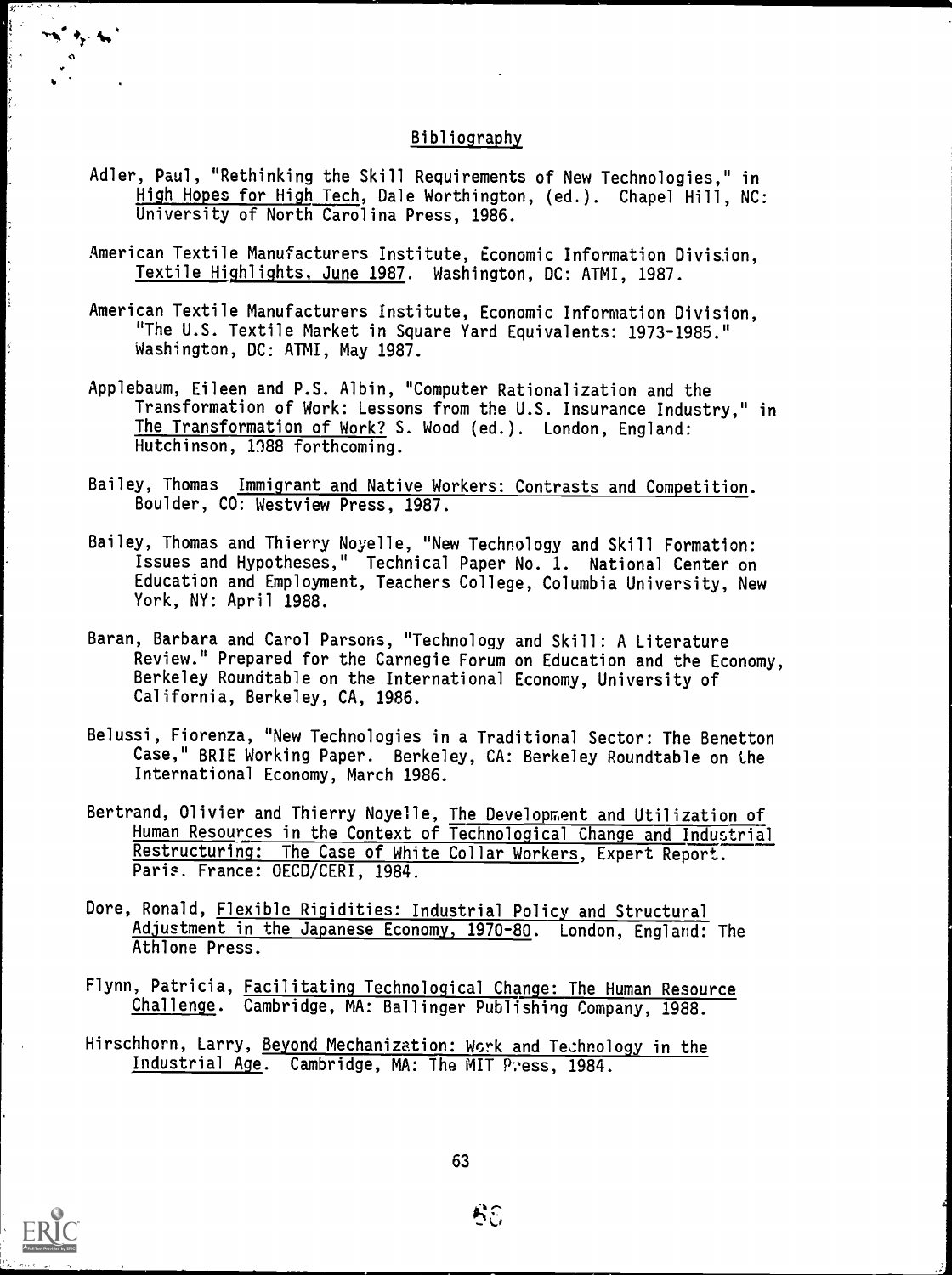- Levin, Henry and Russell Rumberger, "Educational Requirements for the New Technologies: Visions, Possibilities and Current Realities." Unpublished. Palo Alto, CA: Stanford University, 1986.
- North Carolina Department of Community Colleges, Annual Enrollment Report: 1985-1986, Volume 21. Raleigh, NC: Department of Community Colleges, 1986.
- North Carolina Department of Community Colleges, Business Conference Series, Preliminary Reports, Session XI: Textiles and Apparel. Raleigh, NC: Department of Community Colleges, 1986.
- Noyelle, Thierry, Beyond Industrial Dualism: Market and Job Segmentation in the New Economy. Boulder, CO: Westview Press, 1987.
- Office of Productivity and Technology, "Technological Change and its Labor Impact in the Hosiery Industry." Washington, DC: Bureau of Labor Statistics, May 1983.
- Office of Technological Assessment, The U.S. Textile and Apparel Industry: A Revolution in Progress. Washington, DC: Government Printing Office, 1987.
- Olsen, Richard Paul, The Textile Industry. Lexington, MA: Lexington Books, 1978.
- Piore, Michael and Charles Sabel, The Second Industrial Divide. New York, NY: Basic Books, 1984.
- Sabel, Charles F., Gary Herrigel, Richard Kazis and Richard Deeg, "How to Keep Mature Industries Innovative," Technology Review, April 1987.
- Spenner, Kenneth, "Upgrading and Downgrading of Occupations," Review of Educational Research 55, Summer 1985.
- Stanback, Thomas, Peter Bearse, Thierry Noyelle and Robert Karasek, Services: The New Economy. Totowa, NJ: Rowman and Allanheld, 1981.
- Toyne, Brian, Jeffrey S. Arpan, Andy H. Barnett, David A. Ricks and Terence Shimp, The Global Textile Industry. London, England: George Allen & Unwin, 1984.
- U.S. Bureau of the Census, 1982 Census of Manufactures, MC82-S-1, Subject Series, General Summary. Washington, DC: Government Printing Office, 1982.
- U.S. Bureau of the Census, 1982 Census of Manufactures, MC82-S-7, Subject Series, Concentration Ratios in Manufacturing. Washington, DC: Government Printing Office, 1982.
- U.S. Department of Education, Japanese Education Today. Washington, DC: Government Printing Office, January 1987.